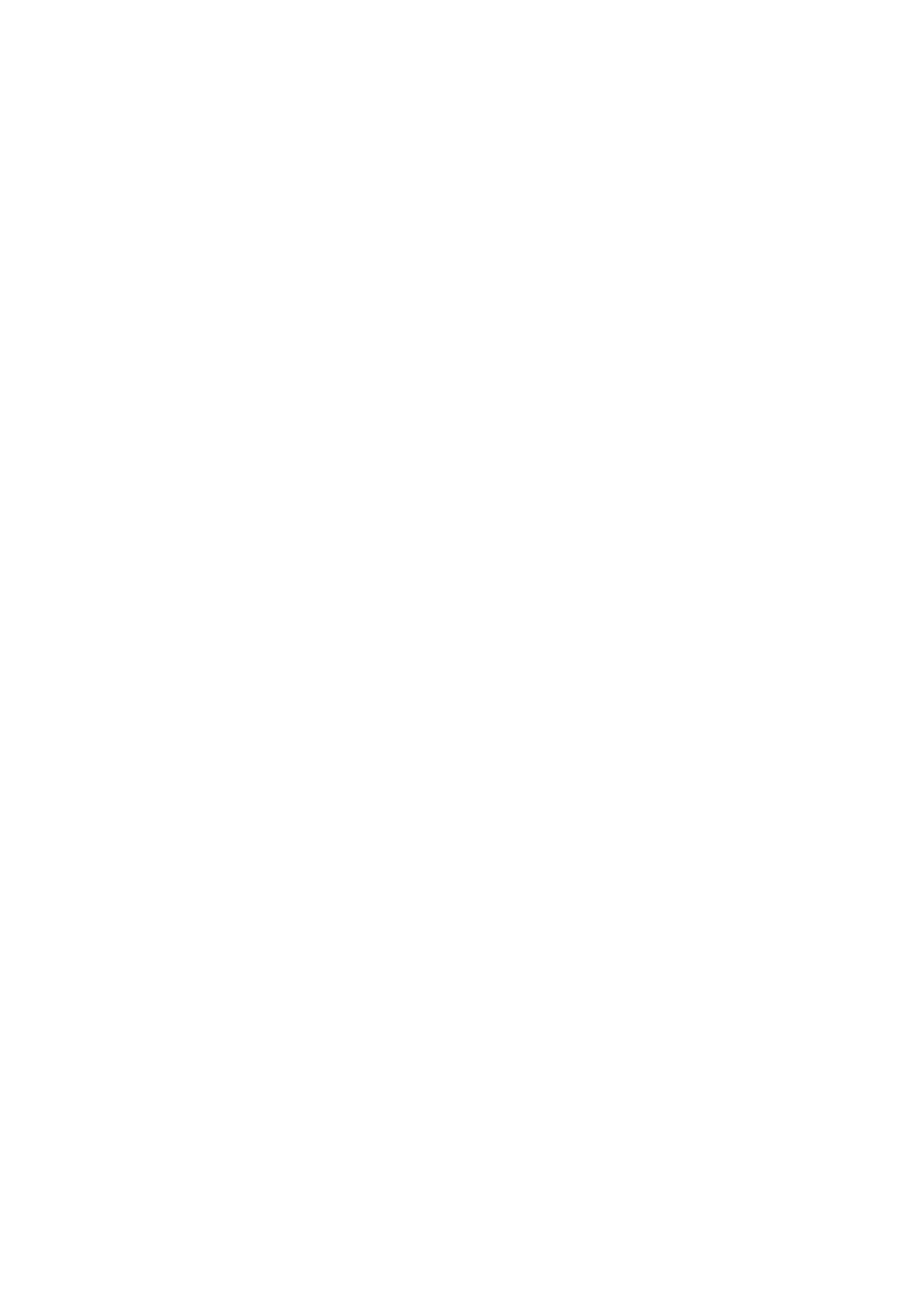## **Japan and Human Security: The Derailing of a Foreign Policy Vision**

**Bert Edström**

Institute for Security and Development Policy Västra Finnbodavägen 2, 131 30 Stockholm-Nacka, Sweden www.isdp.eu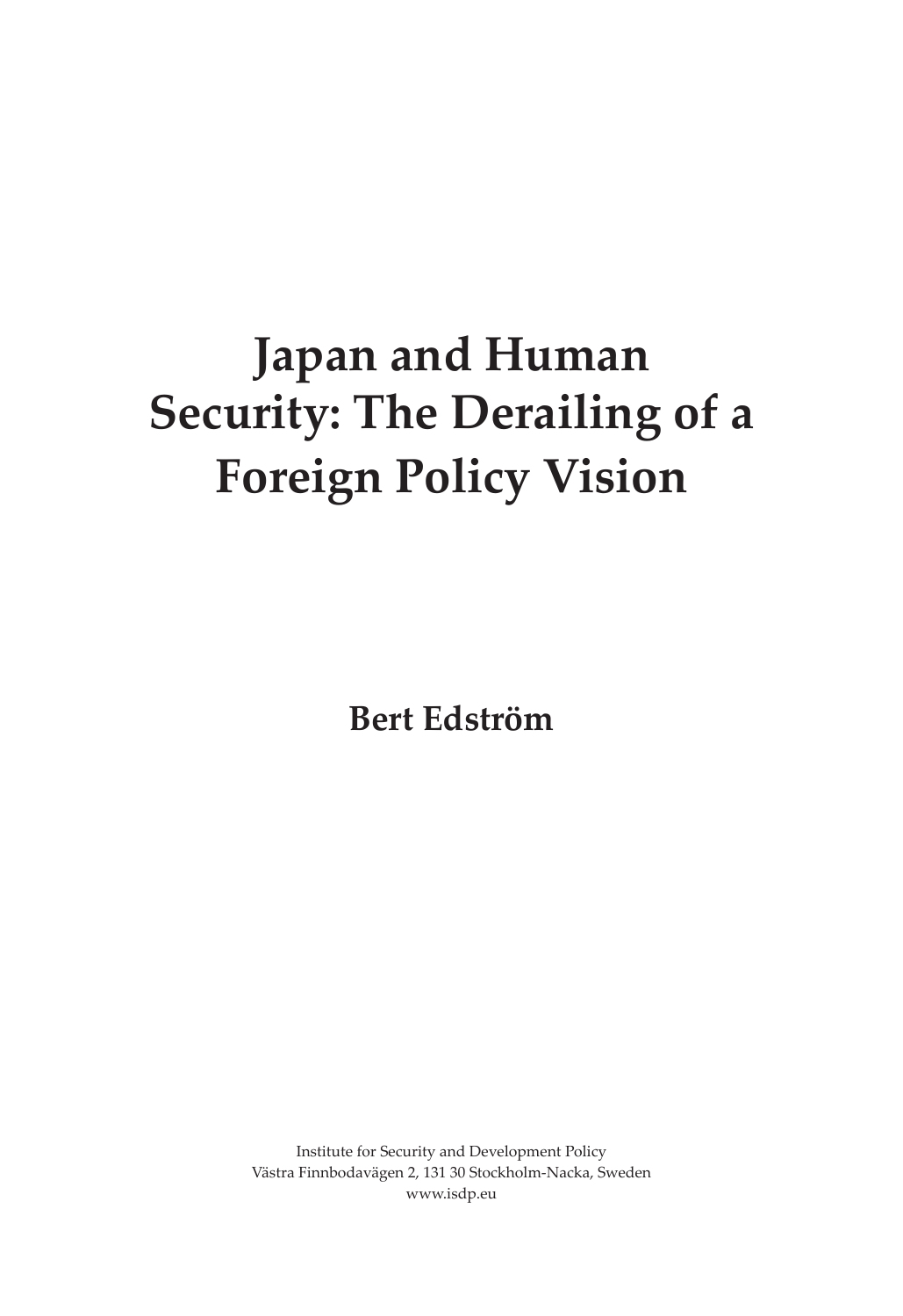**Japan and Human Security: The Derailing of a Foreign Policy Vision** is an *Asia Paper* published by the Institute for Security and Development Policy. The *Asia Papers Series* is the Occasional Paper series of the Institute's Asia Program, and addresses topical and timely subjects. The Institute is based in Stockholm, Sweden, and cooperates closely with research centers worldwide. Through its Silk Road Studies Program, the Institute runs a joint Transatlantic Research and Policy Center with the Central Asia-Caucasus Institute of Johns Hopkins University's School of Advanced International Studies. The Institute is firmly established as a leading research and policy center, serving a large and diverse community of analysts, scholars, policy-watchers, business leaders, and journalists. It is at the forefront of research on issues of conflict, security, and development. Through its applied research, publications, research cooperation, public lectures, and seminars, it functions as a focal point for academic, policy, and public discussion.

The opinions and conclusions expressed are those of the author and do not necessarily reflect the views of the Institute for Security and Development Policy or its sponsors.

© Institute for Security and Development Policy, 2011

ISBN: 978-91-86635-07-7 Printed in Singapore

Distributed in Europe by:

Institute for Security and Development Policy Västra Finnbodavägen 2, 131 30 Stockholm-Nacka, Sweden Tel. +46-841056953; Fax. +46-86403370 Email: info@isdp.eu

Distributed in North America by:

The Central Asia-Caucasus Institute Paul H. Nitze School of Advanced International Studies 1619 Massachusetts Ave. NW, Washington, D.C. 20036 Tel. +1-202-663-7723; Fax. +1-202-663-7785 E-mail: caci2@jhuadig.admin.jhu.edu

Editorial correspondence should be addressed to Dr. Bert Edström at: bedstrom@isdp.eu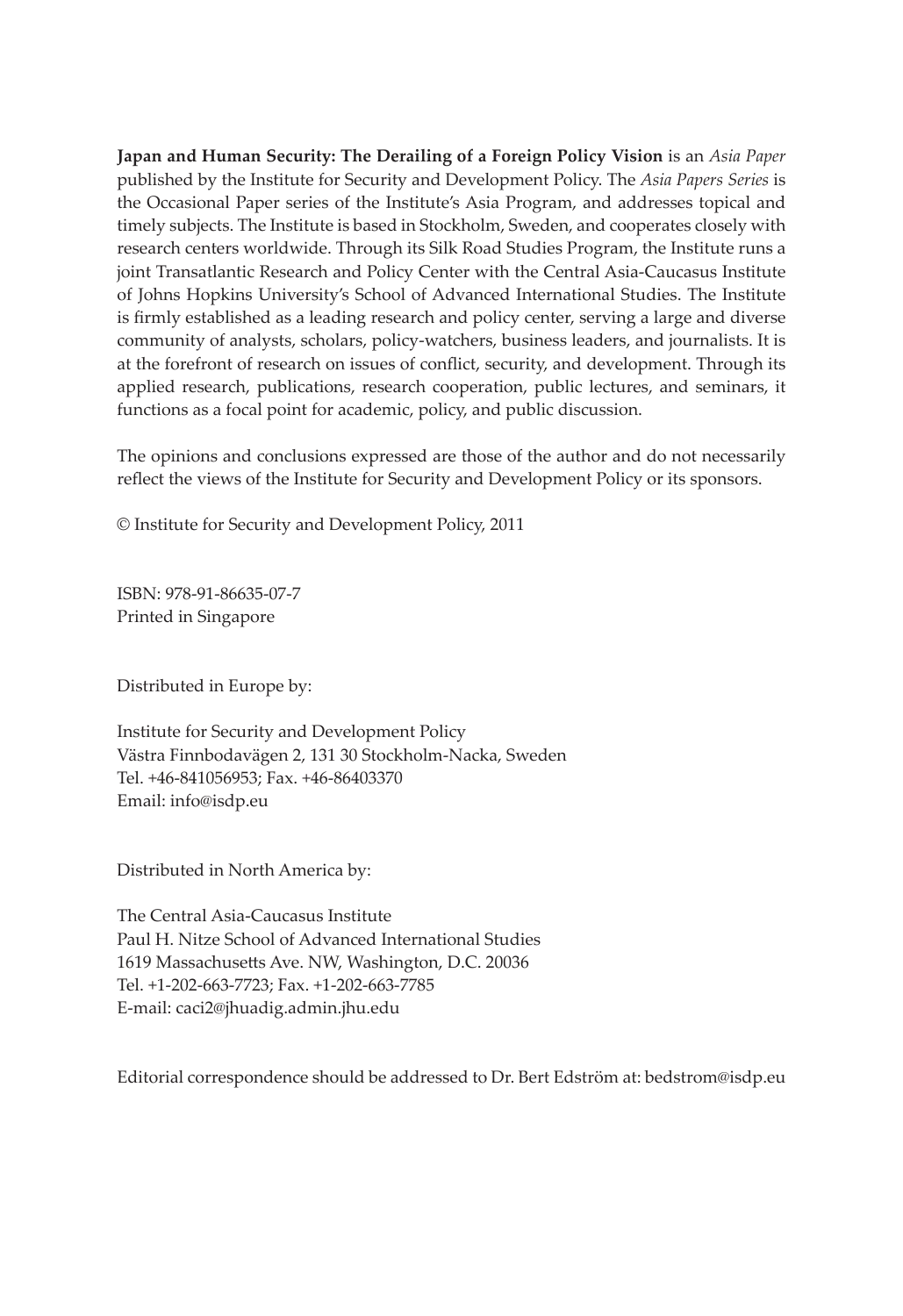## **Contents**

| The Implementation of the Obuchi Vision in Japan's Foreign Policy 17 |  |
|----------------------------------------------------------------------|--|
|                                                                      |  |
|                                                                      |  |
| The "Life Story" of the Idea and Concept of Human Security46         |  |
|                                                                      |  |
|                                                                      |  |
|                                                                      |  |
|                                                                      |  |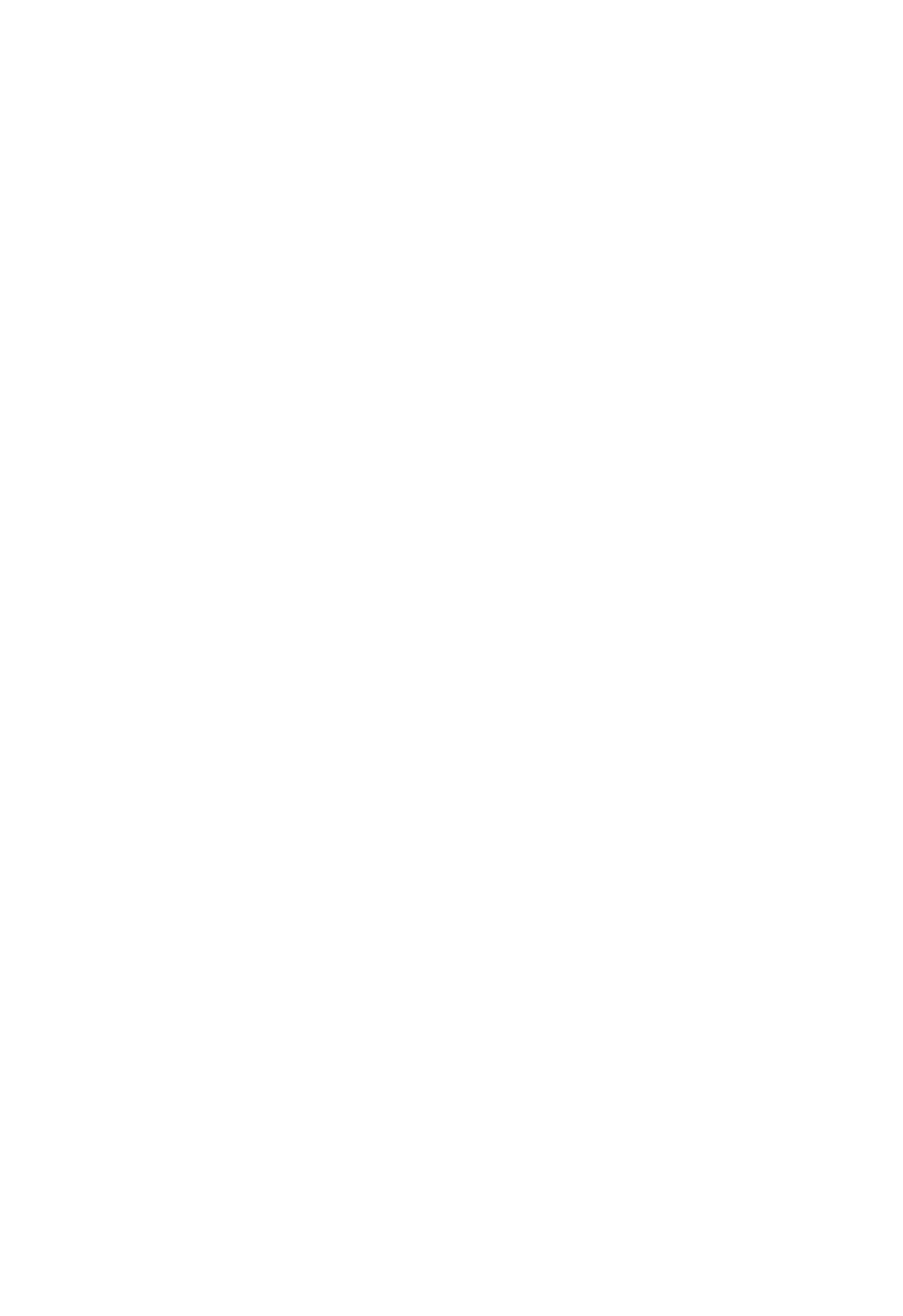## **Introduction1**

On July 15, 2010 at 13:30 pm, Waseda University's Okuma Auditorium was packed with people. They had come to attend the "Symposium on Human Security – its history and future: toward achievement of MDGs" organized by the Ministry of Foreign Affairs of Japan, the United Nations and the Graduate School of Asia-Pacific Studies at Waseda University. UN Secretary-General Ban Ki-moon had sent a message on video, making some general remarks on the importance of the symposium and its topic and praising Japan for its leadership in the promotion of human security.

A number of the distinguished speakers made references to a report on human security that Secretary-General Ban had submitted to the General Assembly shortly before, in March 2010. The report was the first comprehensive assessment of the UN's pursuit of human security. I found Mr. Ban's praise of Japanese leadership on human security slightly curious, considering how Japan appears in his report – it is hardly mentioned. In fact, Japan figures only once, in the "Recommendations": "At the Secretariat, the United Nations Trust Fund for Human Security (TFHS) has played an important role in addressing human security challenges. In addition to the valuable support provided by the Governments of Greece, Japan, Slovenia and Thailand, I strongly urge other Member States to contribute to the valuable work of the Trust Fund."2

On Japan, that's all – despite the leadership in the pursuit of human security for which the secretary-general praised Japan in his video message to the symposium. Nothing done by Japan in this field is mentioned, much less in which way Japan had shown leadership. And when the country is finally mentioned at the very end of the report, it is alongside three other

<sup>1</sup> This report is based on research in July–September 2010, when the author was a visiting scholar at Keio University, Tokyo. The author also wishes to express his appreciation to his host, Professor Kokubun Ryōsei, Dean, Faculty of Law, Keio University, for his generosity and enlightening discussions and to Professor Ōkuma Hiroshi, Seijo University, Tokyo, for supplying materials vital for this research. A generous research grant from the Magnus Bergvall Foundation is gratefully acknowledged.

<sup>2</sup> United Nations, General Assembly, "Human security: Report of the Secretary-General," Sixty-fourth session, Agenda items 48 and 114, A/64/701, March 8, 2010, p. 17, http:// ods-dds-ny.un.org/doc/ UNDOC/GEN/N10/ 263/38/ PDF/N1026338.pdf?OpenElement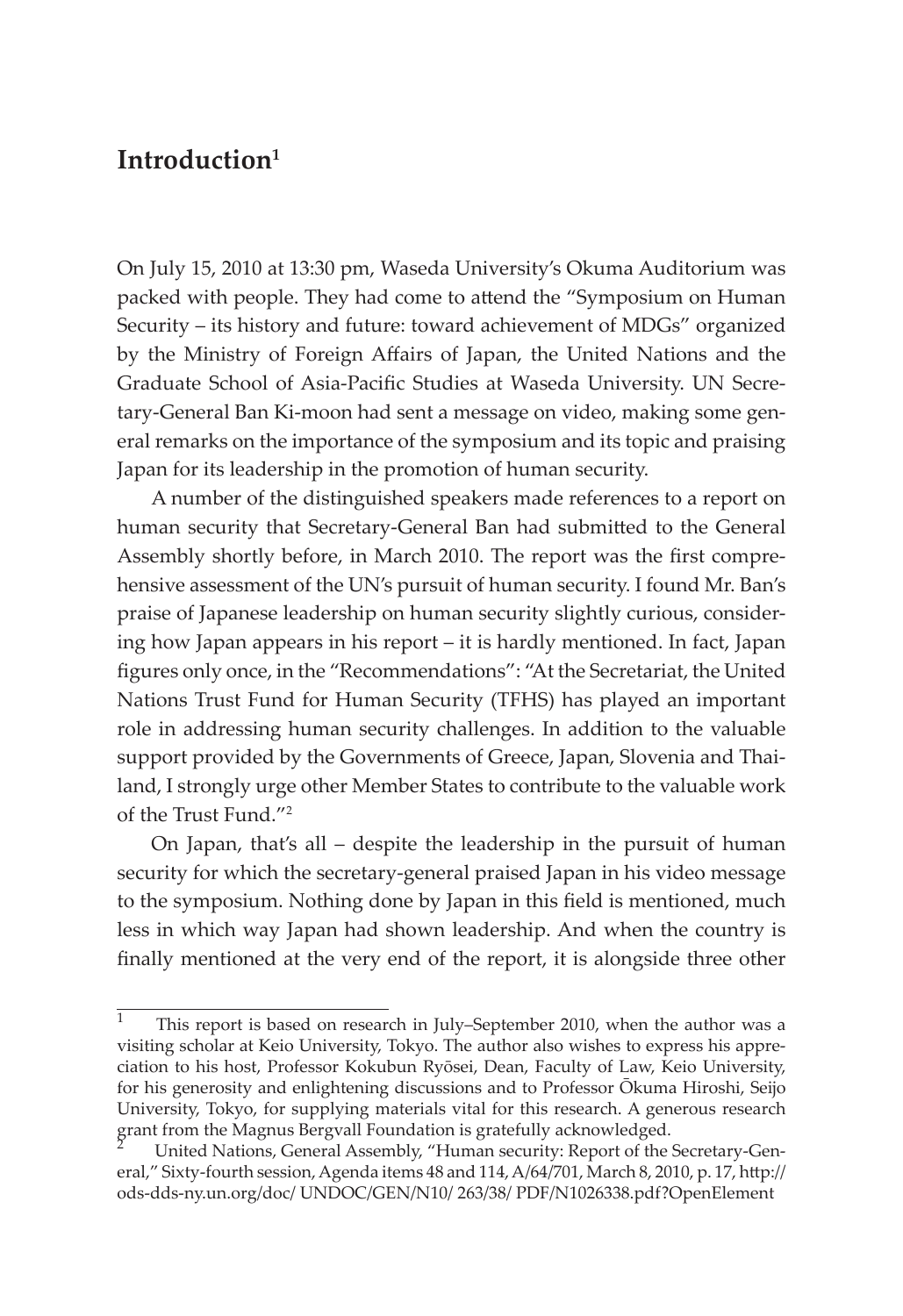countries, and then it is not even mentioned first. To Japan, the secretarygeneral's report must have been disappointing, since Japan has made major efforts to make an imprint on the international stage by pursuing and promoting human security and has chosen to work closely with the UN in this pursuit.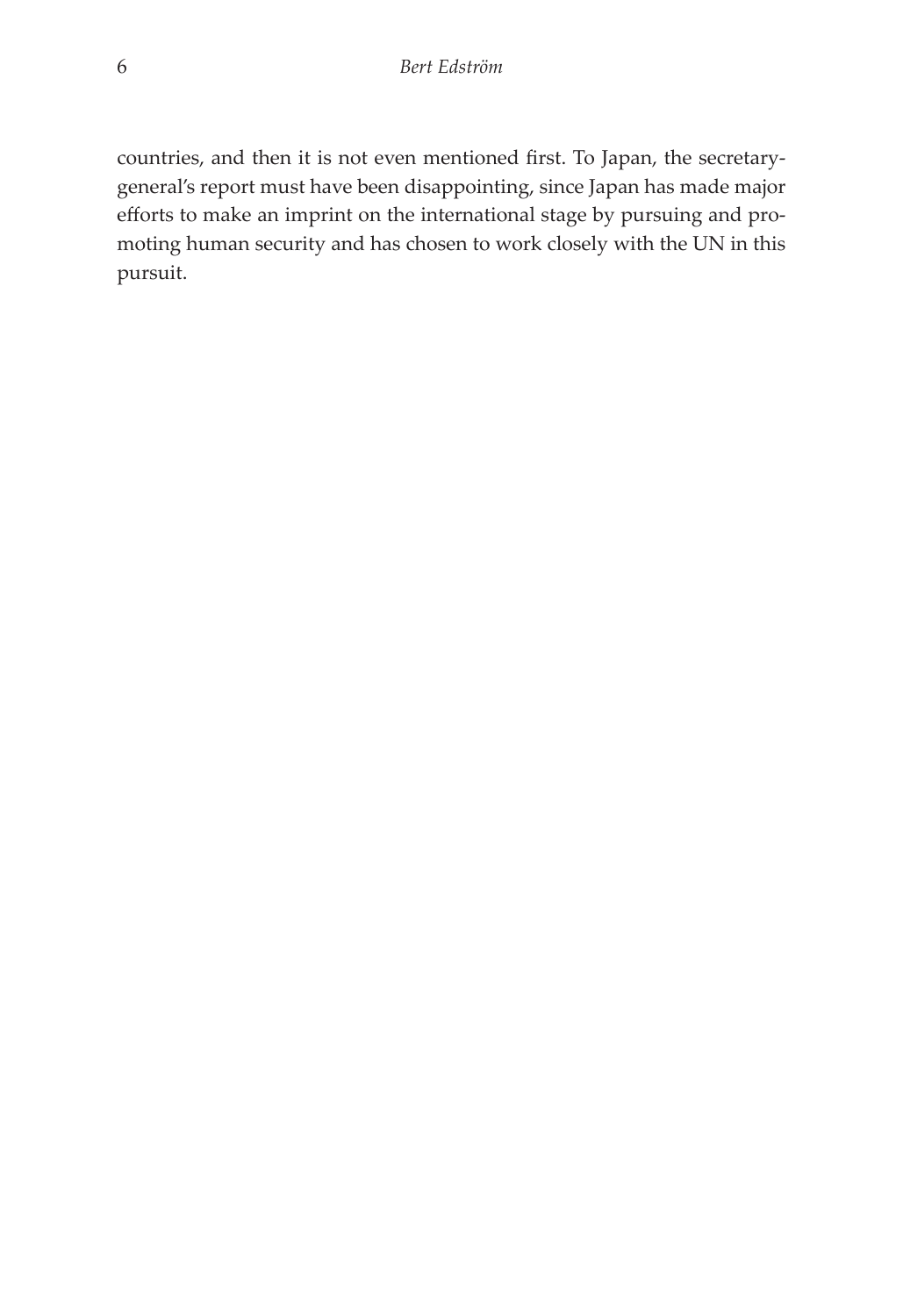## **Human Security, an Alternative Security Concept**

If one accepts as a starting point Arnold Wolfers' view that security is "the absence of threat to acquired values,"<sup>3</sup> security policies will be actions taken to reduce or limit the probability of damage to one's acquired values. After World War II, and especially with the emergence of the Cold War, national security was seen almost by definition as equal to the absence of military threats to the state or the ability of the state to reject such threats, and military force was used by states to counter security threats. The end of the Cold War was seen as proof that world politics had changed, since the global bifurcation of the world into two hostile blocs had gone down the drain. With the partition of the world gone, gone also was the lid that had been put on regional and international conflicts.4

In the post-Cold War era, the front lines of war changed, with the proliferation of armed conflicts occurring more frequently within state borders than across them. Armed conflicts shifted from wars to intermediate and minor conflicts, with an increasing number of conflicts involving control of territory and the breakup of states, and many low-level conflicts within states involved civilian casualties and displacement on an agonizing scale. The horrific situation in which civilians in conflicts found themselves and the perpetration of crimes against human rights were appalling. Wars were not what they used to be.<sup>5</sup> There were an increasing number of perceived threats to security that could not be countered by military measures.<sup>6</sup> The unrelenting human costs of violent conflict became one of the reasons why the discussion of the nature of security resurfaced. With the focus shifting towards threats so far neglected in the discourse on security, the security concept itself employed in analyses and studies, national security, seemed increasingly dysfunctional.

<sup>3</sup> Arnold Wolfers, *Discord and Collaboration: Essays on International Politics* (Baltimore: Johns Hopkins Press, 1962), p. 150.

Volker Franke, "The Emperor Needs New Clothes: Securitizing Threats in the 21st Century," *Peace and Conflict Studies,* Vol. 9, No. 2 (December 2002), p. 5. <sup>5</sup> Mary Kaldor, "Introduction," in Mary Kaldor, ed., *Global Insecurity: Restructuring* 

*the Global Military Sector, Volume III* (London and New York: Pinter, 2000),pp. 3–8.<br><sup>6</sup> David A. Baldwin, "Security Studies and the End of the Cold War," *World Politics,* 

Vol. 48, No. 1 (October 1995), p. 130.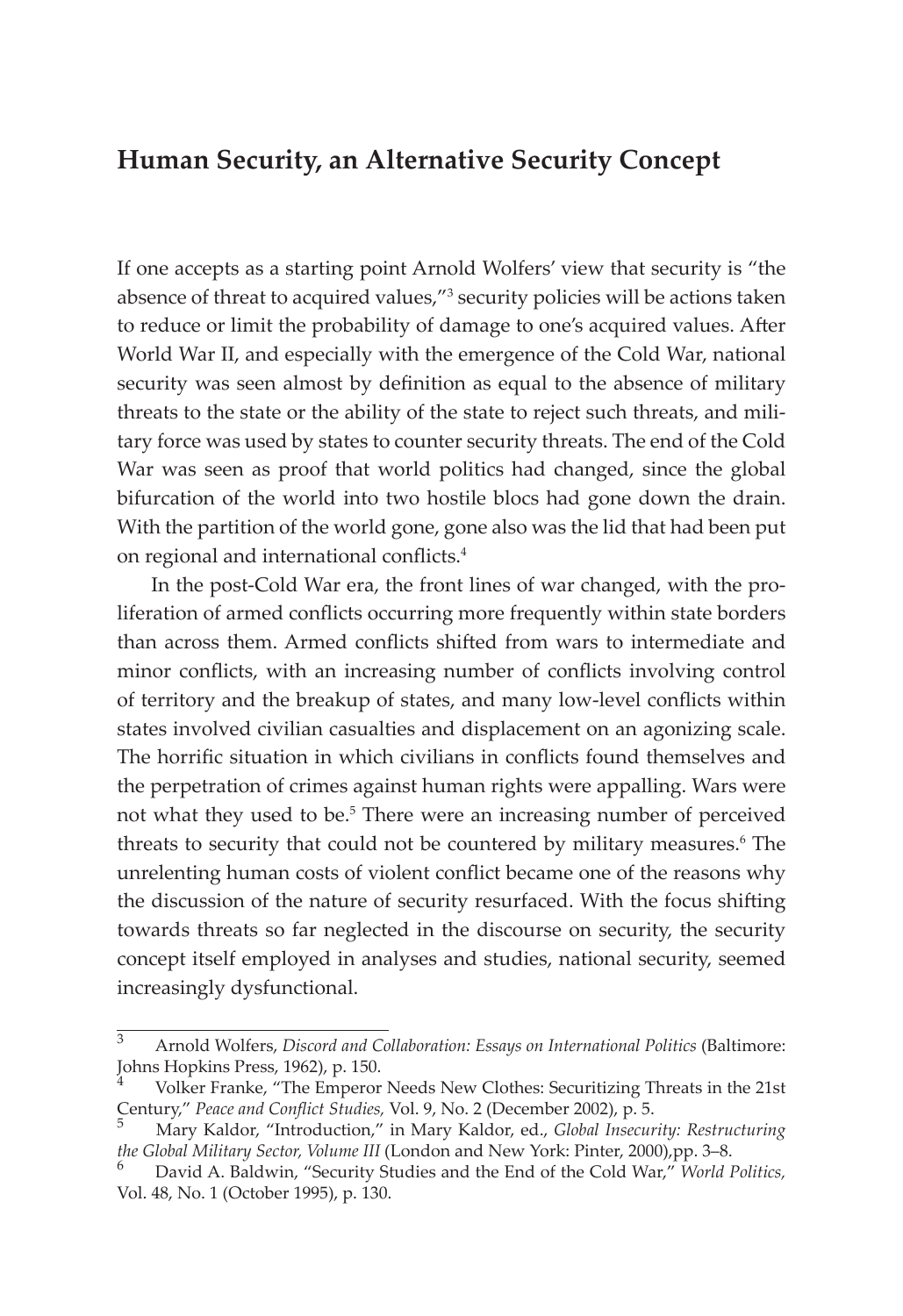A redefinition of security was seen to be required by the near disappearance of conventional military threats to the major powers and by an increasing awareness of the costs of the new wars, both for affected countries and for the international community.<sup>7</sup> The most noted attempt at coming up with new thinking on security was seen when the United Nations Development Programme (UNDP) presented its annual report in 1994, in which a new security concept, human security, was outlined. The new security concept did not stress values like territorial integrity and national interest but values like safety, well-being and dignity. It was multilayered, with security considered from the level of the state down to the level of the individual. In contrast with the traditional interpretation of security as national security, the security referent of human security is people and not the country. Human security is a global and inclusive concept dealing with a universal concern to which national boundaries are irrelevant, and dealing with (1) security of people, not just security of territory; (2) security of individuals, not just security of their nations; (3) security through development, not security through arms; and (4) security of all people everywhere – in their homes, in their jobs, in their streets, in their communities and in their environment.<sup>8</sup>

The traditional security concept, national security, is a top-down concept with security commensurate with national survival, dealing with protection of the state and not those living there. In contrast, human security is a bottom-up concept addressing threats to people and ways to overcome them. With people the security referent of human security, threats to security are human rights violations, political instability, poverty, economic underdevelopment, terrorism, environmental degradation, ethnic and religious violence, etc. It is only too apparent that instruments traditionally employed in national security policy – like soldiers and weapons – will not be useful or may even impinge upon security interpreted as human security.<sup>9</sup>

<sup>7</sup> Joanna Macrae, "Analysis and synthesis," in Joanna Macrae, ed., *The New Humanitarianisms: A Review of Trends in Global Humanitarian Action*, Overseas DevelopmentInstitute, Humanitarian Policy Group, HPG Report 11 (April 2002), p. 5.

<sup>8</sup> Mahbub ul Haq, *Reflections on Human Development: How the Focus of Development Economics Shifted from National Income Accounting to People-centred Policies, Told by One of the Chief Architects of the New Paradigm* (New York: Oxford University Press, 1995), pp. 39–43.

<sup>9</sup> United Nations Development Program (UNDP), *Human Development Report 1994: New Dimensions of Human Security* (New York: Oxford University Press, 1994), pp. 37–40.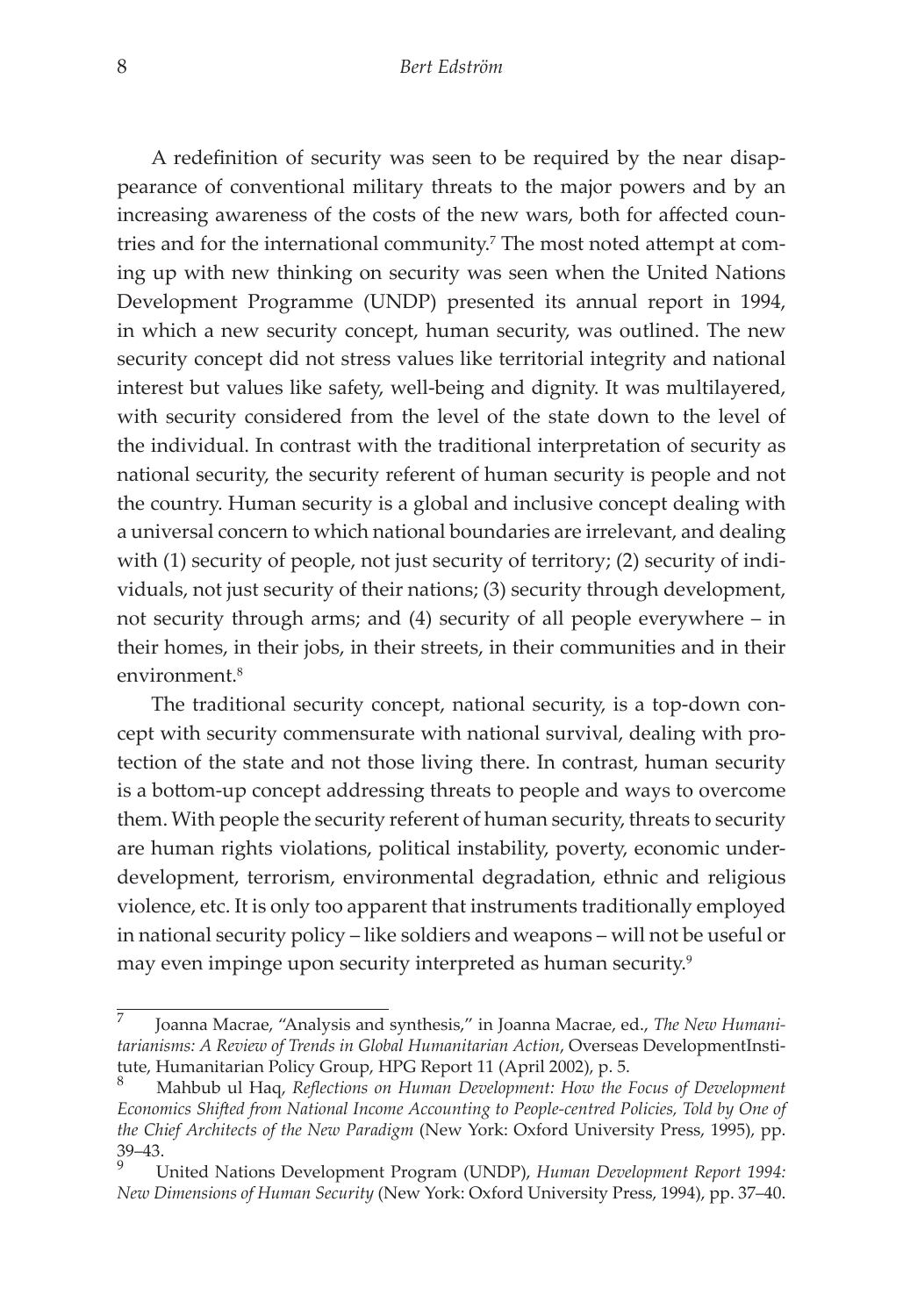## **The Foreign Policy Vision of Obuchi Keizō**

After the idea of human security was launched by the UNDP in 1994, it began to be referred to in the international discourse on security and soon had established itself as a key concept on the international security agenda. Many organizations, NGOs, opinion leaders, politicians and private individuals turned into advocates of the new security idea. Japan was one of the countries that supported the new ideas. Already the year after the UNDP issued its report, in a speech in the United Nations, Prime Minister Murayama Tomiichi endorsed human security as an important idea for the UN. Murayama's endorsement made Japan one of the first countries to offer its support to the human security idea. The background is to be found in the changes that the world and Japan was undergoing in the aftermath of the great changes that took place in world politics as a result of the end of the Cold War. Japan was searching for an international role commensurate with its considerable economic power and the Japanese government had began to take measures to strengthen Japan's "international contribution," *kokusai kōken.* In 1994, Murayama had been elevated to prime minister from the post of chairman of the Japan Socialist Party (JSP), and his support for human security can be seen as rather natural, given the fact that the human security concept is non-military in nature and fitted like a glove to his party's highprofile pacifist stance.

While Murayama must be acknowledged as the human security pioneer in Japanese politics, it is Obuchi Keizō (prime minister 1998–2000) who is primarily linked to Japan's human security pursuit. The first expression of his adoption of human security as a key concern was the effects and repercussions of the Asian economic crisis that unfolded after the collapse of the Thai *baht* in May 1997. Several of Japan's neighbors were severely hit and Japan could not evade the negative impact of the crisis ravaging the region. Obuchi's initial effort to further the cause of human security came when the Convention on the Prohibition of the Use, Stockpiling, Production and Transfer of Anti-Personnel Mines and on their Destruction was signed by 122 countries in Ottawa. At this conference, Obuchi announced his commitment to work for the landmine ban. As a concrete step he announced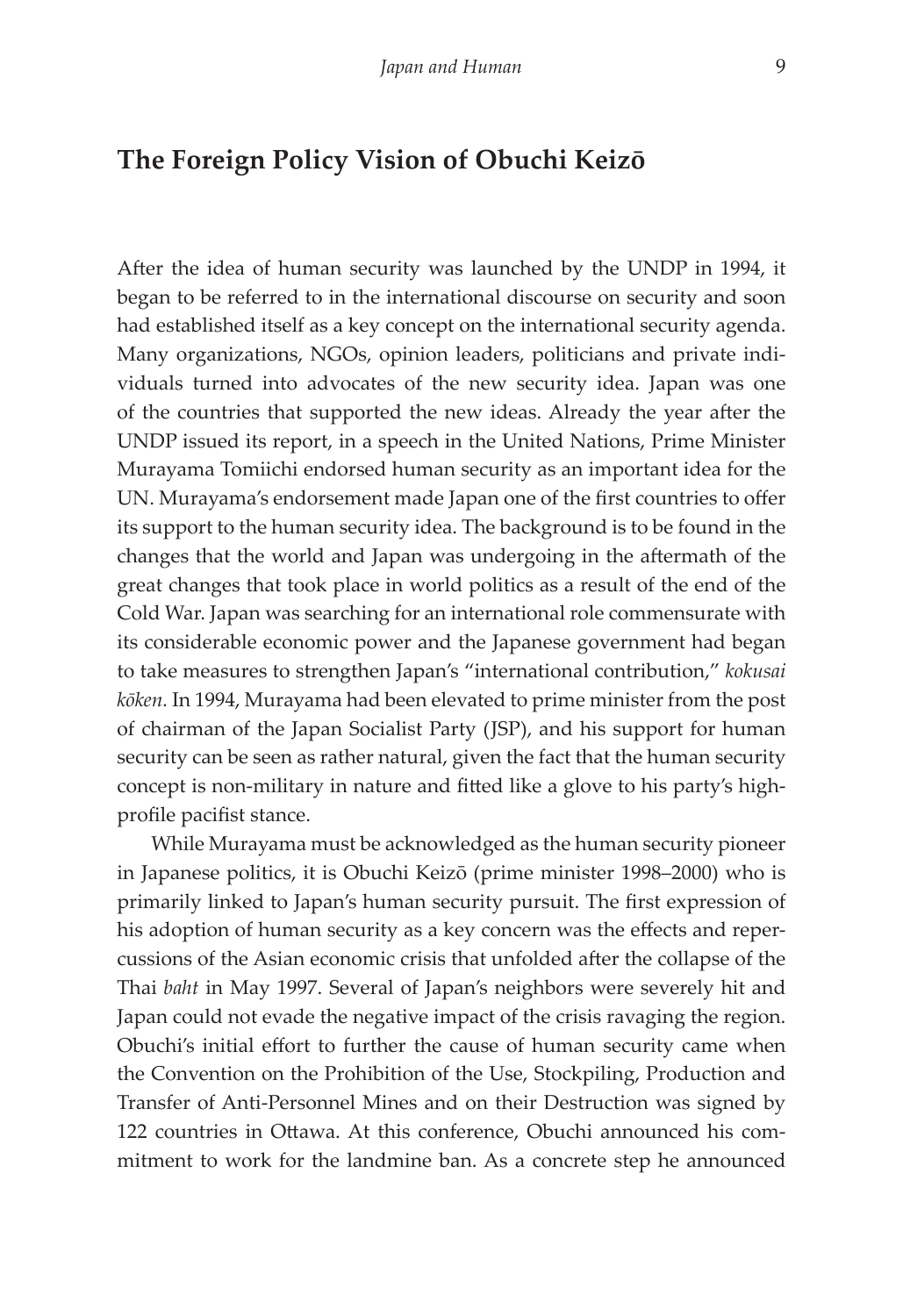Japan's "Zero Victims Program," a plan for landmine removal and support for projects to help landmine victims.10

Obuchi's decision to work for Japan joining the international campaign against landmines became the starting point for his endeavor to promote human security. Initially, his focus was on Asian countries that were hard hit by the economic crisis ravaging the region. In a speech in Tokyo on December 2, 1998, he said: "An unavoidable fact is that Asia's remarkable economic development in recent years also created social strains. The current economic crisis has aggravated those strains, threatening the daily lives of many people. Taking this fact fully into consideration, I believe that we must deal with these difficulties with due consideration for the socially vulnerable segments of population, in the light of 'Human Security,' and that we must seek new strategies for economic development which attach importance to human security with a view to enhancing the long term development of our region." Noting that the theme of the Tokyo conference was human security, he went on: "It is my ardent wish that creative intellectual interactions emerge in this area, as they involve many urgent issues, and that wise leadership will be exercised and lead to overcoming the current crisis." He defined human security in a way that became the prevailing one in Japan and widely quoted in the international debate on human security: "It is my deepest belief that human beings should be able to lead lives of creativity, without having their survival threatened nor their dignity impaired. While the phrase 'human security' is a relatively new one, I understand that it is the key which comprehensively covers all the menaces that threaten the survival, daily life, and dignity of human beings and strengthens the efforts to confront those threats." In his speech, he outlined a strategy to cope with the problems under discussion: "Since many of the problems affecting human security cross national borders, no country can solve such problems alone; the co-ordinated action of the international community is necessary. Moreover, since these problems directly affect the lives of human beings, and since it is this area where the activities of citizens through NGOs and others

<sup>10</sup> "Japan: Statement by Keizo Obuchi, Foreign Minister, 3 December," *Ottawa Landmines Convention: Treaty Signing Conference and Mine Action Forum.* Signing Conference for the Convention on the Prohibition of the Use, Production, Transfer and Stockpiling of Anti-personnel Mines and their Destruction, and Mine Action Forum, Ottawa, December, 2–4, 1997, *Disarmament Diplomacy* 21 (Dec. 1997), http://www.acronym.org.uk/ textonly/dd/dd21/21ott.htm.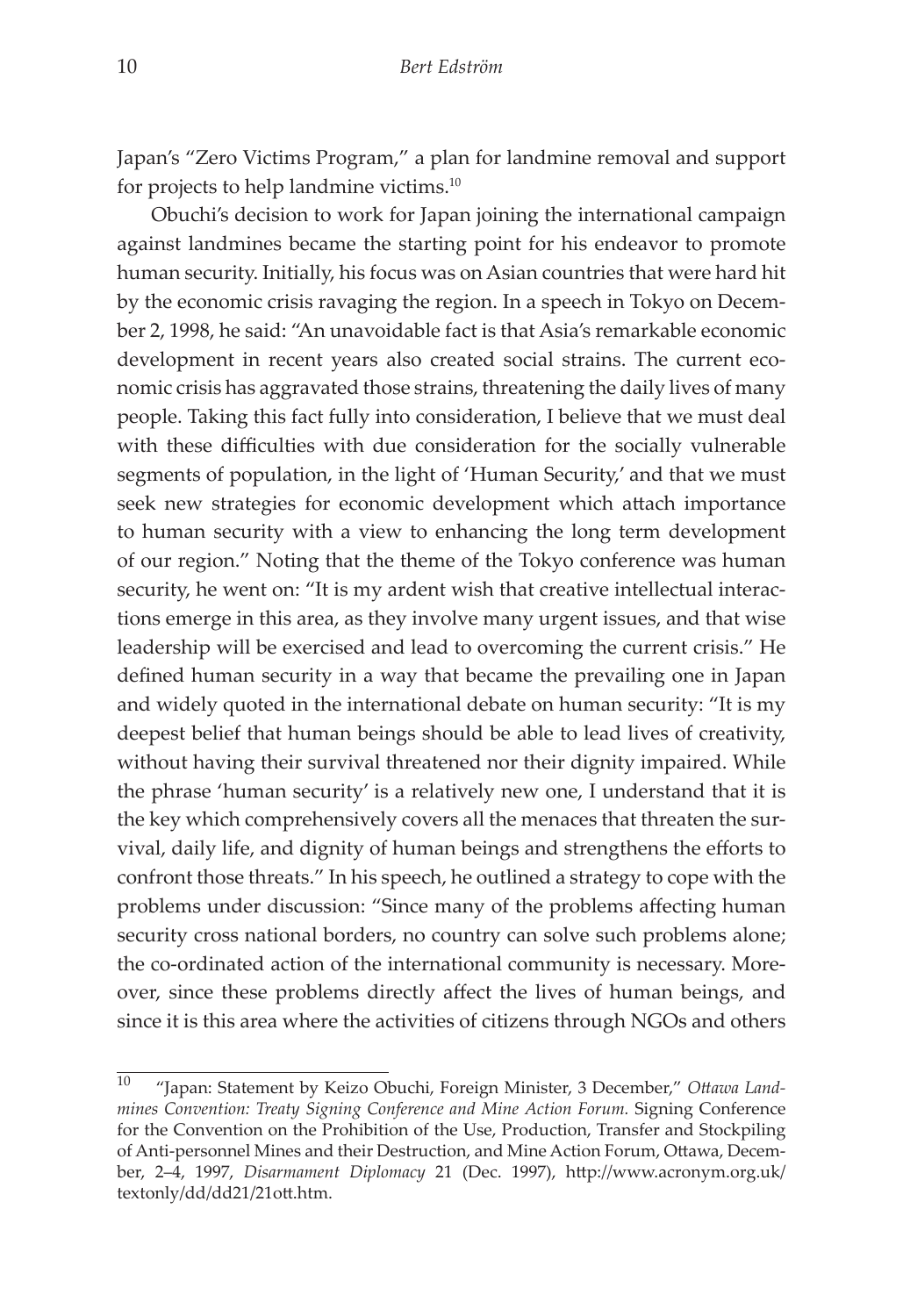are most effective, it is important for governments and international organizations to strengthen the linkages and cooperation with citizen's activities to cope with such problems."11

There is a strong resemblance in the areas of concern raised by Obuchi to what the UNDP report lists as categories of human security – economic, food, environmental, personal, community, and political security.12 In his speech in Tokyo and another speech two weeks later in Hanoi, he clarified his view on which areas were in focus: "In our times, humankind is under various kinds of threats," he said in Tokyo. "Environmental problems such as global warming are grave dangers not only for us but also for future generations. In addition, transnational crimes such as illicit drugs and trafficking are increasing. Problems such as the exodus of refugees, violations of human rights, infectious diseases like AIDS, terrorism, anti-personnel landmines and so on pose significant threats to all of us. Moreover, the problem of children under armed conflict ought never to be overlooked." In Hanoi, he returned to what was awaiting: "We need urgently to implement measures for the socially vulnerable who are affected by the Asian economic crisis. […] At the same time, even in times of economic crisis, we should not forget cooperation on medium- and long-term problems such as environmental degradation, narcotics and international organized crime which need to be addressed if we wish to protect human survival, life and dignity."13 Furthermore, a vital aspect of Obuchi's understanding of human security was that threats to human security "differ by country and region," which indicates that threats had to be tackled differently in different countries and regions. By extension, ways and means to tackle the threat had to be selected depending on the actual threat.

In his speeches in December 1998, Obuchi outlined the strategies to be used by Japan in its pursuit of human security. In his Tokyo speech, he said

<sup>11</sup> Keizo Obuchi, "Opening Remarks by Prime Minister Obuchi at An Intellectual Dialogue on Building Asia's Tomorrow," in [Pamela J. Noda, ed.], *The Asian Crisis and Human Security: An Intellectual Dialogue on Building Asia's Tomorrow* (Singapore: Institute of Southeast Asian Studies, and Tokyo: Japan Center for International Exchange, 1999), pp. 18f.

<sup>&</sup>lt;sup>12</sup> UNDP, *Human Development Report 1994*, p. 24.<br><sup>13</sup> Keizo Obuchi, "Toward the Creation of A Bright Future for Asia," policy speech at the Lecture Program hosted by the Institute for International Relations, Hanoi, Vietnam, December 16, 1998, http://mofa.go.jp/ region/asia-paci/asean/pmv9812/policyspeech. htlm (accessed March 12, 2002).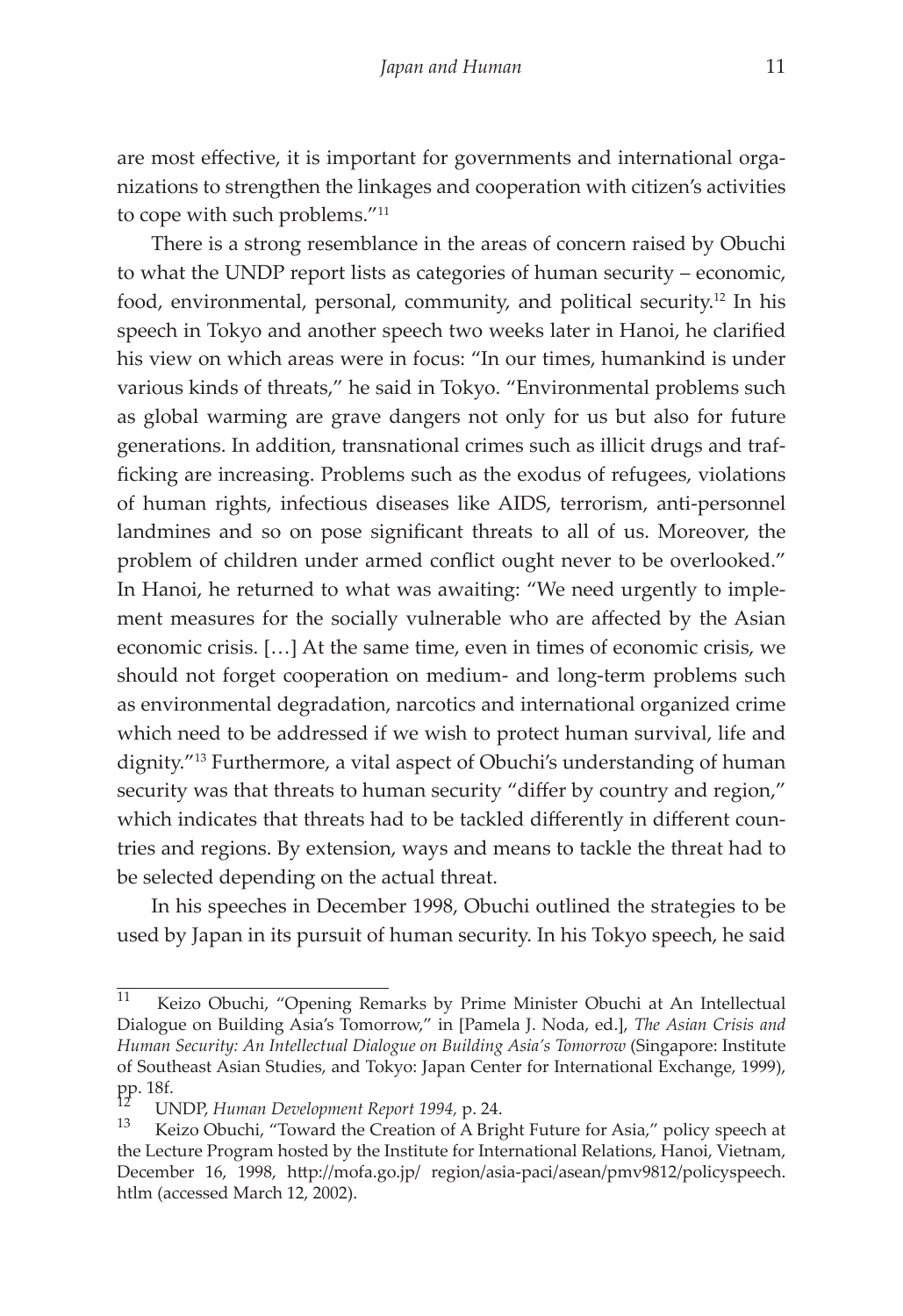that "we must seek new strategies for economic development which attach importance to human security with a view to enhancing the long term development of our region." He continued: "Since many of the problems affecting human security cross national borders, no country can solve such problems alone; the co-ordinated action of the international community is necessary. Moreover, since these problems directly affect the lives of human beings, and since it is this area where the activities of citizens through NGOs and others are most effective, it is important for governments and international organizations to strengthen the linkages and cooperation with citizen's activities to cope with such problems. […] To support Asian countries in this economic crisis … we have given, as one of the most important pillars of our support, assistance to the poor, the aged, the disabled, women and children, and other socially vulnerable segments of population on whom economic difficulties have the heaviest impacts." In his speech in Hanoi two weeks later, he clarified some of the key instruments that were going to be mobilized in the pursuit of human security: "Japan will continue to address this area utilizing its official development assistance and multilateral frameworks such as APEC."

Picking up on an idea in the 1994 UNDP report, Obuchi announced in Hanoi that the Japanese government had decided to donate ¥500 million (US\$4.2 million) for establishing a human security fund within the United Nations. This was not a new idea but based on an idea that he had broached already in a speech in Singapore in May 1998.14 In Hanoi, Obuchi said that the purpose of the fund was to enable international organizations to provide support "in a flexible and timely manner to projects that are to be implemented in this region."15 As his statement clearly shows, what he had in mind was a fund with activities in Asia but working under the aegis of the United Nations, but its scope was broadened from Asia to the global level when Japan began to pursue its international campaign in the context of the United Nations.16

<sup>&</sup>lt;sup>14</sup> It is likely that Obuchi based his proposal on an idea presented in the 1994 UNDP Report that a global human security fund should be established with funding based on a proportion of reductions in global military spending, a fee on globally important transactions or polluting emissions, and overseas development aid. See Bert Edström, *Japan and the Challenge of Human Security: The Founding of a New Policy, 1995–2003* (Stockholm: Institute for Security and Development Policy, 2008), pp. 155f.

<sup>15</sup> Obuchi, "Toward the Creation of A Bright Future for Asia." 16 Edström, *Japan and the Challenge of Human Security,* p. 99.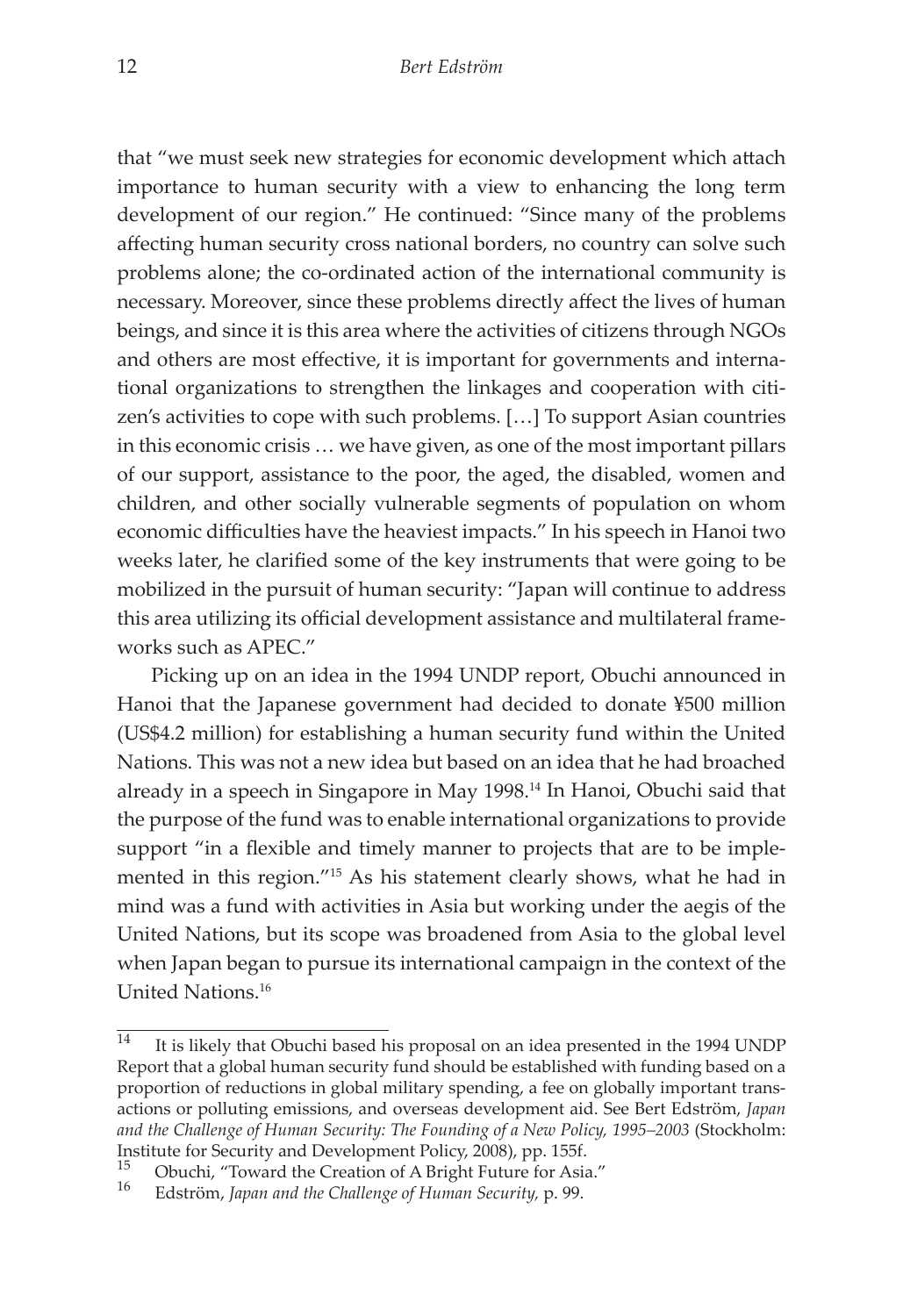With Obuchi's speeches in December 1998, human security had been introduced onto Japan's political agenda and became the foundation of Japan's approach to human security.<sup>17</sup> The chief Japanese representative to an international conference on developmental issues in New York in September 1999, Takemi Keizō, stated that "the Obuchi Government is cultivating the concept of 'human security' as a new element in its foreign policy." Referring to Obuchi's speech in Hanoi, he claimed that the prime minister had defined human security as an important priority of Japan's foreign poli $cy<sup>18</sup>$  It was also the key message of a speech delivered by MOFA's Takasu Yukio at a conference on human security in Ulan Bator, Mongolia, in May 2000. Taking Obuchi's Hanoi speech as the starting-point for his remarks, he claimed that Japan accorded high priority to human security in its foreign policy.19

Obuchi was incapacitated by a stroke on April 1, 2000. As a politician, he was soft-spoken, with a personal approach so low key and modest that he was even derided as a "vacuum prime minister," suggesting that he had no substance.20 But he was "a good listener," and when his state-secretary Takemi Keizō, also a well-known international relations scholar, brought up the idea of human security, Obuchi decided on the spot to adopt it as a key idea for himself. Takemi was also seconded by a high-powered group that had been assigned the task of coming up with policy proposals when Obuchi was appointed foreign minister. According to a member of that group, Yamamoto Tadashi, Obuchi took human security "as his baby, since the con-

<sup>17</sup> Akiko Fukushima, "Human Security: Comparing Japanese and Canadian Governmental Thinking and Practice," Canadian Consortium on Human Security (CCHS), Centre of International Relations, Liu Institute for Global Issues, University of British Columbia, *CCHS Human Security Visiting Fellow Paper* 1 (2004), p. 16. <sup>18</sup> MOFA, "Capacity Building for Human Dignity: The Essence of the International

Order in the 21st Century." Address by State Secretary for Foreign Affairs Keizo Takemi at a Lecture Meeting Hosted by the Asia Society, September 1, 1999, Asia Society, New York, http://www.mofa.go.jp/policy/ human–secu/speech9909.html (accessed March 12, 2002).

<sup>&</sup>lt;sup>19</sup> MOFA, "Statement by Director-General Yukio Takasu at the International Conference on Human Security in a Globalized World, Ulan-Bator, May 8, 2000," http: //www. mofa.go.jp/policy/human–secu/speech0005.html (accessed March 12, 2002).<br>20 See Obushi's our commont in Community Building in Asia Basific: Dig

See Obuchi's own comment in *Community Building in Asia Pacific: Dialogue in Okinawa* (Tokyo: Japan Center for International Exchange, 2000), p. 22.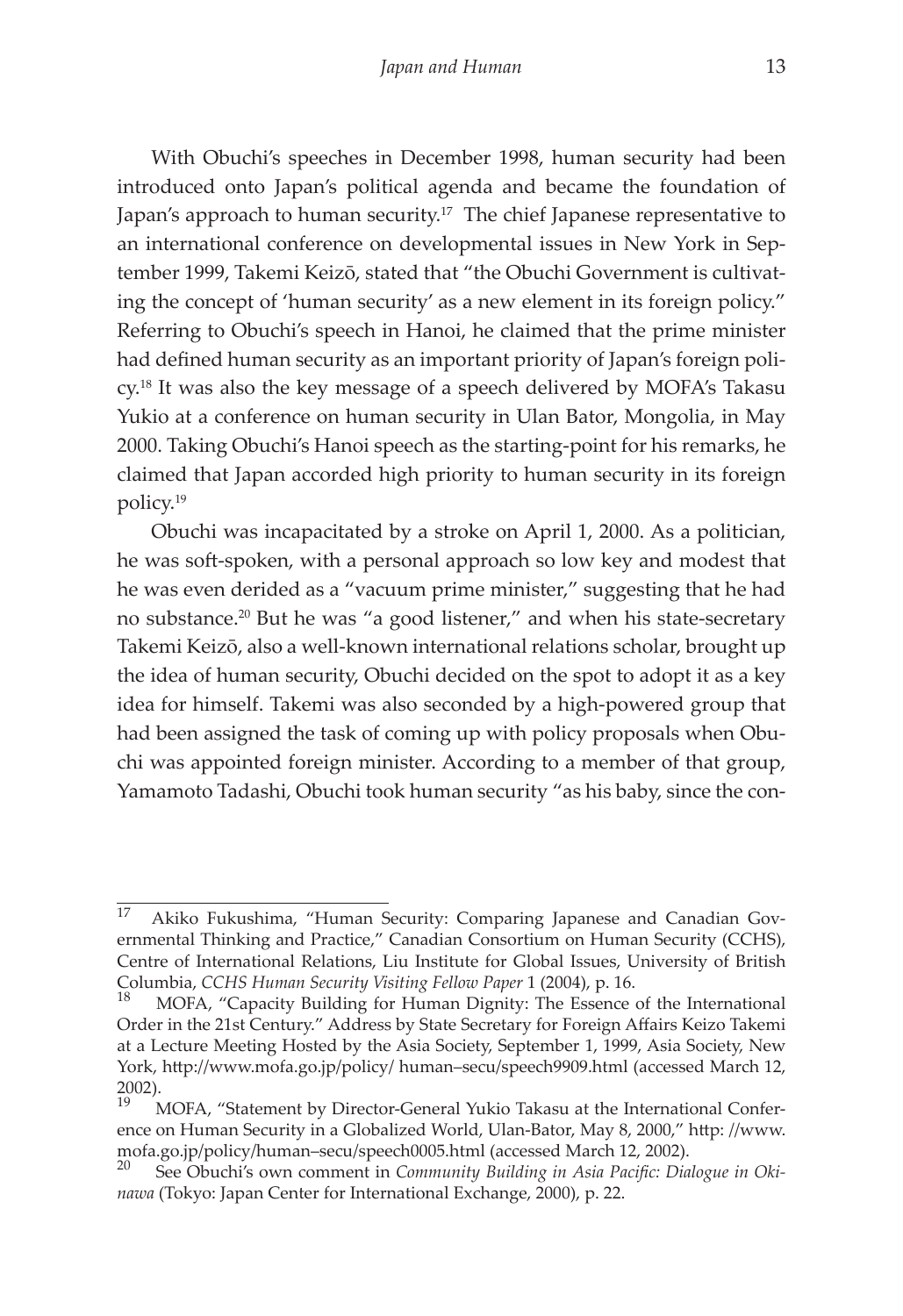cept was consonant with his ideas."21 In retrospect, human security turned out to be the pillar of "the Obuchi foreign policy."<sup>22</sup>

Obuchi was replaced as prime minister by Mori Yoshirō. The way in which he came to power in the confused situation after Obuchi suddenly stepped down meant Mori had to fight an uphill battle throughout his period in office. Nevertheless, once in office, Mori made it a hallmark of his policies to continue the human security policy initiated by Obuchi. While he eventually had to leave more or less in disgrace, when in office, he was guided by the Obuchi vision of human security as a key concern of Japan's foreign policy. He continued Obuchi's UN-centered strategy and took the initiative to establish the Commission on Human Security (CHS), also under the aegis of the UN, and increased Japan's contributions to the TFHS to such an extent that it became the largest UN trust fund.

In January 2003, a shift in Japan's human security policy was announced when Prime Minister Koizumi Jun'ichirō declared in his policy speech in the Diet that "ODA will be implemented strategically in human security areas."23 The shift was implemented in August with a reform of Japan's ODA policy. It made human security a matter of ODA policy and no longer a key concern for foreign policy as Obuchi and Mori had seen it.<sup>24</sup> The measures taken were intended to make Japan's reformed ODA policy permeated with the human security idea.

Given the centrality of human security in Japan's new ODA policy, it is instructive to look at the place it is given in the new policy. In order of appearance, the five key concepts of the revised ODA policy were: (1) Supporting self-help efforts of developing countries; (2) the perspective of "human security"; (3) assurance of fairness; (4) utilization of Japan's experience and expertise; and (5) partnership and collaboration with the

<sup>&</sup>lt;sup>21</sup> Author's interviews with Takemi Keizō, member of the Diet, former state-secretary for foreign affairs, March 11, 2004, and Yamamoto Tadashi, President, Japan Center for International Exchange, Tokyo, March 11, 2004; quoted in Edström, *Japan and the Challenge of Human Security, pp. 85f.*<br><sup>22</sup> Ibid, pp. 85, 230, 247; see also, e.g., Ueda Hideaki, "Ima naze 'ningen no anzen

hoshō' na no ka" [Why human security now?], *Gaikō fōramu,* No. 138 (February 2000), p. 69.

<sup>23</sup> MOFA, "General Policy Speech by Prime Minister Junichiro Koizumi to the 156th Session of the Diet," January 31, 2003, http://www.mofa.go.jp/announce/pm/koizumi/ speech030131.html (accessed June 18, 2003).

<sup>24</sup> Edström, *Japan and the Challenge of Human Security,* p. 133.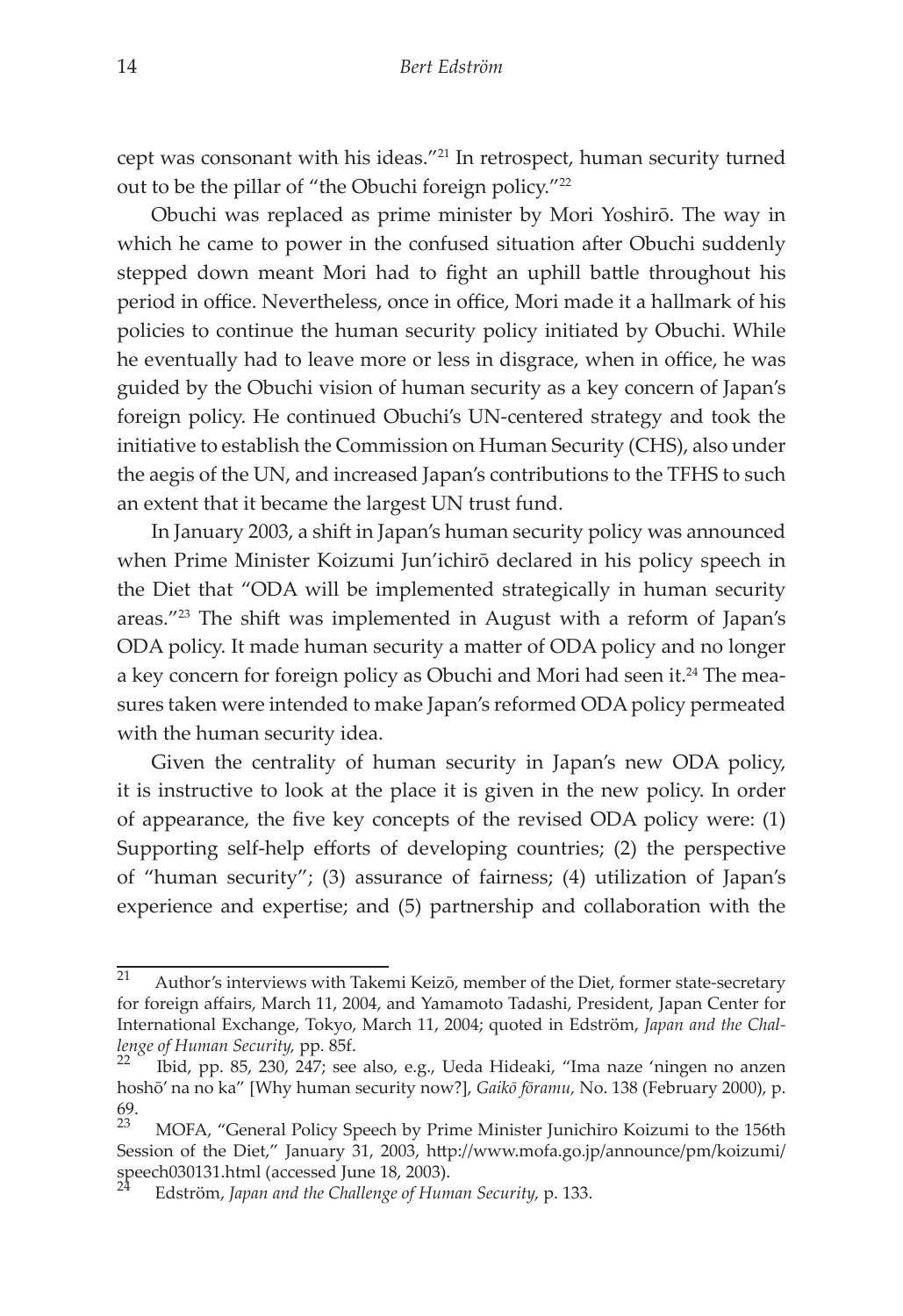international community.25 Thus, human security was listed as No. 2, placed after self-help. While it was declared to be a "pillar" of Japan's ODA policy, it was not the pre-eminent consideration.

<sup>25</sup> MOFA, *Japan's ODA White Paper 2003,* Ch. 2, http://www.mofa.go.jp/policy/oda/ white/2003/ part1\_2\_1\_2.html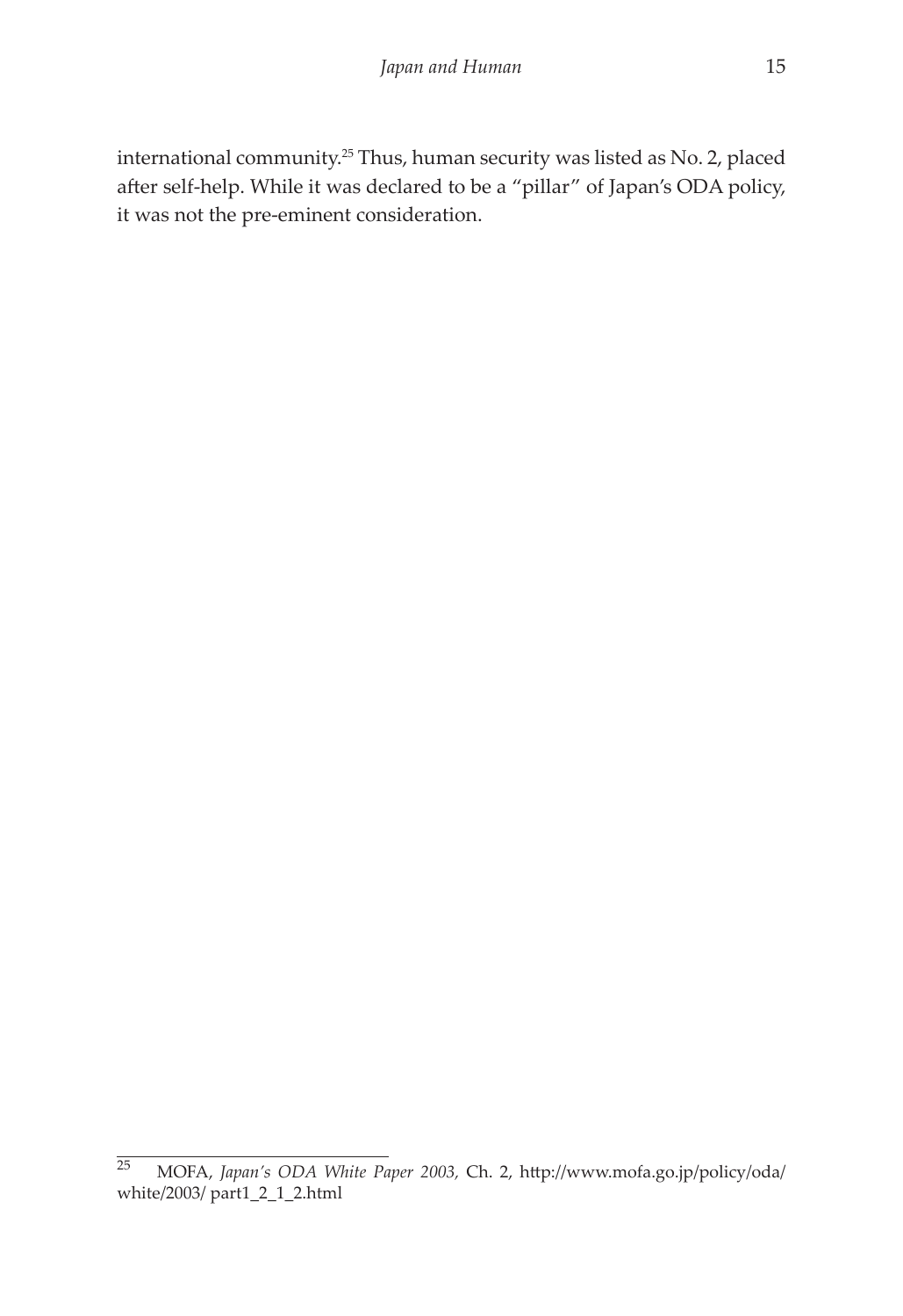## **Aim of the Present Report**

At the time of Obuchi's demise, his main achievement as prime minister was seen as having reinvigorated the Japanese economy, and he was remembered for the scale of his programs, which made him, as he proudly proclaimed, "the biggest borrower in the world."26 While praised at the time, it is a feat that is probably seen more as a horror story than an honor story by ordinary Japanese today. In retrospect, his most important achievement must be said to have been his introduction of human security. To him, human security was both a vision as well as a practical tool. Far from being vague to the limit of meaninglessness, as some critics of the new security concept maintained, it was seen by him as a useful instrument. Human security is multifaceted and he saw that the trick was to pick measures and activities that reflected Japan's comparative advantages. There were real problems that had to be tackled by concrete measures, and here human security was a useful compass.<sup>27</sup> The repercussions and impact of Obuchi's introduction of human security makes him a rare individual in Japanese politics: a visionary.28 In a previous report, *Japan and the Challenge of Human Security: The Founding of a New Policy 1995–2003* (Stockholm: Institute for Security and Development Policy, 2008, xii+315 pp.), I traced the background to and evolution of Japan's human security policy until 2003, which can be seen as marking the end of the introductory phase of Japan's pursuit of human security. That year the CHS released its report and Japan's ODA policy was reformed, making human security a pillar of the new ODA policy. The present report is a sequel to that study. While the previous report deals with the introductory phase of this policy, the present report assesses the extent to which steps have been taken after 2003 to make Obuchi's vision materialize.

<sup>26</sup> Quoted in Toshihiro Ihori, *International Cooperation Behind National Borders: Country Case Study of Japan* (New York: Office of Development Studies, United Nations Development Programme, 2005), p. 9.

<sup>&</sup>lt;sup>27</sup> Edström, *Japan and the Challenge of Human Security*, pp. 257ff.<br><sup>28</sup> Bert Edström, "Prime Minister Obuchi Keizō and Human Security," paper prepared for presentation at the First NAJS Conference on the Study of Contemporary Japanese Society, Göteborg, Sweden, April 22–24, 2004.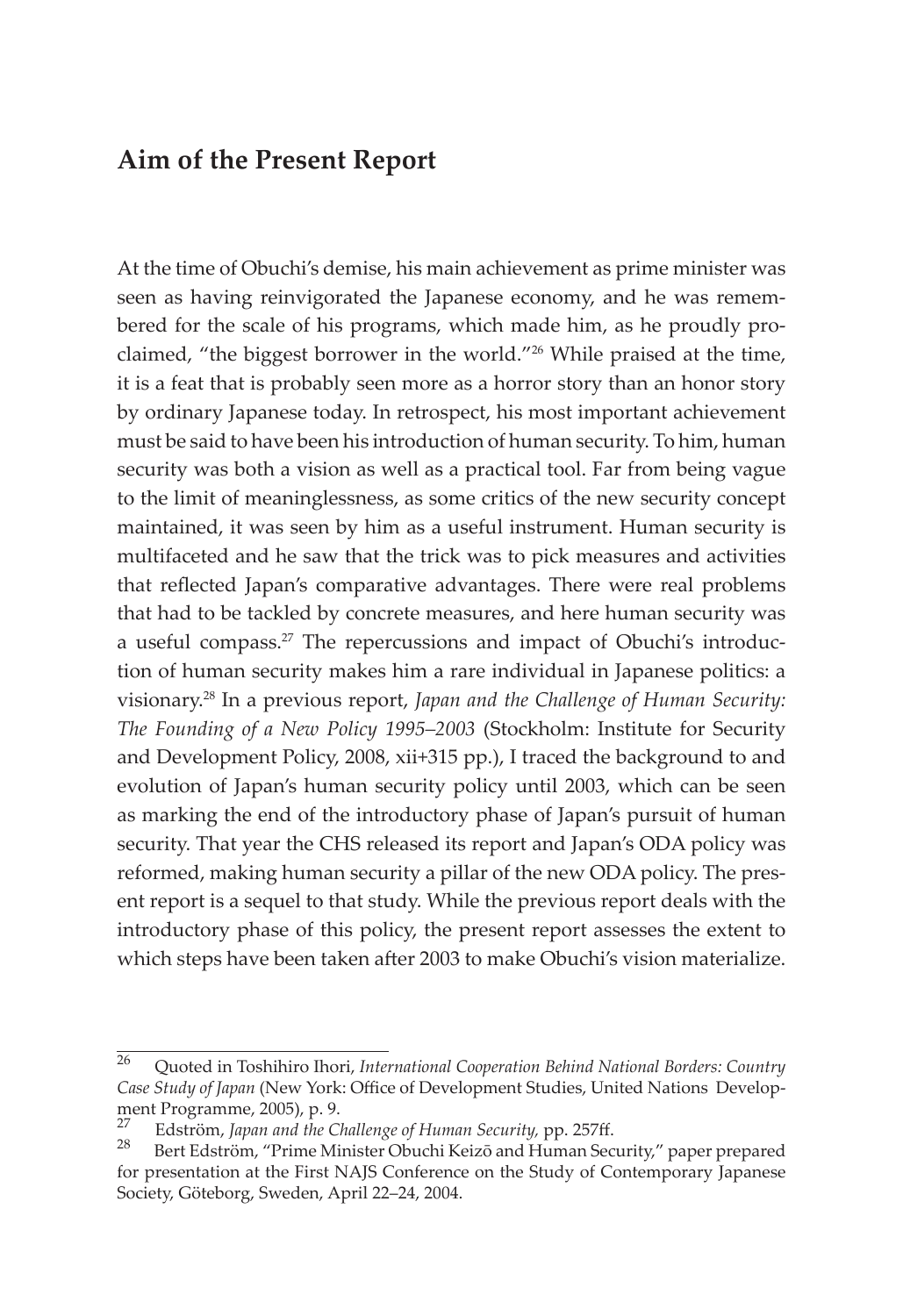## **The Implementation of the Obuchi Vision in Japan's Foreign Policy**

#### **Collaboration: The National Level**

Obuchi's foreign policy was guided by a vision – to make human security a pillar of Japan's foreign policy for the 21st century. An integral part of his strategy was the weight he placed on collaboration in national, bilateral and international contexts. This also became a key feature of the strategy of the Japanese government in its pursuit of human security. Both he and his successor Mori made overtures towards NGOs, and suggested cooperation between the government and NGOs. The prime example of such cooperation became the Japan Platform, a network organization consisting of an NGO Unit, MOFA and the Japan Business Federation, Nippon Keidanren. It was established in 2000 and receives government economic support via the ODA budget, which is complemented by private donations. The NGO Unit was established as a body working in the pursuit of human security. To use available funds, the NGO Unit had to receive approval from MOFA. The Japan Platform was an attempt by the Japanese government to further good relations with NGOs, but not all NGOs were welcome on board. Members of the NGO Unit were carefully chosen by MOFA to include only NGOs favorable to the ministry.

In my previous report, which covers the period up to 2003, it is pointed out that even while NGOs received official verbal support, their participation in Japan's overseas aid activities was not extensive. NGOs were not seen as partners on an equal footing by government officials but as an instrument for governmental policies – at best.<sup>29</sup> Relations between NGOs and the Japanese government were characterized by mutual suspicion. It was evident that MOFA officials did not fancy these organizations. Skepticism was reciprocated, however. An analysis released in 2005 claimed that not a few NGOs officials saw MOFA as pursuing aid objectives that were incompatible with the humanitarian principles of NGOs.<sup>30</sup> In the eyes of many NGOs,

<sup>&</sup>lt;sup>29</sup> Edström, *Japan and the Challenge of Human Security*, pp. 186f.<br><sup>30</sup> Sakura Ozaki, *The Formation of NGO Inclusion Policy in Japan's Official Development Assistance: The Roles of NGOs, the Foreign Ministry and Business,* MA Thesis, Faculty of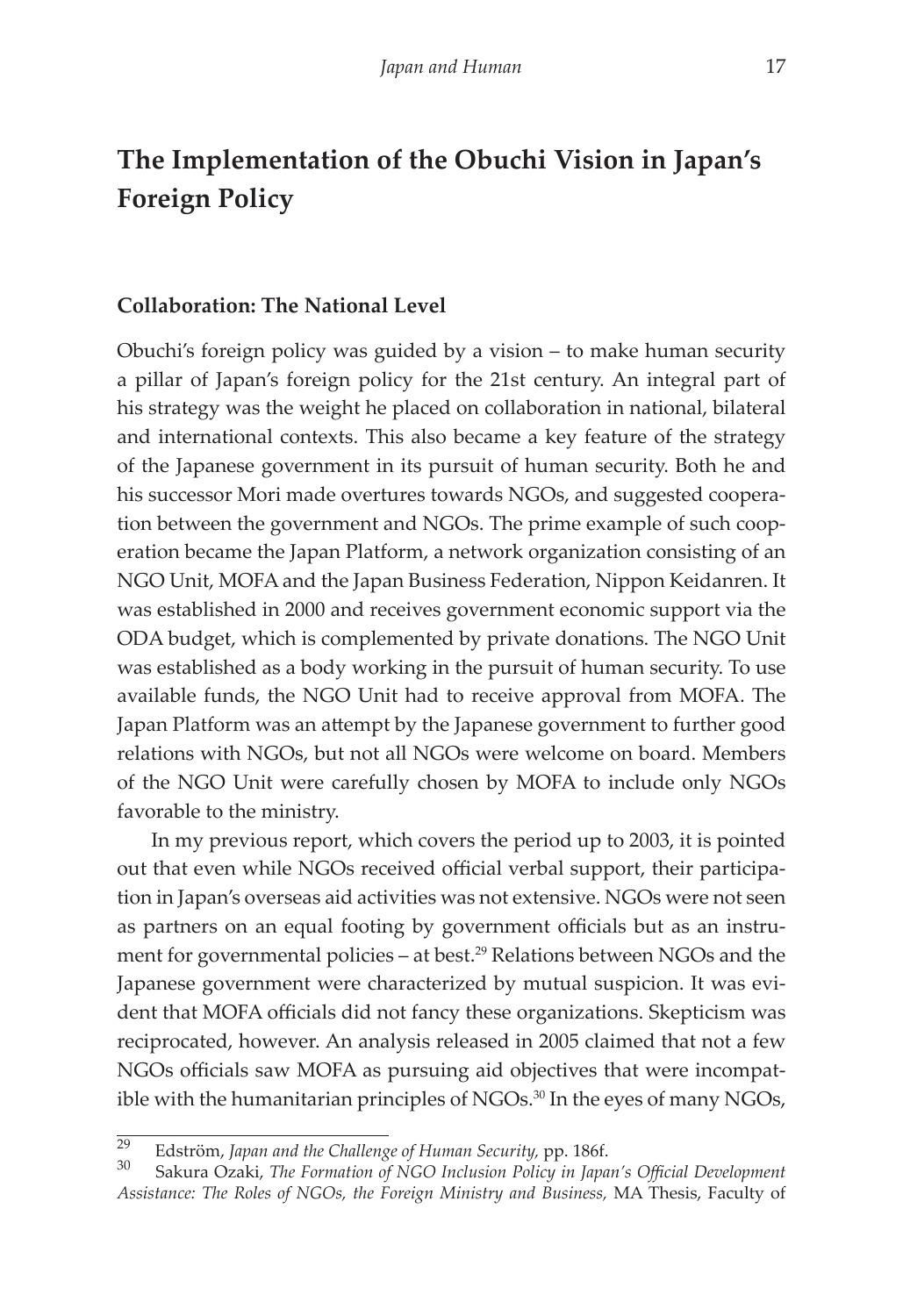embedding NGOs in the NGO Unit and subordinating it to both MOFA and Keidanren, turned NGOs into subcontractors.<sup>31</sup> Furthermore, NGOs that were members of the Japanese NGO Center for International Cooperation (JANIC), an umbrella organization of citizen-led NGOs involved in ODA, did not want to accept grants from the government because they would then lose their independence. According to a JANIC representative, NGOs involved in the activities of the Japan Platform had to "obey" those who supplied the money, the government and Keidanren. $32$  The important role of NGOs in the pursuit of human security that Obuchi had anticipated did not materialize, and the scale of what the NGOs were doing under the banner of human security was limited.<sup>33</sup>

The situation has changed. Hayashi Akihito, a JANIC activist who is now employed as a JICA coordinator for NGO–JANIC Partnership Promotion, describes the breaking point as 2008 when two large-scale international meetings took place in Japan, the Fourth Tokyo International Conference on Africa Development (TICAD IV) in Yokohama in May and the G-8 Summit in Toyako in July. According to Hayashi, JANIC held almost weekly meetings with foreign ministry officials that year, with NGO representatives trying to be creative and proposing concrete and feasible projects and not just criticizing the government. This stance seems to have paid off, resulting in better understanding of the NGOs among officials and increased willingness on part of the government to support NGO activities. Hayashi stresses the different roles that NGOs and the government play. The NGOs have skills that the government lacks, while the government has money. Hayashi indicates that the new situation that has evolved has rectified one aspect missing in the cooperation between the government and NGOs: increased government understanding of NGOs has opened the avenue for them to also influence policymaking. $34$  Before, the government had not cooperated with civil society groups or NGOs in terms of policy formulation.

Graduate Studies, University of British Columbia, 2005, p. 57.

<sup>31</sup> Edström, *Japan and the Challenge of Human Security*, p. 180.<br><sup>32</sup> Ibid., pp. 178f.<br><sup>33</sup> Ibid., p. 190.<br><sup>34</sup> Hayashi Akihito, Coordinator for NGO–JANIC Partnership Promotion, Japan International Cooperation Agency (JICA), and a member of the Research & Advocacy Group, Japan NGO Center for International Cooperation (JANIC), interview by author, Tokyo, September 2, 2010.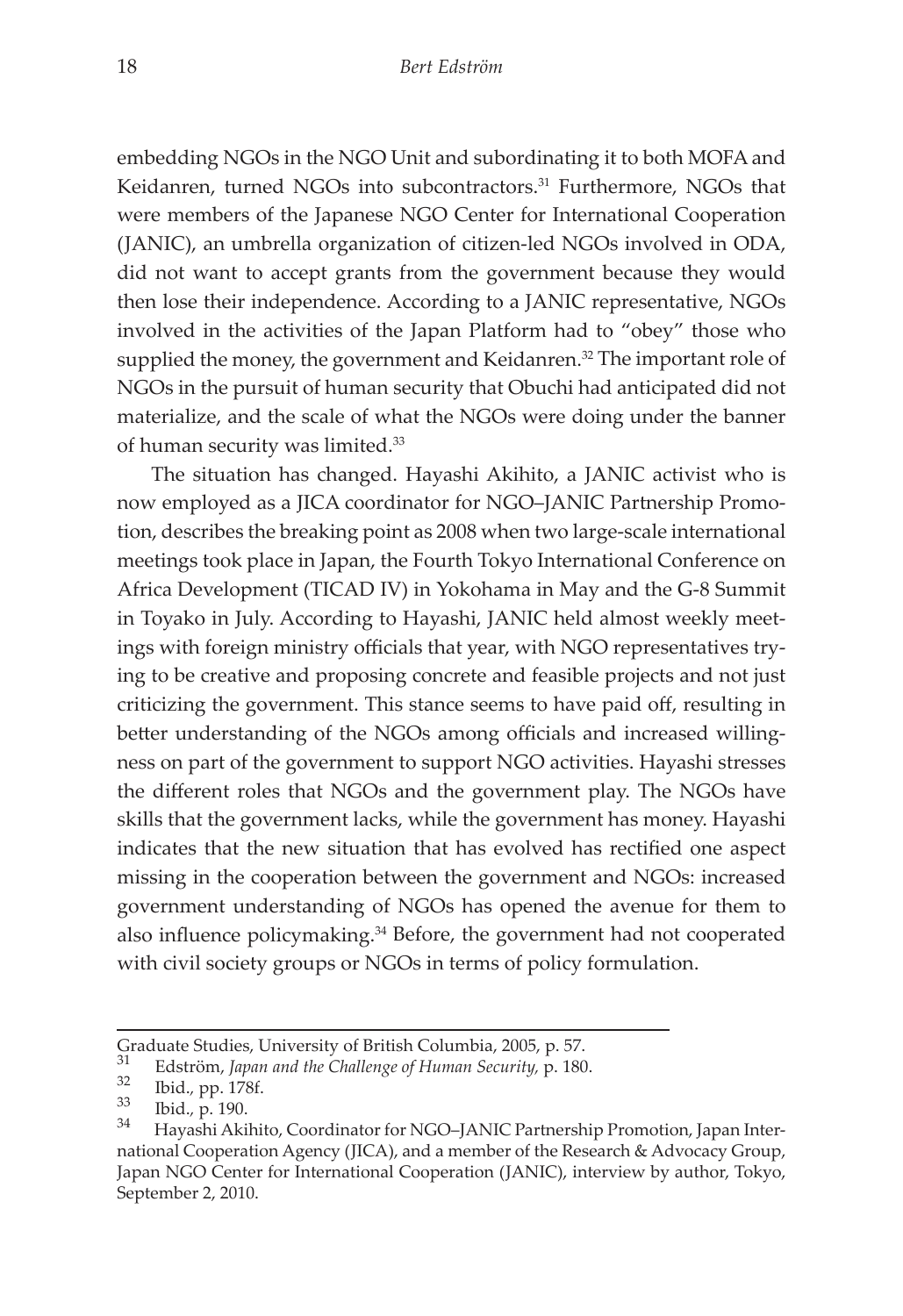The key partner for the government's cooperation with NGOs continues to be the Japan Platform. The Platform has expanded, both in terms of NGO members and financial resources. The NGO Unit of the Japan Platform numbered 17 in November 2001 but had increased to 33 in 2008 and its financial resources have increased considerably. Nevertheless, even if the number of NGOs participating in this government-sponsored body is larger than before, they are still relatively few, which makes it hard to say that what Hayashi calls "Japan's NGO World" is participating.

The irony is that while relations between NGOs and the Japanese government have improved, the interest of Japanese NGOs in working under the banner of human security is largely missing. One of Japan's leading NGO activists, Osa Yukie, argues that human security has never been the mainstream of Japan's NGO community. Both Osa, and JANIC's Hayashi are of the opinion that human security is a concept that NGOs find hard to understand [*wakarinikui*]. According to Osa, NGOs are actually indifferent to working under the human security banner. They are of the opinion that they have been working for human security all along, only without using the word; in fact, they see it as the very *raison d'être* of NGOs, but see no need for the new and fancy concept.35 She adds that if the government had created a fund for human security in Japan, many NGOs would have been interested in human security, but since there is no such fund, interest is lacking.

In the eyes of both Osa and Hayashi, it is the nature of the human security concept as it is used in Japan that results in a lack of interest, and the political scientist Ōkuma Hiroshi, a leading specialist on Japan's ODA policy, agrees that this is the case. In the eyes of NGOS, he says, the human security concept boils down to a beautiful word for which they see no need. He describes how the concept of human security functions as an *ōburoshiki*, a highly comprehensive concept that contains everything – that is, contains nothing – which makes it unattractive to NGOs.<sup>36</sup>

The aversion to human security, being such an *ōburoshiki,* that surfaces among NGOs is probably behind a phenomenon mentioned by Osa. The comprehensive nature of the concept of human security does not fit the way

<sup>35</sup> Osa Yukie, Chairperson, Japan Platform, Chairperson, AAR Japan, Professor, Rikkyo University, Tokyo, interview by author, Tokyo, August 30, 2010.

<sup>36</sup> Professor Ōkuma Hiroshi, Seijo University, interview by author, Tokyo, August 31, 2010.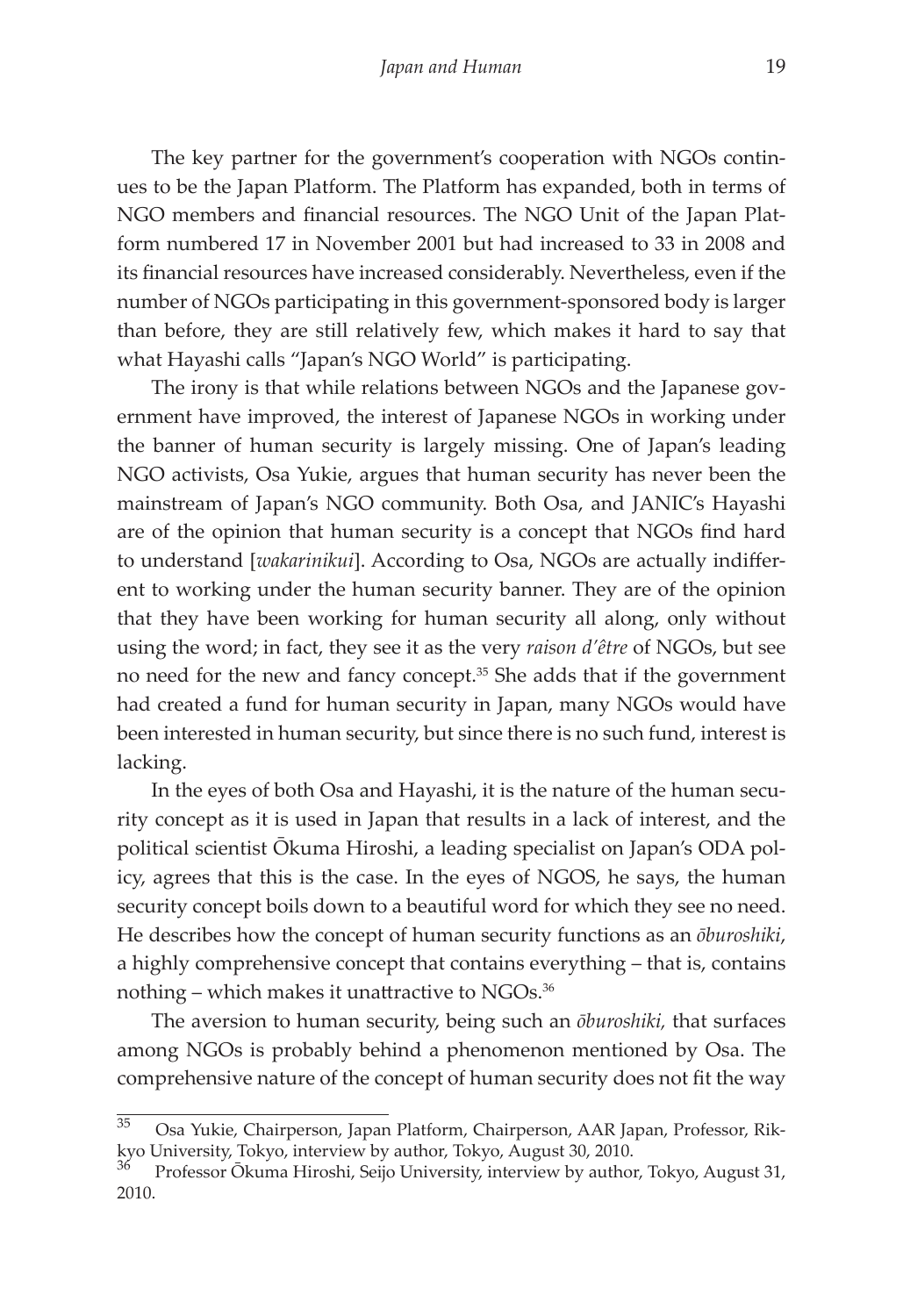NGOs are working. There is a specialization among activists in that only the particular issue that an NGO is dealing with (landmines, poverty alleviation, etc.) is picked up; if the NGO comes across something else, they don't bother. This is a stance of which she is highly critical.<sup>37</sup>

The skepticism of NGOs towards human security as a concept and a slogan has had one important effect. In Japan, no epistemic community has formed around human security, as has been the case internationally. When I asked knowledgeable insiders and researchers whether such a community is to be found in Japan, it was a surprise to me that no one could identify such a grouping, despite activities by renowned and vocal human security protagonists like Fukushima Akiko, Takasu Yukio, Takemi Keizō, Tase Kazuo, Sachiko Pharr-Fukuda, Osa Yukie, etc. Japanese representatives may add to the international epistemic community but there is not one in the country itself. The reason seems to me to be the alienation of NGOs for which officials have been responsible and which was not conducive to eliminating the skepticism that NGOs harbored against government. The relation between NGOs and the MOFA may have improved after 2008, as Hayashi claims, but this was years after the government had abandoned human security as a key concern of foreign policy, symbolized not least by the fact that the special ambassador for human security is no longer appointed.

#### **Collaboration: The Bilateral Level**

An integral part of the campaign for human security that Obuchi Keizō initiated was efforts to initiate and promote collaboration with other countries, in the same way as reliance on like-minded countries was a primary instrument for a country like Canada.<sup>38</sup> A lot of good will could be sensed, but collaboration in actual practice did not take off. The international campaign for human security that Obuchi initiated faced problems when the campaign also became part of a Japanese drive for leadership. The problem then was that countries like Canada and Norway and other members of the Human Security Network had the same ambition, resulting in competition that was not conducive to collaboration.

 $\overline{37}$  Osa, interview.

<sup>38</sup> Prosper Bernard, Jr., "Canada and Human Security: From the Axworthy Doctrine to Middle Power Internationalism," *The American Review of Canadian Studies,* No. 36 (2006), p. 234.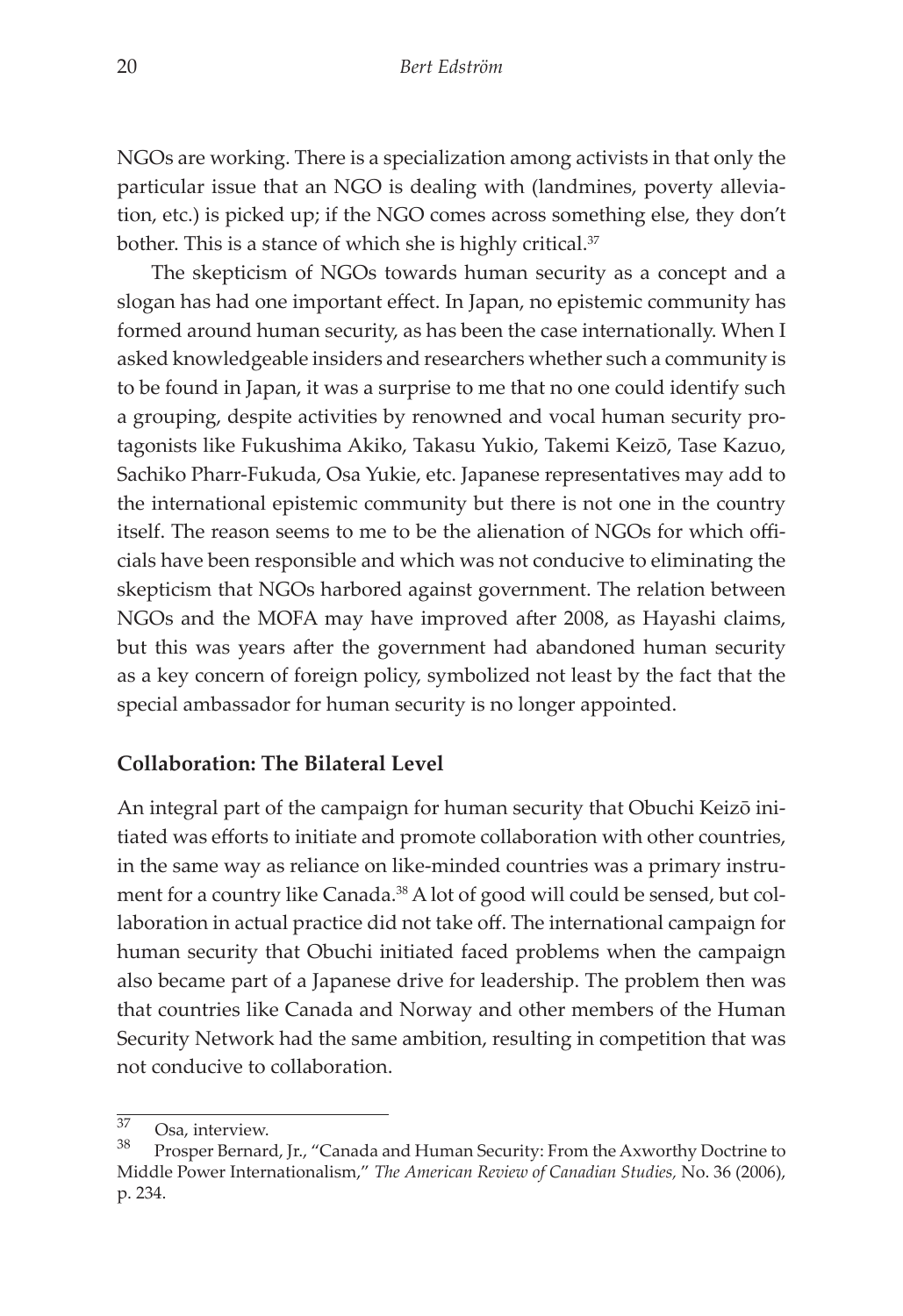My interviews in 2004 with two key policymakers behind the policy pursued by Japan, Yamamoto Tadashi and Takemi Keizō, showed that even while countries like Japan and Canada were like-minded in their views of human security, certain core ideas or policies, like their views on humanitarian intervention, were too divergent in the eyes of key decision makers, with the result that collaboration did not materialize, even if official rhetoric had been strongly in favor of cooperation. In the case of Japan, behind Yamamoto's and Takemi's focus on conceptual differences lurked Japanese apprehension of the reaction of countries important to Japan's campaign for a seat on the UN Security Council. The idea of human security made some developing countries anxious about the possibility that the idea might invite interference in their internal affairs. Takemi warned against mixing up human security with humanitarian intervention: "Recently, the concept of human security has been equated or associated with acts of humanitarian intervention. Humanitarian intervention is a particularly individual-centered activity, allowing as it does for the international community to intervene into the sovereign affairs of a nation, from the viewpoint of supporting the rights of the individual or a group of individuals within that country. [...] However, humanitarian intervention—and I stress here humanitarian intervention, and not human security—is a deeply troubling concept for a number of developing nations, which are still embroiled in the process of nation building, the leaders of which are concerned that humanitarian intervention provides a passport for developed nations to meddle in the internal affairs of weaker developing nations. We should be careful that the true meaning of human security is not confused with the more controversial issue of humanitarian intervention."39

Knowing this apprehension of developing countries, the Japanese government focused on the developmental and economic aspect of human security. One example of this was that Japanese representatives intentionally mentioned "poverty" in their speeches in the UN whenever they were

<sup>39</sup> Keizo Takemi, "Evolution of the Human Security Concept," in *Health and Human Security: Moving from Concept to Action,* Fourth Intellectual Dialogue on Building Asia's Tomorrow, Kisarazu, Japan, March 2002 (Tokyo: Japan Center for International Exchange, 2002), p. 49.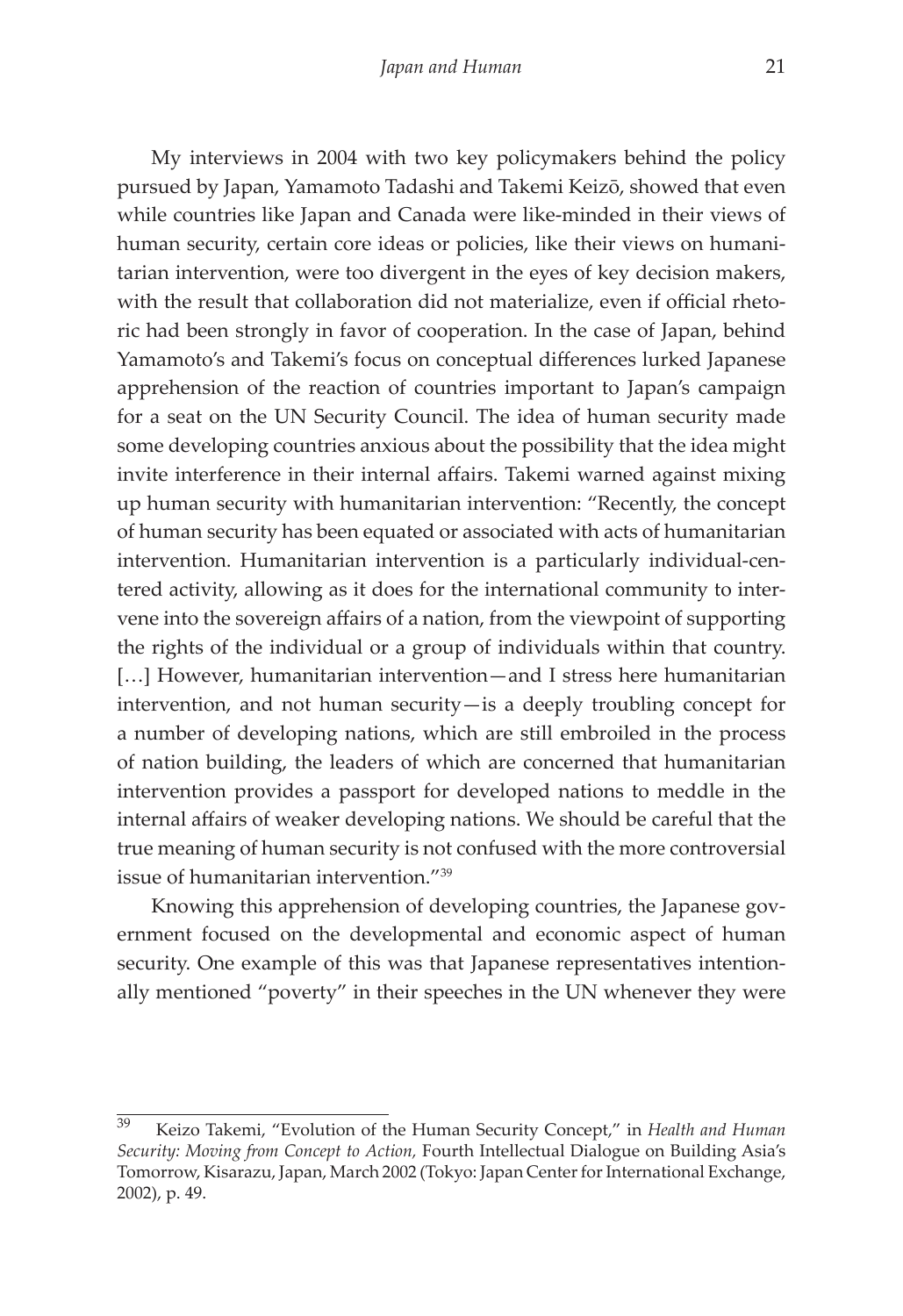listing threats to human security.<sup> $40$ </sup> The response from members of the nonaligned movement and developing countries was favorable.<sup>41</sup>

The situation does not seem to have changed. Surveying the pre-2009 situation, Toyoshima Naoko has found that Japanese bilateral cooperation on human security with other countries has hardly been seen.<sup>42</sup> From the start, Japan chose to engage internationally in the UN context and this approach did not change. The most important initiative taken by Japan after 2003 to promote collaboration on human security, the establishment of the Friends of Human Security in 2006, did not focus on bilateral but on multilateral cooperation.

#### **Collaboration: The Multilateral Level**

From the start of Japan's pursuit of human security, the key arena has been the United Nations. Japan supports several UN bodies and programs through the TFHS. But, as will be discussed below, the TFHS has largely become a Japanese pursuit, with its activities even reported on the homepage of the Japanese foreign ministry, as if the TFHS were a Japanese governmental agency. As to the CHS, it wound up its activities in 2003 and exists now only in historical annals and Japanese foreign policy rhetoric. As for the most important body for international collaboration in the pursuit of human security, the Human Security Network (HSN), which Japan declined to join when it was established in 1999, the situation has been marginally modified in that Japan has participated as an observer in meetings after 2004.43

In 2005 Japan scored "a sort of success" [*ittei no seika*], as Japan's then UN Ambassador Kitaoka Shin'ichi later wrote, when human security was mentioned in the World Summit Outcome adopted by the UN General

<sup>40</sup> Satō Yukio, "Nihon no kokuren gaikō to ningen no anzen hoshō: Kokuren mireniamu samitto e no kiseki' [Japan's UN diplomacy and human security: Track record up to the UN Millennium Summit], *Kokusai mondai,* No. 530 (2004), p. 7. <sup>41</sup> Ibid., pp. 9–10. <sup>42</sup> Toyoshima Naoko, "Ningen no anzen hoshō seisaku ni miru Nihon no shisei"

<sup>[</sup>Japan's stance as seen in its human security policy], *Sōka daigaku daigakuin kiyō,* No. 31 (2009), p. 82.

Nasukawa Toshiyuki, "'Ningen no anzen hoshō' no kiseki to tenkai: Nihon gaikō o chūshin to shite" [The history and development of "human security" in Japanese foreign policy], PhD dissertation, Waseda University, Tokyo (2007), p. 201, http://dspace.wul. waseda.ac.jp/dspace/bitstream/2065/28624/ 3/Honbun-4692.pdf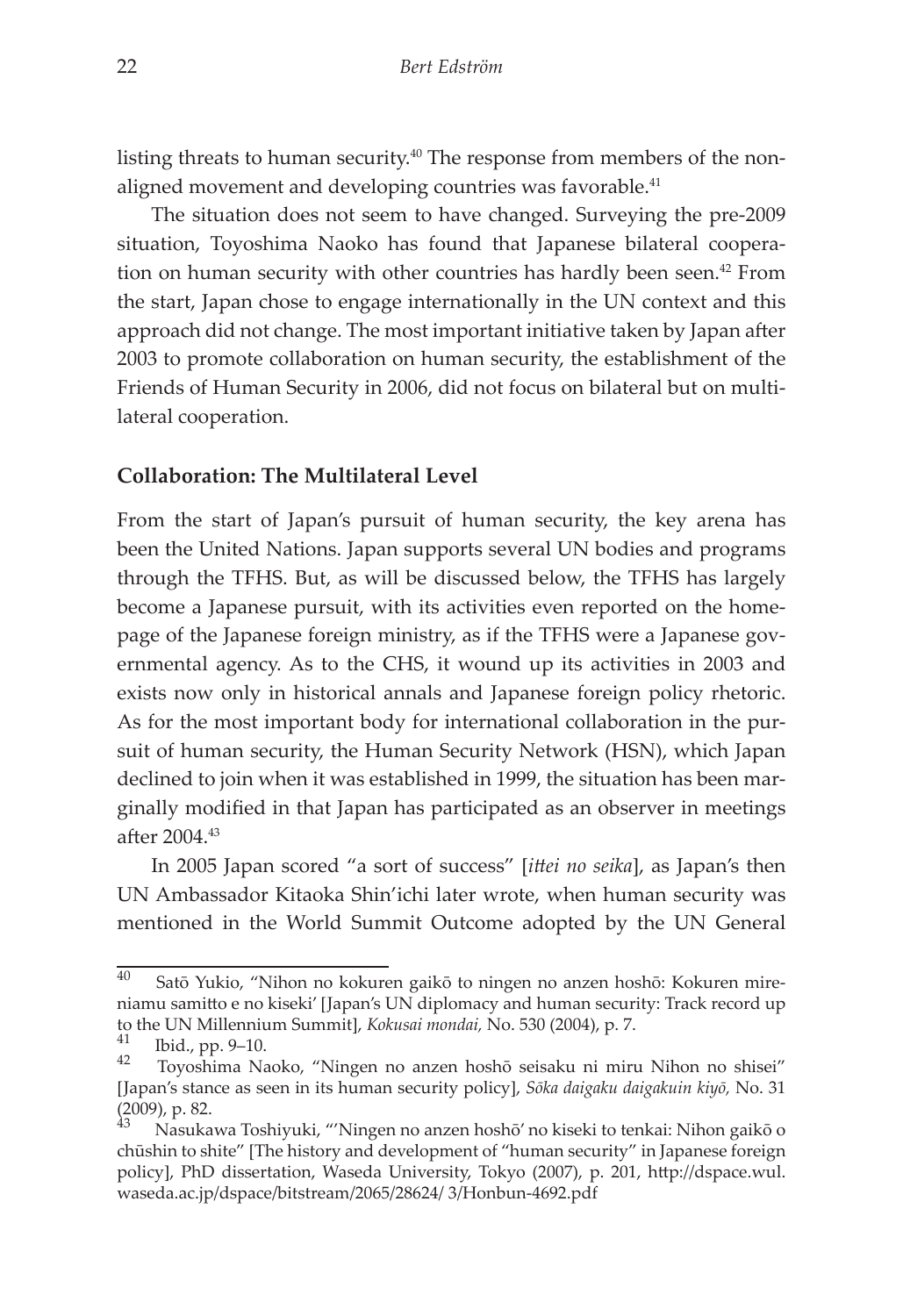Assembly.44 The §143 of the document reads: "We stress the right of people to live in freedom and dignity, free from poverty and despair. We recognize that all individuals, in particular vulnerable people, are entitled to freedom from fear and freedom from want, with an equal opportunity to enjoy all their rights and fully develop their human potential. To this end, we commit ourselves to discussing and defining the notion of human security in the General Assembly."45

Ambassador Takasu Yukio has expressed Japan's official view of the inclusion of this paragraph into the resolution, noting that the Japanese government "highly appreciates the inclusion of paragraph 143 in the Outcome Document, and calls on other interested countries to seriously consider ways to follow up this paragraph."46 Behind his satisfaction lurked the fact that this paragraph was inserted at the insistence of the Japanese government.<sup>47</sup> Some countries felt misgivings over its inclusion.<sup>48</sup> Furthermore, closely read, the statement by the General Assembly was problematic for Japan. The commitment to "discuss and define the notion of human security" pinpointed the problem that the CHS had not come up with a useful stringent definition of the human security concept. Two years after the CHS wound up its activities, the need for defining the concept of human security was pointed out again.

In the wake of the 2005 World Summit, a new initiative was taken by Japan in 2006 to further human security. The key actor on the Japanese side was Japan's ambassador for human security, Takasu Yukio. He described the process after the World Summit in a speech at the 8th ministerial meeting of the Human Security Network, to which Japan had been invited to send an observer. According to Takasu, "Mexico...offered to organize a workshop to deepen understanding of human security among many countries as a

<sup>44</sup> Kitaoka Shin'ichi, *Kokuren no seiji rikigaku: Nihon wa doko ni iru no ka* [The political dynamics of the UN: Where does Japan stand?] (Tokyo: Chūō kōron shinsha, 2007), p. 59. <sup>45</sup> United Nations, General Assembly, "World Summit Outcome" (A/RES/60/1), 2005,

<sup>§143,</sup> http://www.eytv4scf.net/a60r1.htm (accessed January 19, 2007).

Yukio Takasu, "Towards Forming Friends of Human Security": On the Occasion of 8th Ministerial Meeting of the Human Security Network, Bangkok, June 1, 2006, http:// www.mofa.go.jp/policy/ human\_secu/state0606.html (accessed January 18, 2007).

<sup>47</sup> Magnus Lennartsson Nakamitsu, Minister, Embassy of Sweden, Tokyo, interview by author, November 10, 2006; quoted in Edström, *Japan and the Challenge of Human Security,* pp. 263f. <sup>48</sup> Edström, *Japan and the Challenge of Human Security,* p. 264.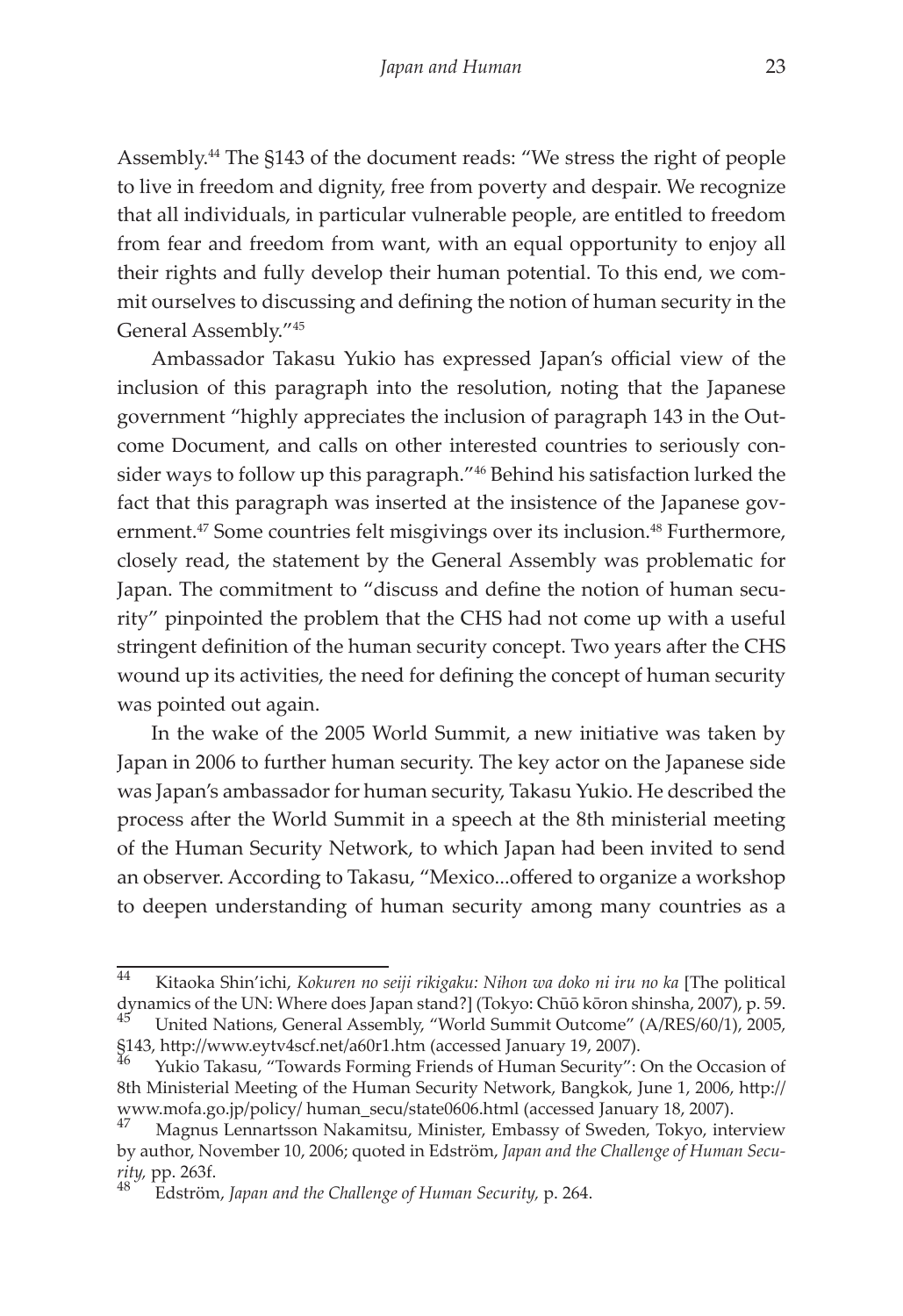follow up to the Outcome Document. […] In the workshop, the proposal was made to form a framework to broaden and strengthen partnerships towards forming an international forum named 'Friends of Human Security'. This forum is open to both HSN and non-HSN countries with strong interests in human security, and it aims at seeking partnership (not necessarily asking to become a formal member) with other countries that have not associated with any particular initiatives in the past."49

The new network could be seen as an attempt to combine the Japanese– UN and Canadian–Norwegian network initiatives by forming an informal group.50 Both the informal membership and the looseness of definition constitute a continuation of the Japanese way of approaching collaboration on human security. Taking participation as a measure, the new network could seem a success, since the number of countries participating increased from 23 at the first meeting, to 33 at the second and 44 at the third.<sup>51</sup> However, behind lurked problems that Japan had tried to tackle by taking the initiative. Its proposal that like-minded countries should join the new network was launched in a situation where collaboration was largely missing in Japan's mix of human security activities and bilateral and multilateral cooperation had not yielded much concrete results. While the new network was "open to both HSN and non-HSN countries with strong interests in human security," a reasonable question seems to be: with the HSN alive and kicking, why another network? The not very convincing argument given by Takasu was that there were "many countries that are interested in some aspects of human security but do not necessarily wish to become members of the HSN." The prime example of such a country was, of course, Japan, which had refused to become a member of the HSN when such an offer was made at the time of its formation, with the reasons for rejection said to be disagreement over concept (Yamamoto Tadashi) or policies (Takemi Keizō).<sup>52</sup> Japan tried to solve the problem of its own lack of interest in collaboration – demonstrated when it did not join the HSN – by trying to paper over differences, asking also members of the HSN to join the new network.

 $\frac{49}{49}$  Takasu, "Towards Forming Friends of Human Security."<br>
Marlies Glasius, "Human Security from Paradigm Shift to Operationalization: Job Description for a Human Security Worker," *Security Dialogue*, Vol. 39, No. 1 (March 2008), p. 34.<br>51 Toyoth

<sup>51</sup> Toyoshima, "Ningen no anzen hoshō ni miru Nihon no shisei," p. 80. <sup>52</sup> Edström, *Japan and the Challenge of Human Security,* pp. 110f.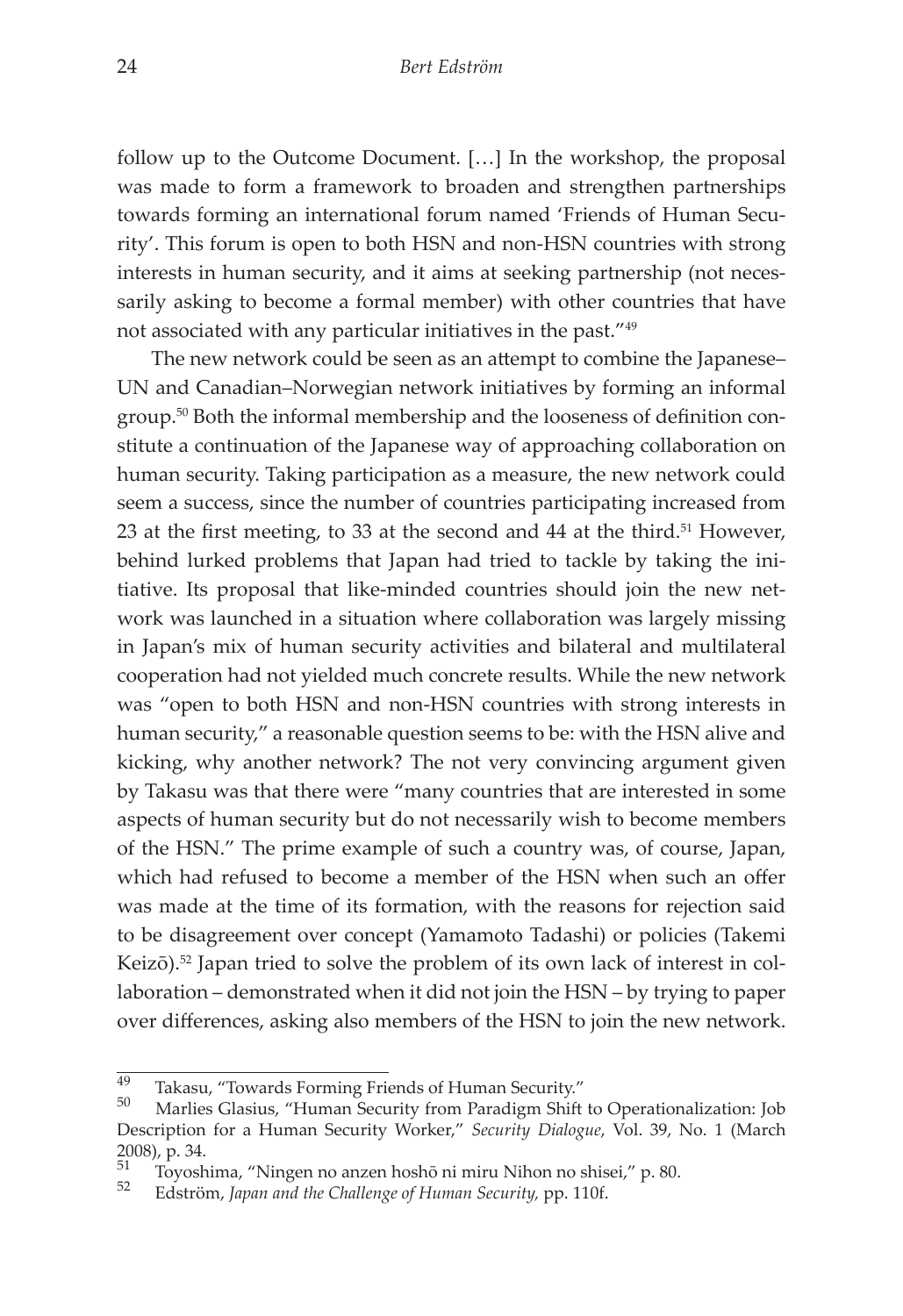As Takasu expressed: "[…] rather than focusing on different emphasis," the focus should be "on achieving cooperation among interested countries, [and] broaden[ing] areas of agreement and partnership."

The approach to the Friends shows Japan's unmistakable mark, revealed when Takasu presented what he said were his initial thoughts on the new network: "We should not rush to seek formal discussions in the UN on the definition of human security; such as holding formal consultations for negotiating over a legal definition." His view is that it "would be sufficient to agree on a general operational definition as a base of collaborative efforts" like the one proposed by the CHS. Given the fact that the World Summit Outcome had pointed out the necessity of discussing and defining human security, this passage is surprising – to say the least.

Why this intransigence? It seems that countries pursuing policies on human security have devised them to fit policies where they have seen themselves having a comparative advantage. It was also an advantage that the concept in its vagueness could be flexibly adjusted to various contexts. As Paris indicated, "human security is powerful precisely because it lacks precision and thereby encompasses the diverse perspectives and objectives of all the members of the coalition."53 The idea of human security could be customized according to the needs and interests of the actors involved in each case.54 With the human security concept ambiguous and multifaceted, it represented a window of opportunity for countries to contribute resources and expertise in fields where they saw themselves as pre-eminent or which were of paramount importance to them. In its pursuit of human security Japan, but also other countries, has pursued a niche policy, that is, concentrated resources in specific areas, rather than trying to cover the field.<sup>55</sup> Continuing the tradition of Japan's checkbook diplomacy, and given Japan's diplomatic tradition, which had been hardened in the 1990s when Japan was the world's No. 1 donor and ODA was the most importance tool of its diplomacy, it was natural for Japanese policymakers and foreign

<sup>53</sup> Roland Paris, "Human Security: Paradigm Shift or Hot Air?" *International Security,*  Vol. 26, No. 2 (Fall 2001), p. 88.

<sup>54</sup> Nishida Yoshihiro, "Ningen no anzen hoshō" [Human security], *Reference,* Vol. 54, No. 8 (2004), pp. 35f.

<sup>55</sup> Alan K. Henrikson, "Niche Diplomacy in the World Public Arena: The Global 'Corners' of Canada and Norway," in Jan Melissen, ed., *The New Public Diplomacy: Soft Power in International Relations* (New York: Palgrave Macmillan 2005), pp. 67–87.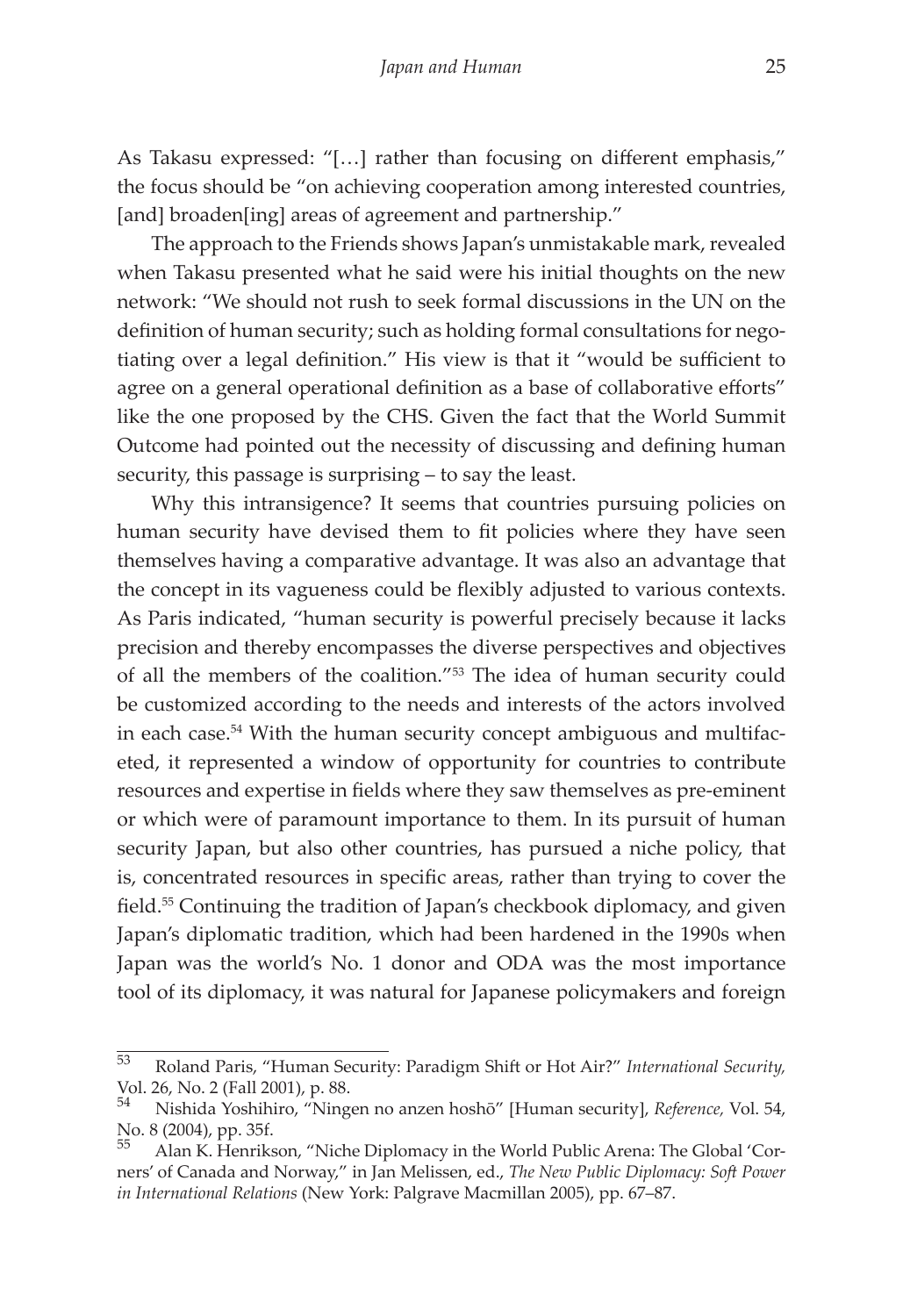ministry officials to see ODA as the key instrument in the pursuit of human security.<sup>56</sup>

<sup>56</sup> Minami Hiroshi, Yuge Akiko, Yamauchi Masayuki, and Waki Yūzō, "Nihon gaikō no kidōryoku to shite: Naze ningen no anzen hoshō na no ka" [The mobilizing power of Japan's diplomacy: Why we need human security], *Gaiko Forum,* No. 12 (December 2003), pp. 28–31.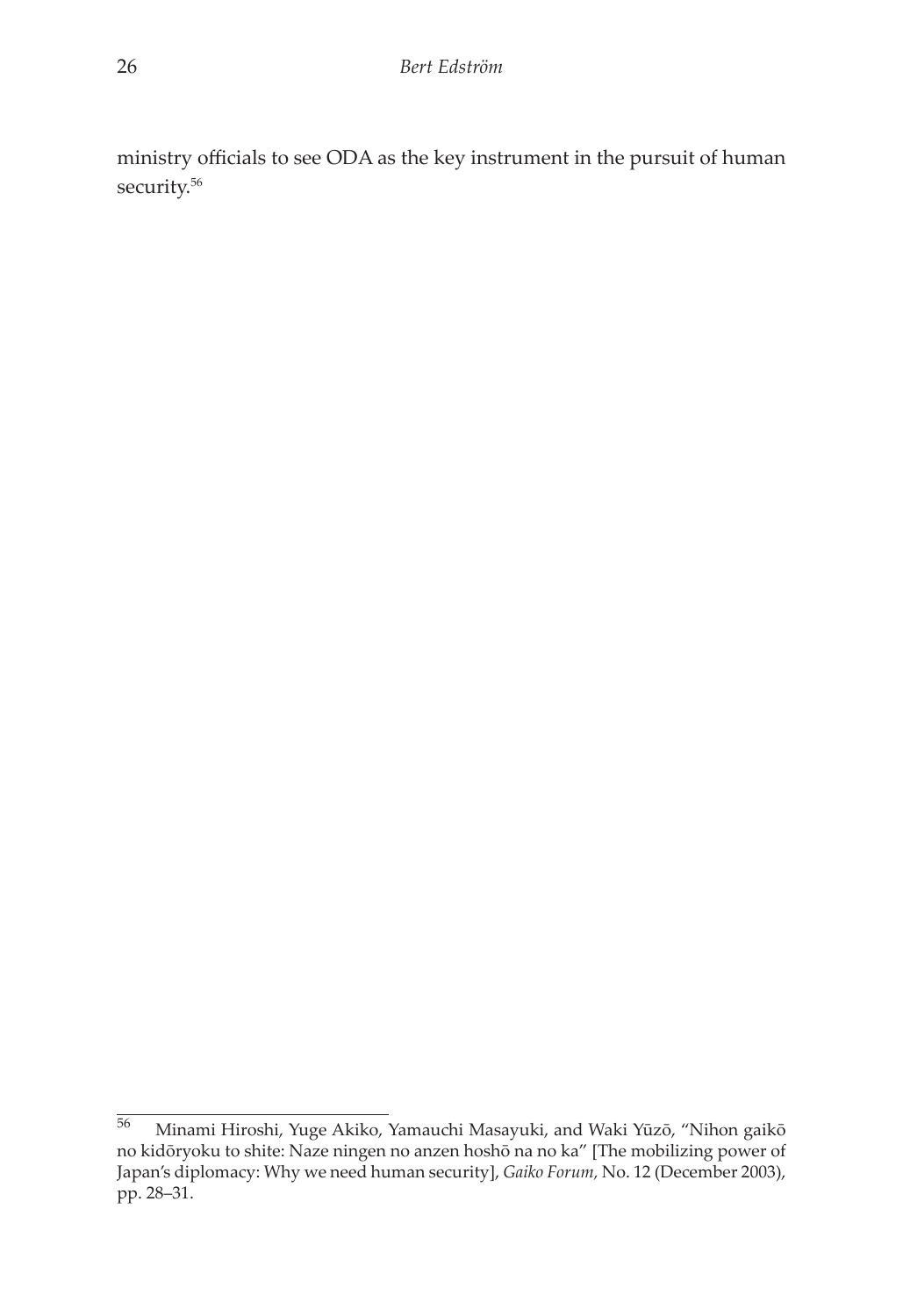## **Japan's Key Tools in Its Pursuit of Human Security**

In an analysis of Canadian and Japanese policies for human security, Fukushima Akiko has pointed out that Japan has used the TFHS and the CHS as vehicles to promote human security, apart from its Official Development Assistance (ODA).<sup>57</sup> This assessment seems well founded. In virtually any presentation of Japan's pursuit of human security, the TFHS and the CHS stand out as the most important tools for implementing Japan's policy. The CHS was a two-year commission given the task of working out the theoretical foundation of policies to be pursued and presenting proposals for actions to be pursued, while the TFHS was established as one of the trust funds within the UN system, with its program and activities an integrated part of UN actions and activities.

The establishment of the TFHS and the CHS can be accredited to two premiers. The TFHS was established within the UN at the initiative of Obuchi Keizō and inaugurated in March 1999, while the CHS was proposed by his successor Mori Yoshirō, started its work in June 2001 and delivered its report to UN General-Secretary Kofi Annan on May 1, 2003. While the CHS was devised as a planning and policymaking body, the TFHS was a body for implementing policies. The order in which the two new bodies were established might be seen as unconventional in that the body created to implement policies was established before the body that was to come up with the proposals, but it can be interpreted as a reflection of the Obuchi-inspired pragmatic way that Japan followed in its promotion of the new security  $idea<sup>58</sup>$ 

#### **The Commission on Human Security (CHS)**

A practical step towards refining and presenting proposals on how to further the new security idea was presented by Prime Minister Mori Yoshirō in his speech at the UN Millennium Summit in September 2000, when he proposed that an international commission on human security should be

 $\frac{57}{2}$  Fukushima, "Human Security: Comparing Japanese and Canadian Governmental Thinking and Practice," p. 22.

<sup>58</sup> See Edström, *Japan and the Challenge of Human Security,* p. 257.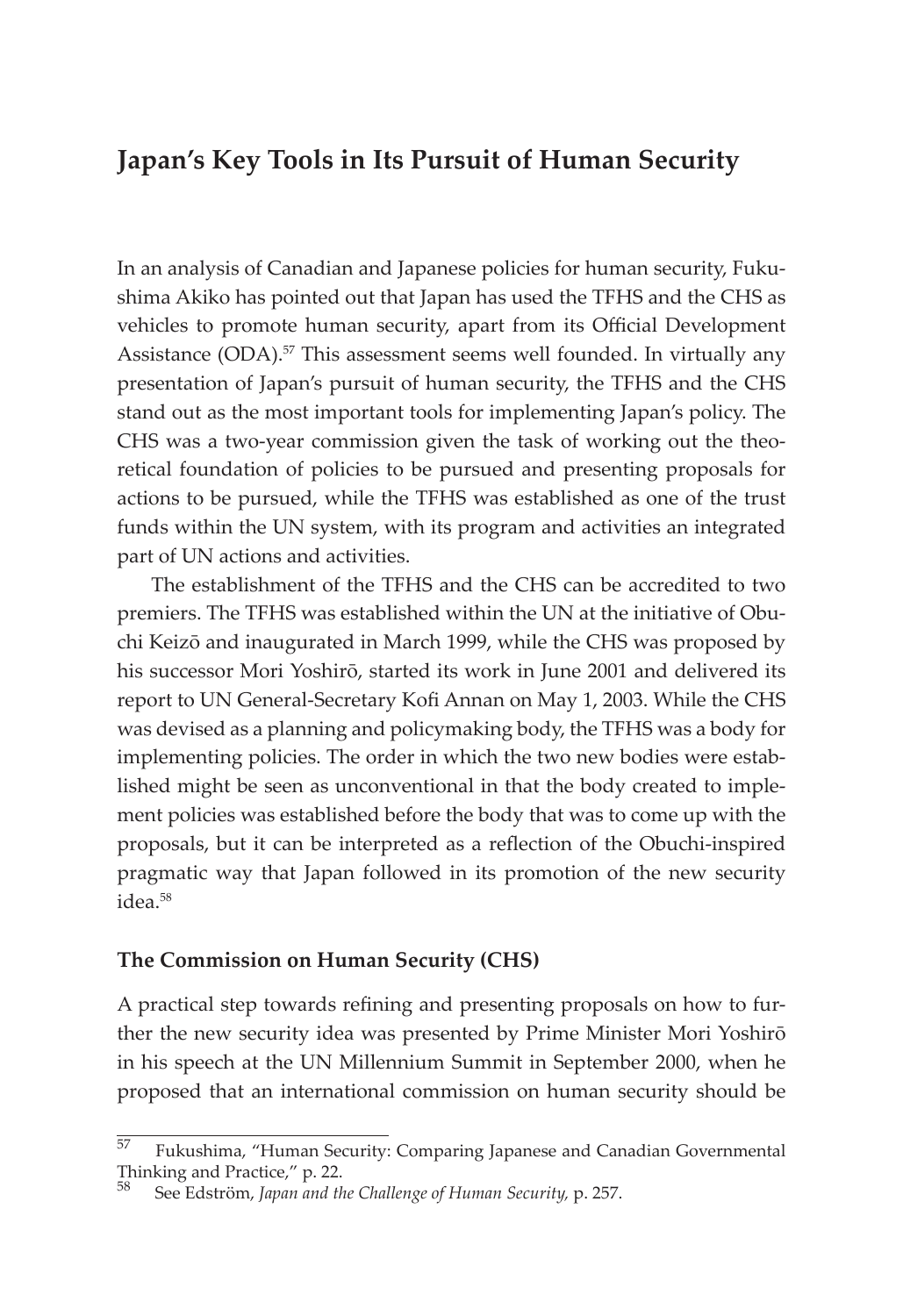established under the aegis of the United Nations. When UN Secretary-General Kofi Annan visited Tokyo in January 2001, he met former UNHCR Ogata Sadako and they finalized an agreement to establish the CHS. According to Annan, the issues to be addressed by this commission were closely related to the main concerns of the UN, and he promised close cooperation on behalf of the world organization. From the outset, the Japanese government supported CHS both financially and operationally, since Prime Minister Mori had taken the initiative to the commission, and Japan had begun to pursue policies defining and advocating the idea of human security as well increasingly pursuing operations based on the human security idea.<sup>59</sup>

The press release after the meeting between Annan and Ogata clarified that the goals of the CHS were: (1) to promote public understanding, engagement and support of human security and its underlying imperatives; (2) to develop the concept of human security as an operational tool for policy formulation and implementation; and (3) to propose a concrete action program to address critical and pervasive threats to human security.<sup>60</sup> Two aspects in the ways these goals were formulated should be highlighted. First, the discussion of human security vindicated claims that the concept was hard to pin down, even "slippery", as it was described in a famous characterization.<sup>61</sup> In fact, the plentitude of interpretations of the human security concept was one of the key problems in the eyes of analysts and theoreticians. Therefore, it seems reasonable that the first concern of the commission would have been to come up with a definition or, at least a working definition, of the concept. This was not the case, however. The CHS was directed to come up with an operational definition and not a definition of the key concept. Maybe the directives were intentionally phrased so as to avoid getting the work of the commission stuck in a definitional quagmire.

The order of the three goals of the commission should be noted. These directives had implications for the end result. The definitional task was not mentioned first; the prime task for the CHS was to promote public understanding of, engagement with and support for human security. It shows that the CHS was expected to function as a kind of sales and PR agency

<sup>59</sup> Minami Hiroshi, "Ningen no anzen hoshō to Nihon gaikō" [Human security and Japanese foreign policy], *Kokusai mondai*, No. 530 (May 2004), pp. 46–47.<br><sup>60</sup> MOFA, "Press Release: Plan for Establishment of the Commission on Human Secu-

rity," January 24, 2001, http://www.mofa.go.jp/policy/human\_secu/speech0101.html

Paris, "Human Security: Paradigm Shift or Hot Air?" p. 97.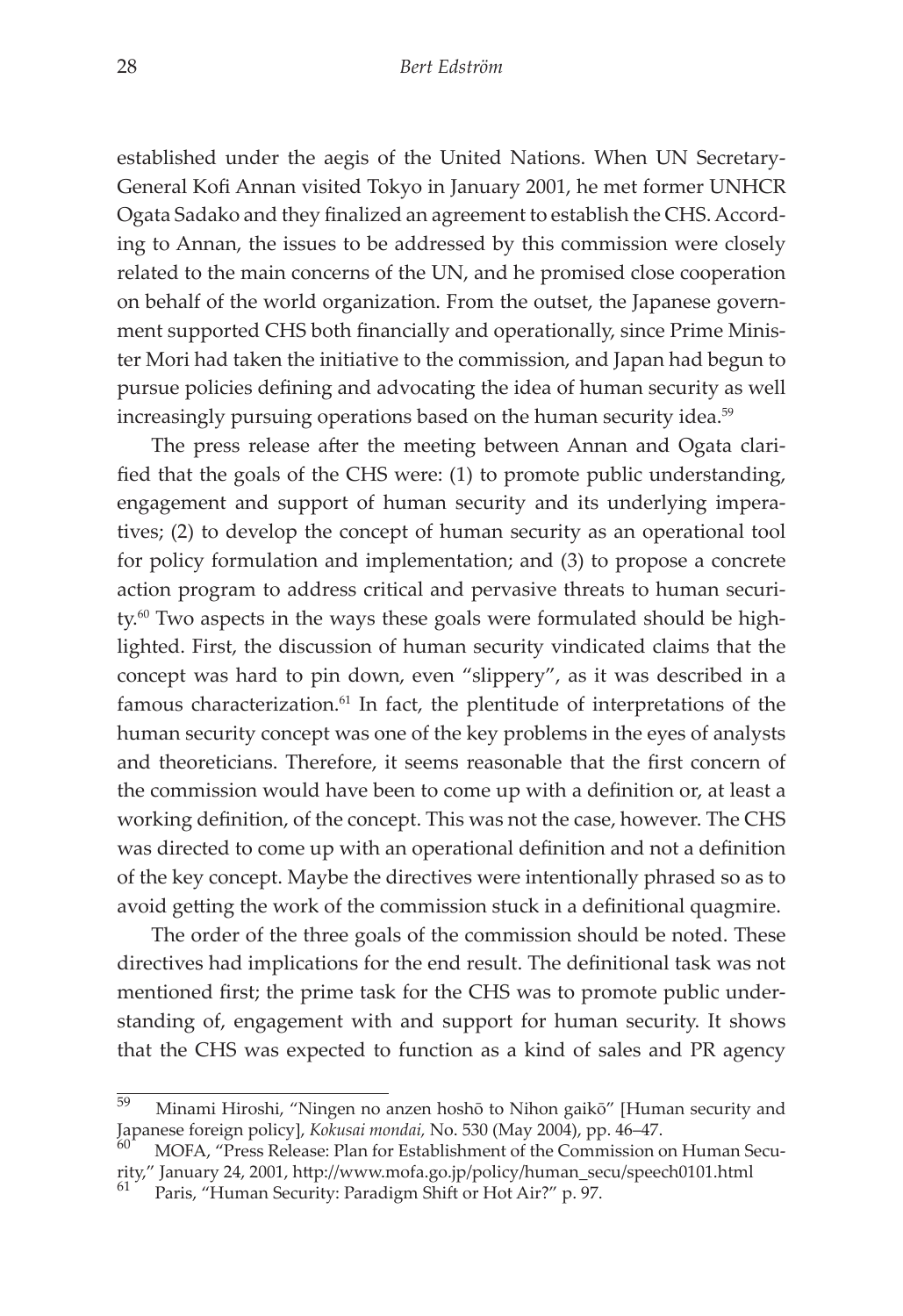promoting public understanding of human security and its underlying imperatives. Given the starting-points for the work of the CHS, it should not be a surprise that its report did not come up with a clear-cut definition. Consequently, when the CHS was later criticized by some for having been "unable to come up with a definition that was easy to grasp and that could be universally shared,"62 it was a criticism that missed its target. If some were to be criticized for the lack of a clear-cut definition in the CHS report of the concept of human security, $63$  it is those who appointed the CHS and formulated its directive.

To guide its work, the CHS adopted at the outset a working definition of human security – "the objective of human security is to protect the vital core of all human lives from critical and pervasive threats in a way that is consistent with long-term human fulfillment."64 As is easy to see, this is not a definition of human security *per se* but clarifying what the *objective* is.<sup>65</sup> This definition makes human security a black box; we know the objective of x is but not what x is.

This evasiveness of the working definition used by the CHS made it natural for the commission to come up with a definition in its final report – human security is "to protect the vital core of all human lives in ways

<sup>62</sup> Fukushima, "Human Security: Comparing Japanese and Canadian Governmental Thinking and Practice," p. 39; Javier Fabra Mata, "Playing the Right Game? Human Security Research and its Implications in Policy-making," paper presented at the International Studies Association (ISA) 48th Annual Convention Chicago, February 28–March 3,  $^{2007}$ , p. 4.<br><sup>63</sup> This

This is sometimes claimed. See, e.g., Mata, "Playing the Right Game?" p. 4; Elena Atanassova-Cornelis, "Defining and Implementing Human Security: The Case of Japan," in Tobias Debiel and Sascha Werthes, eds., *Human Security on Foreign Policy Agendas. Changes, Concepts and Cases,* Report 80 (Duisburg-Essen: Institute for Development and Peace, 2006), p. 47; and the otherwise well-informed and balanced Fukushima, "Human Security: Comparing Japanese and Canadian Governmental Thinking and Practice," p. 27. The erroneous claim seems to have been spread also by MOFA and might be based on well-wishing. In 2006, the ministry wrote that the primary objective of the CHS was to "develop the concept of human security and make recommendations that would serve as guidelines for concrete actions to be taken by international community." See Ministry of Foreign Affairs, Japan, *The Trust Fund for Human Security: for the "Human Centered" 21st Century* (2006).

The Commission on Human Security, "Report on the Second Meeting of the Commission on Human Security," December 16–17, 2001, http://www.humansecurity-chs. org/activities/meetings/second/ index.html

Takemi Keizō is kind enough to describe it as the "working definition of human security, as used by the Commission on Human Security." See Takemi, "Evolution of the Human Security Concept," p. 42.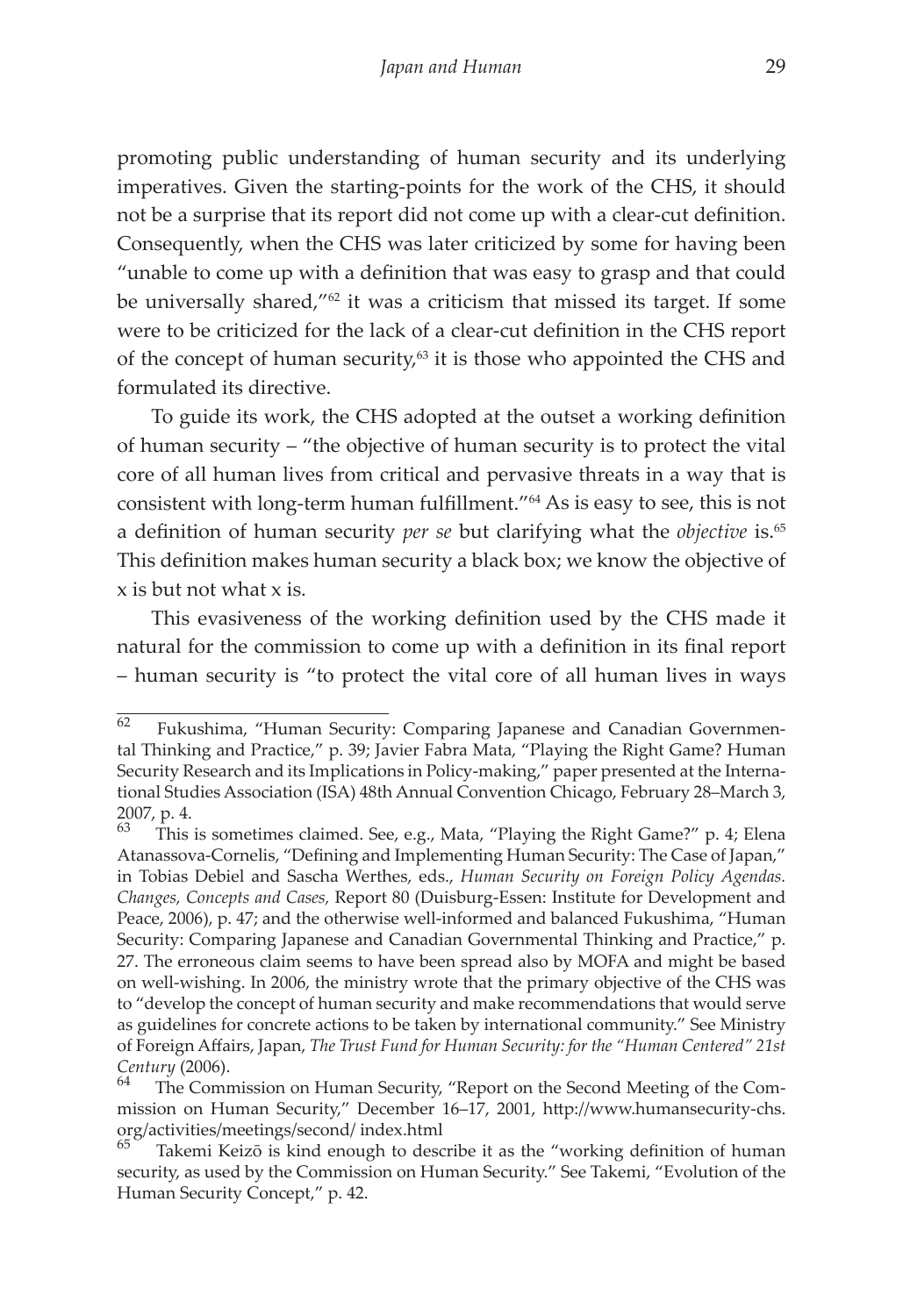that enhance human freedoms and human fulfillment."66 The problem of this definition is that it is so evasive that the author(s) had to explicate it in the next breath: "Human security means protecting fundamental freedoms—freedoms that are the essence of life. It means protecting people from critical (severe) and pervasive (widespread) threats and situations. It means using processes that build on people's strengths and aspirations. It means creating political, social, environmental, economic, military and cultural systems that together give people the building blocks of survival, livelihood and dignity."67 In this key extension, the CHS stresses that the maintenance of human security should reinforce human dignity and must aim at developing the capabilities of individuals and communities to act on their own behalf. An empowerment interpretation was added to the protection aspect of human security, stressing the abilities of individuals to protect themselves from threats and conflicts and to respond to problems.<sup>68</sup>

The definitional problem that had posed problems, at least in the eyes of analysts and theoreticians, continued to be a headache. As noted by Fukushima Akiko, instead of choosing between freedom from fear and freedom from want, the CHS took the path of embracing all relevant freedoms.<sup>69</sup> Behind this broad approach, there probably lingered an unwillingness to deviate from the approach, so far taken by ardent proponents of human security to how the work should be pursued, which had made them score successes in that human security had gradually been adopted in the international security arena. Furthermore, to limit the scope of the human security agenda would have been to go directly against the directives, since the third task of the CHS was "to promote public understanding, engagement and support of human security."

It is likely that Ogata had a decisive impact on the adoption of the broad approach taken by the CHS. When she was asked to co-chair the commission, she contributed to broadening the scope of the commission's work. In a roundtable talk, Ogata later revealed that she "thought that the proposed

<sup>66</sup> Commission of Human Security, *Human Security Now* (New York: Commission of Human Security, 2003), p. 4.<br>67

 $\begin{bmatrix} 67 \\ 68 \end{bmatrix}$  Ibid.

<sup>&</sup>lt;sup>68</sup> Atanassova-Cornelis, "Defining and Implementing Human Security," p. 69.<br><sup>69</sup> Akiko Fukushima, "Human Security and Japanese Foreign Policy," in *Human Secu-*

*rity in East Asia,* International Conference on Human Security in East Asia, 16–17 June 2003, Seoul, Republic of Korea (Seoul: Korean National Commission for UNESCO, and Ilmin International Relations Institute of Korea University, 2004), p. 127.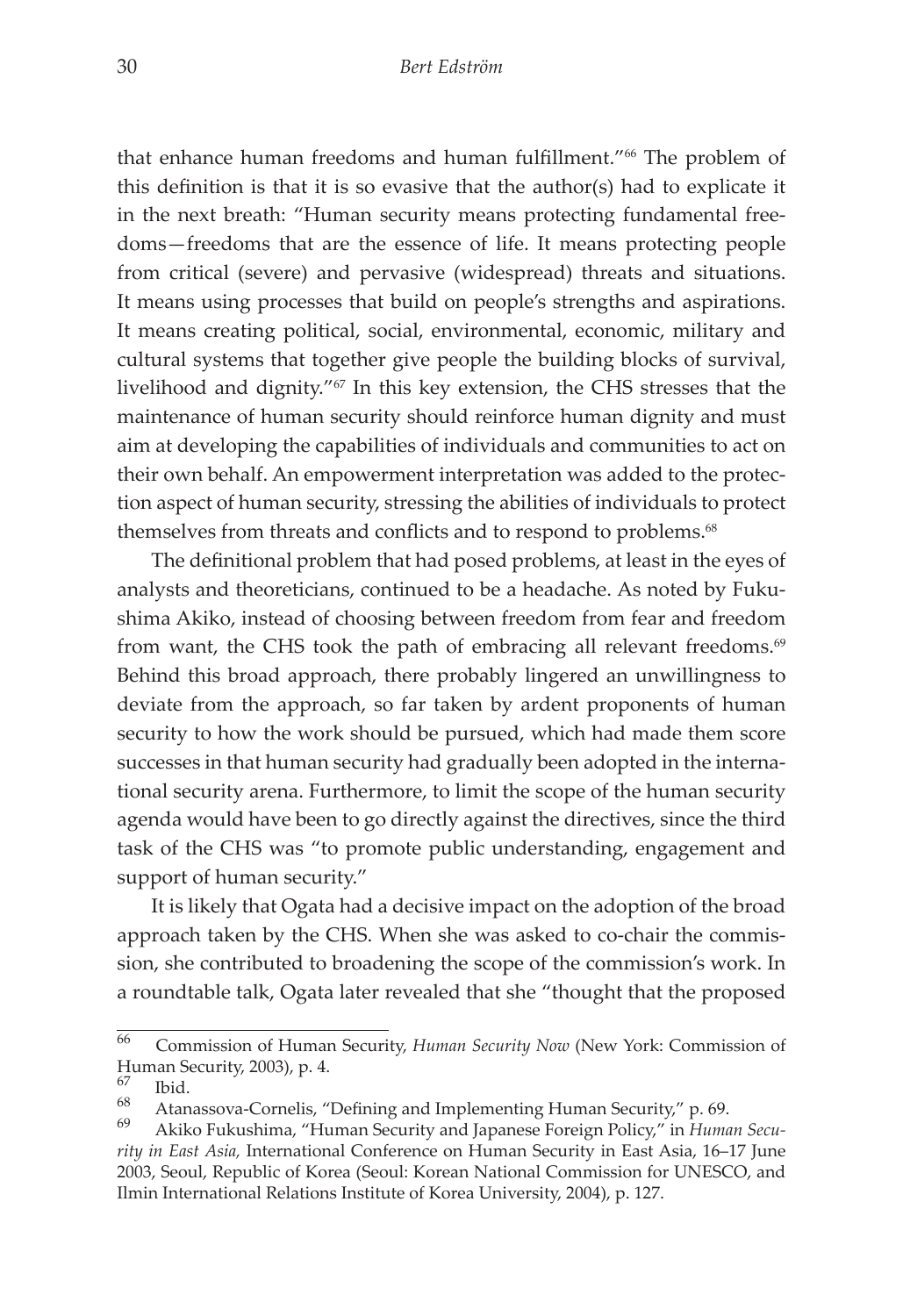focus of its work, public health, was outside her field of expertise: 'Of course disease, poverty and unemployment are among the threats to human security, but I had long been concerned with the plight of the ordinary people who were the casualties of conflict. So I made it clear that I was willing to be involved if the commission were expanded to include such issues'."70 In fact, her role in widening the scope of Japan's pursuit of human security was even more significant and had been disclosed before. When Obuchi and his team were considering establishing what was to become the TFHS, their focus was Asia, as was revealed by Obuchi's speech in Hanoi in December 1998. This was in line with traditional Japanese foreign policy, with its emphasis on neighboring Asia. They even thought of placing the fund within the United Nations University in Tokyo but Ogata declares: "I was not interested in an Asian focus. I saw [the pursuit] as global," and the fund was established under the aegis of the United Nations in New York, which expanded its geographical scope from an Asian to a global one.<sup>71</sup>

Ōkuma's argument referred to above that human security is an *ōburoshiki* concept is relevant in this context. It can be seen to be relevant for the reception of the CHS report. The strategy of the CHS – to push for something that is in many ways an *ōburoshiki –* has had the opposite result than what was intended, by alienating countries that had the potential of being key partners in the human security endeavor.

Whatever the reason for the CHS choosing the primrose path, it had implications. While it is likely that it made the work of the commission easier, it became one reason why the CHS report did not have the impact that the Japanese government certainly intended. Having surveyed the Japanese and Canadian experiences of furthering the cause of human security, Bosold and Wertes noted: "Probably the most substantial impediment to successful implementation of the recommendations is the vagueness and breadth of the CHS's definition of human security, covering almost every aspect of the security/development nexus."72 According to them, the report was mar-

<sup>70</sup> Ogata Sadako in "Roundtable: How to Safeguard People's Freedom," *The Sasagawa Peace Foundation Annual Report FY 2004,* p. 8, http://www.spf.org/e/publication/annual/ pdf/ar04\_1.pdf (accessed February 17, 2006).

Ogata Sadako, President, JICA, interview by author, September 15, 2010.<br>David Bosold and Sascha Wertes, "Human Security in Practice: Canadian and Japa-

nese Experiences," *Internationale Politik und Gesellschaft/International Politics and Society,* No. 1 (2005), p. 97.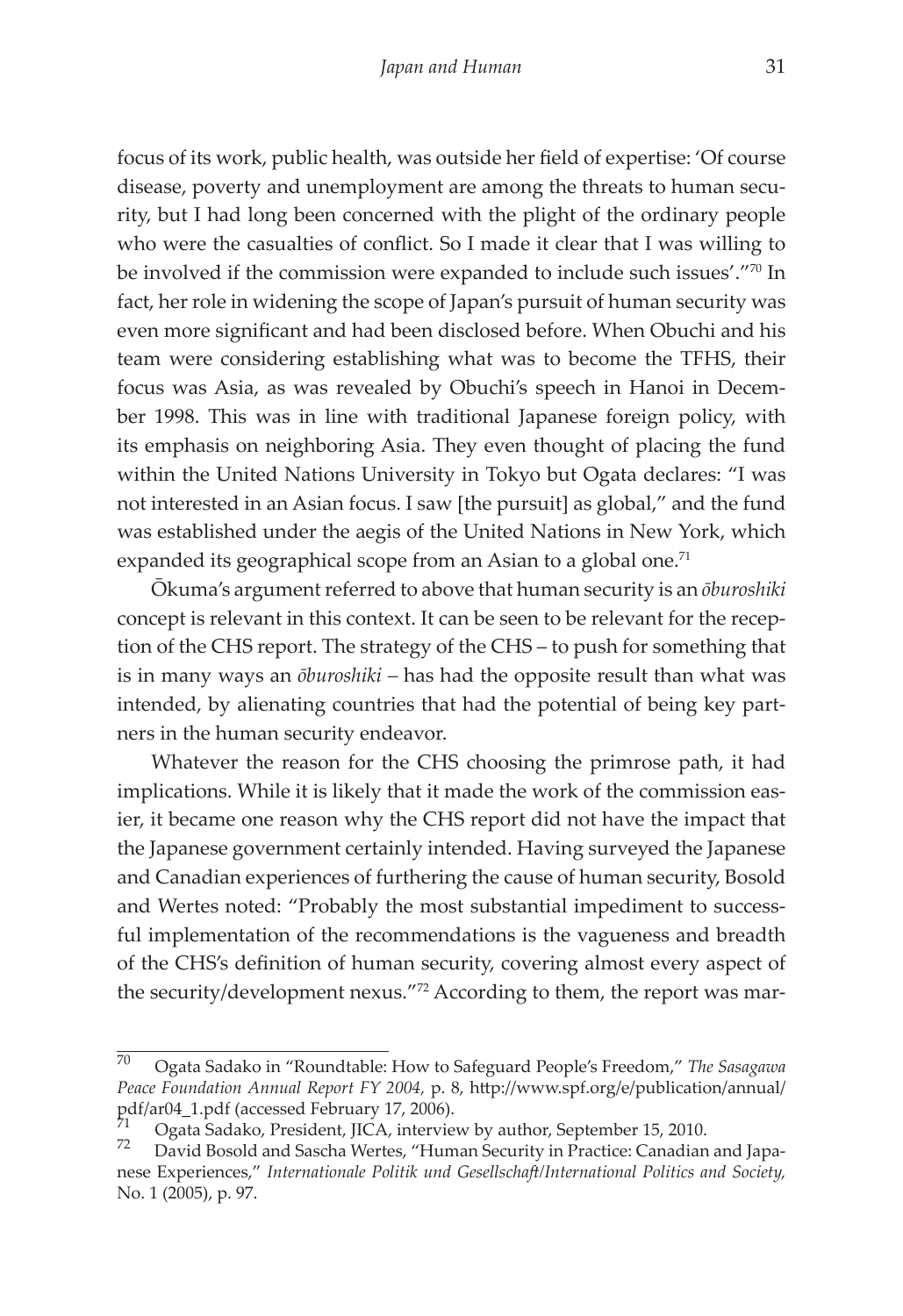ginalized as a result of the ongoing war on terror and the unwillingness of key international actors to work multilaterally. The year after the report was published, Astri Suhrke characterized human security as a "stalled initiative" that might still attract attention in academic circles but had lost its attraction for policymakers.73

One party that did not waver in its support of the CHS was the Japanese government. In its response to the CHS report, MOFA stated that "Japan intends to strengthen efforts with the aim of spreading the concept of human security throughout the world based on these recommendations."74

The CHS wound up its activities on May 31, 2003, and the Advisory Board on Human Security (ABHS) was established within the United Nations to carry forward the recommendations of the CHS.<sup>75</sup> In Japan's human security rhetoric, the CHS still keeps an important place, however. It was revealed not least when the symposium on human security in Tokyo, mentioned above, was organized in July 2010 by the Japanese foreign ministry, the UN and Waseda University. Ogata Sadako was the star speaker among seven international eminencies. It was quite striking to me that when she was presented as the co-chair of the CHS, it was very much as if the commission was still alive and kicking, seven years after it ceased to exist.76

#### **The Trust Fund for Human Security**

As noted above, the Trust Fund for Human Security (TFHS) is often described as the key Japanese tool for promoting human security or even seen as the

<sup>73</sup> Astri Suhrke, "A Stalled Initiative," *Security Dialogue,* Vol. 35, No. 3 (2004), p. 365. A similar criticism has been targeted at the Human Security Network. Working on numerous issues has hindered it from taking effective international action, according to, e.g., Claudia F. Fuentes and Francisco Rojas Aravena, *Promoting Human Security: Ethical, Normative and Educational Frameworks in Latin America and the Caribbean* (Paris: UNESCO, 2005), p. 39. A critical question is, then, effective according to what measure?

<sup>&</sup>lt;sup>74</sup> MOFA*, Diplomatic Bluebook* 2003 (Tokyo: Urban Connections, 2003), p. 185.<br><sup>75</sup> "Advisory Board on Human Security," United Nations Trust Fund for Human Security, http://ochaonline.un.org/ABHSandOutreach/tabid/2128/Default.aspx

Likewise, in the otherwise competent survey of Japanese ODA disbursement patterns in Southeast Asia from the end of the Cold War until 2006, Dennis Trinidad wrote three years after the CHS had closed its work, that "[t]o date, the trust fund and the commission remain at the center of Japan's multilateral response to human-security issues." See Dennis D. Trinidad, "Japan's ODA at the Crossroads: Disbursement Patterns of Japan's Official Development Assistance to Southeast Asia," *Asian Perspective,* Vol. 31, No. 2 (2007), p. 97.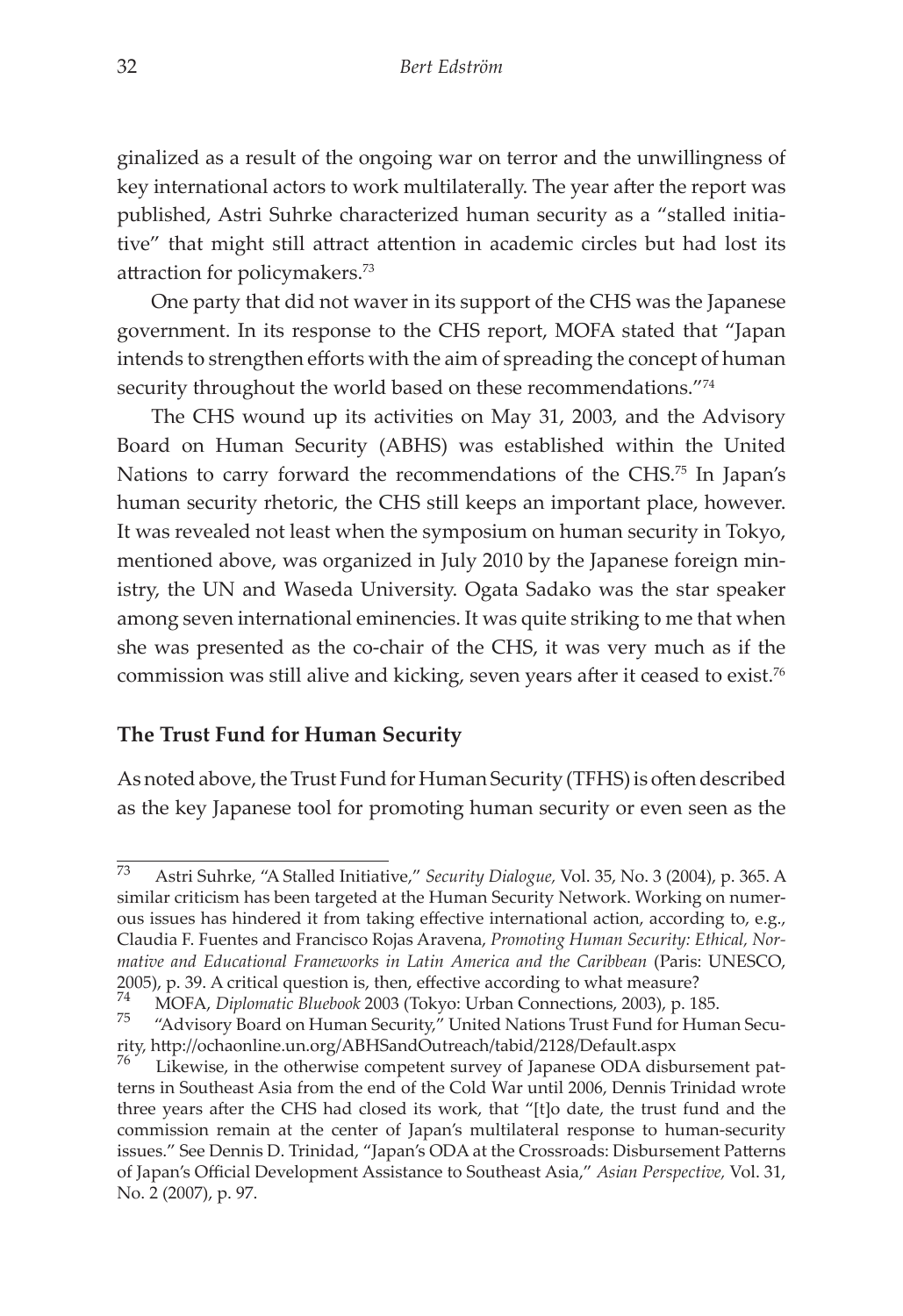"materialization" of Japan's initiative in promoting human security tools. $77$ Already by 2001, Japan's generous donations had made the TFHS the largest trust fund within the United Nations.78 Japan's total contribution amounts to 40.2 billion yen. Since the establishment of the TFHS in 1999, a total of ca. 200 projects have been approved (July 2010).<sup>79</sup> Support goes to projects pursued by UN agencies. TFHS programs help fill the gap between humanitarian and development assistance, typically countries and regions where the insecurities of people are most critical and pervasive, such as least developed countries and countries in conflict. $80$  To illustrate – in 2005 projects of more than 20 UN agencies were funded by the TFHS, covering matters such as poverty alleviation, women's empowerment, reconstruction, and drug abuse in areas like Afghanistan, Sri Lanka, Uganda, Sudan and Central America.<sup>81</sup>

In my previous study on Japan's human security policy up to 2003, three main problems with the TFHS were identified: (1) funds allocated to the TFHS were underutilized; (2) despite the fact that the TFHS is a fund within the United Nations, the way that resources were allocated to projects was awkward in that it was not the United Nations or some UN body that decided on grants and allocations but Japan and the UN; and (3) no other governments had joined Japan as financial sponsors of the TFHS, which was the unequivocal ambition of the Japanese government. The latter verged on being a curiosity but nevertheless hampered the possibility that TFHS would become what the Japanese government intended: a vehicle for Japan to have an impact on what was going on internationally related to human security.

 $\overline{77}$  Nobumasa Akiyama, "Human Security at the Crossroad: Human Security in the Japanese Foreign Policy Context," in Hideaki Shinoda and Ho-Won Jeong, eds., *Conflict and Human Security: A Search for New Approaches of Peace-building,* IPSHU English Research Report Series No. 19 (Hiroshima: Hiroshima University, Institute for Peace Science, 2004), p. 26.<br><sup>78</sup> MOEA The <sup>7</sup>

<sup>&</sup>lt;sup>78</sup> MOFA, *The Trust Fund for Human Security* (Tokyo: MOFA, 2002), p. 7.<br><sup>79</sup> Ishihara Takashi, Head, Japan Funds Unit, MOFA, interview by author, September 14, 2010.

<sup>80</sup> C. Saito and O. Gomez, "Implementing Human Security: Japanese Perspective through the United Nations Trust Fund for Human Security," Conference Paper, International Development Studies Conference on Mainstreaming Human Security, Bangkok, October 4–5, 2007, p. 2.

Mata, "Playing the Right Game?" p. 8.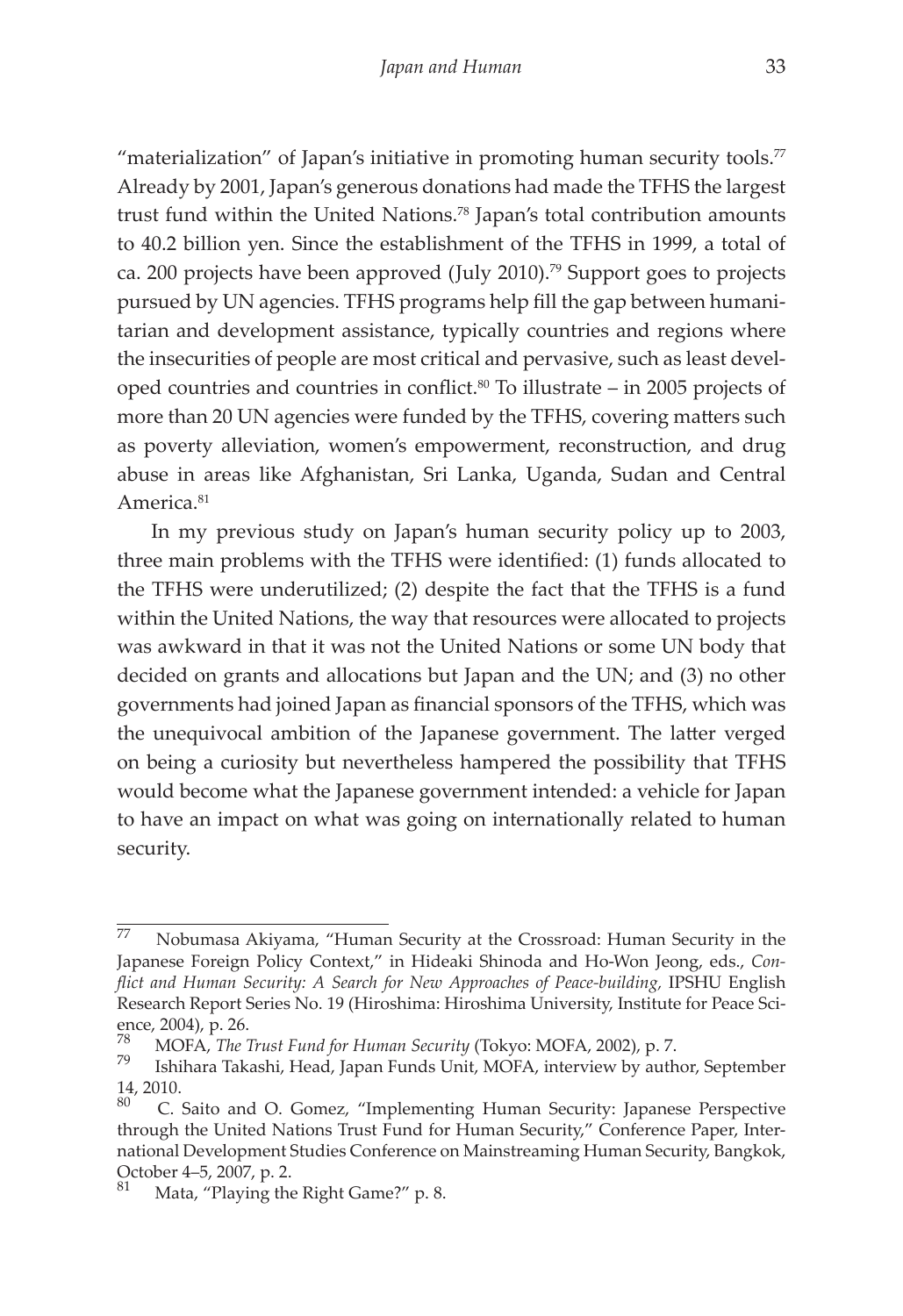From the start it was clarified from the Japanese side that Japan had intentions to impact the usage of available funds, $82$  and the Japanese government kept the final say on how the financial resources of the TFHS were used. The decision-making process was such that Japan had a de facto veto over how allocations were made. The Japanese government did not seem willing to entrust the UN to decide how to allocate funds provided by Japan. "A noteworthy fact," I wrote in my previous report, "is that the TFHS was, and is, seen not so much as a UN body but a Japanese institution to a large extent."<sup>83</sup> This was the view of other governments, but also a valid view in the eyes of Japan, and something likely explaining the fact that no other governments had been willing to join Japan and become a donor to the TFHS.

An audit of the TFHS has recently been issued by the Internal Audit Division of the UN's Office of Internal Oversight Services. It enables an assessment of whether the problems that I identified are still found in the work of the TFHS.

It turns out that the problems have been dealt with by the auditors. As for the first problem, I quoted in my report figures presented by Fukushima Akiko, indicating a lack of efficiency in the way the TFHS used the financial resources at its disposal. I quoted her to the effect that "in February 2003 'the Trust Fund had provided approximately 94.33 million dollars to 74 projects. Thus, projects that have been approved by the Trust Fund account for a little over 50% of the funds available.' Fukushima speculated that this discouraging experience was due to a lack of awareness among potential recipients of the existence of the TFHS and to the cumbersome application procedure. Second, she found that the projects financed by Japan have 'not been visible enough to gain international attention'. Since the intention of the Japanese government was to make the TFHS a key vehicle for its ambitions to further human security, Fukushima's assessment of its performance must be a disappointment."84

 $\overline{82}$  Clearly seen in a statement made by Ogata Sadako, in a roundtable talk with Katsumata Makoto, Ogata Sadako, Shioya Takahide, "Ningen no anzen hoshō—Ima, Nihon ni nani ga motomerareru no ka?" [Human security—What is requested from Japan?], *NIRA seisaku kenkyū, Vol. 14, No. 10 (2001), pp. 64f.*<br><sup>83</sup> Edström, *Japan and the Challenge of Human Security*, p. 166.<br><sup>84</sup> Fukushima, "Human Security and Japanese Foreign Policy," pp. 148, 152.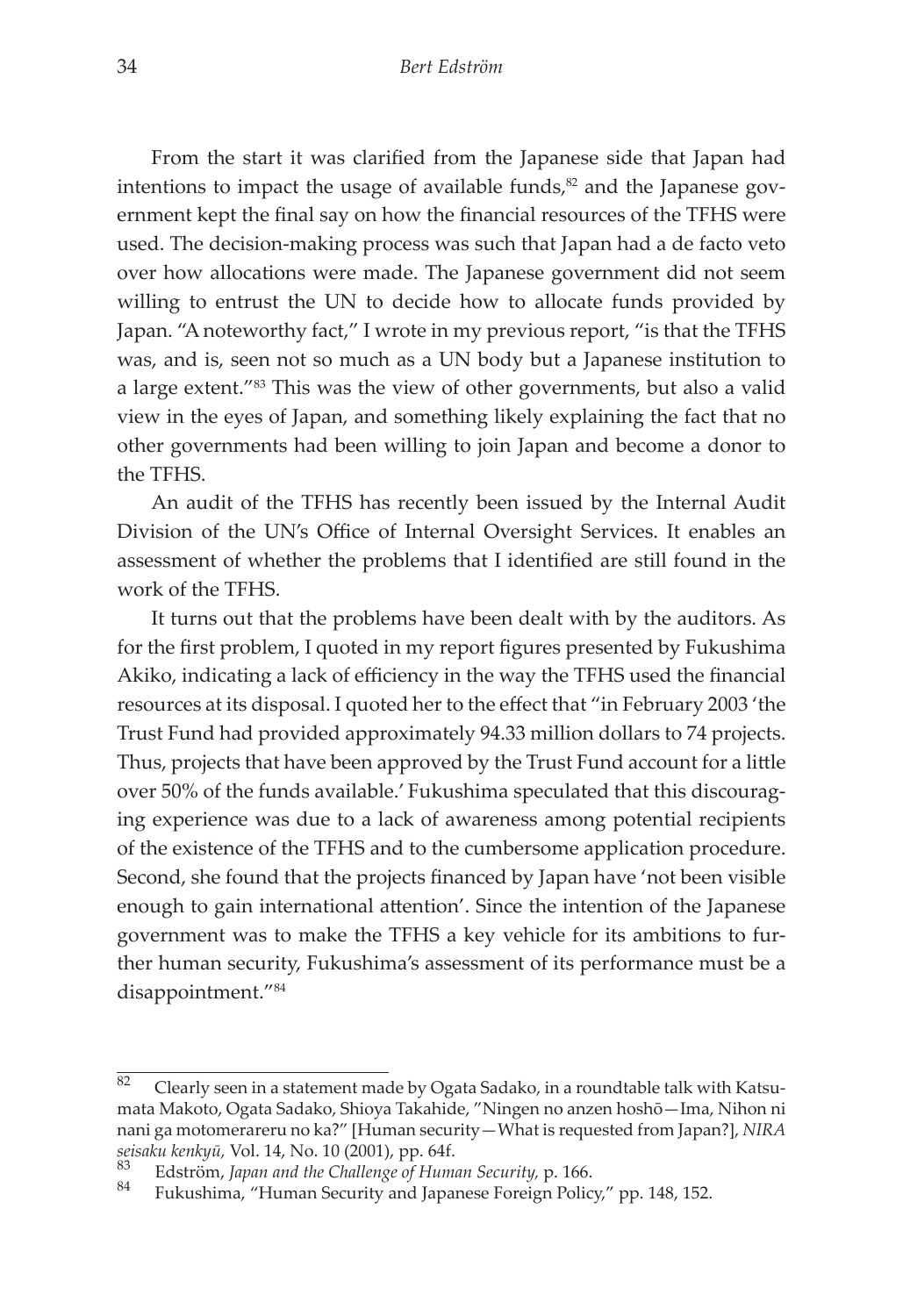In the audit report, published in January 2010, the problem of efficient use of the financial resources of the TFHS is dealt with. According to the report, the Fund spent US\$223 million or 60 percent of its total income during the period 1999–2008.<sup>85</sup> Thus, with allocation of available funds still low, the situation after 2003 has not improved. In the audit report one can also find the results of scrutiny of its efficiency in another sense in that "there has been no comprehensive evaluation of the Fund's activities to determine its impact on the human security programme."<sup>86</sup>

The audit report continues: "A number of trust funds and technical cooperation activities are being undertaken by the UN in similar thematic areas and the rationale behind operating a separate trust fund with similar activities remains to be determined." This fact results in the recommendation that the United Nations Office for the Coordination of Humanitarian Affairs (OCHA) "should initiate a comprehensive evaluation of the United Nations Trust Fund for Human Security to determine the impact of the human security programme and whether there is a continuing need for a separate trust fund to finance human security activities."<sup>87</sup> Thus, the audit report questions whether the TFHS is really needed. That the first comprehensive evaluation of the fund made by the competent organ in the United Nations results in such a recommendation must be seen as a blow to Japanese ambitions to pursue human security primarily in a UN context.

The recommendation may be linked to the assessment of the second problem identified in my report. According to the audit report, the project approval processes was in need of streamlining: "An efficient review process is essential to expedite the approval and implementation of projects to achieve their objectives in a timely manner. The UNTFHS project approval process took from 12 to 96 weeks to approve project concept notes and proposals." The slow processing was linked to the project submission process, which had two phases: (a) "a concept note which included the essential intent of the project submitted by the requesting agency to OCHA/HSU";

<sup>85</sup> Office of Internal Oversight Services, Internal Audit Division, "Audit Report, Management of the United Nations Trust Fund for Human Security: The impact of the United Nations Trust Fund for Human Security programme remains undetermined," January 29, 2010, Assignment No. AN2009/590/04, p. 4, http://usun.state.gov/documents/organization/144941.pdf<br> $^{86}$  Thid p 4

 $\begin{array}{c} 86 \\ 87 \end{array}$  Ibid., p. 4.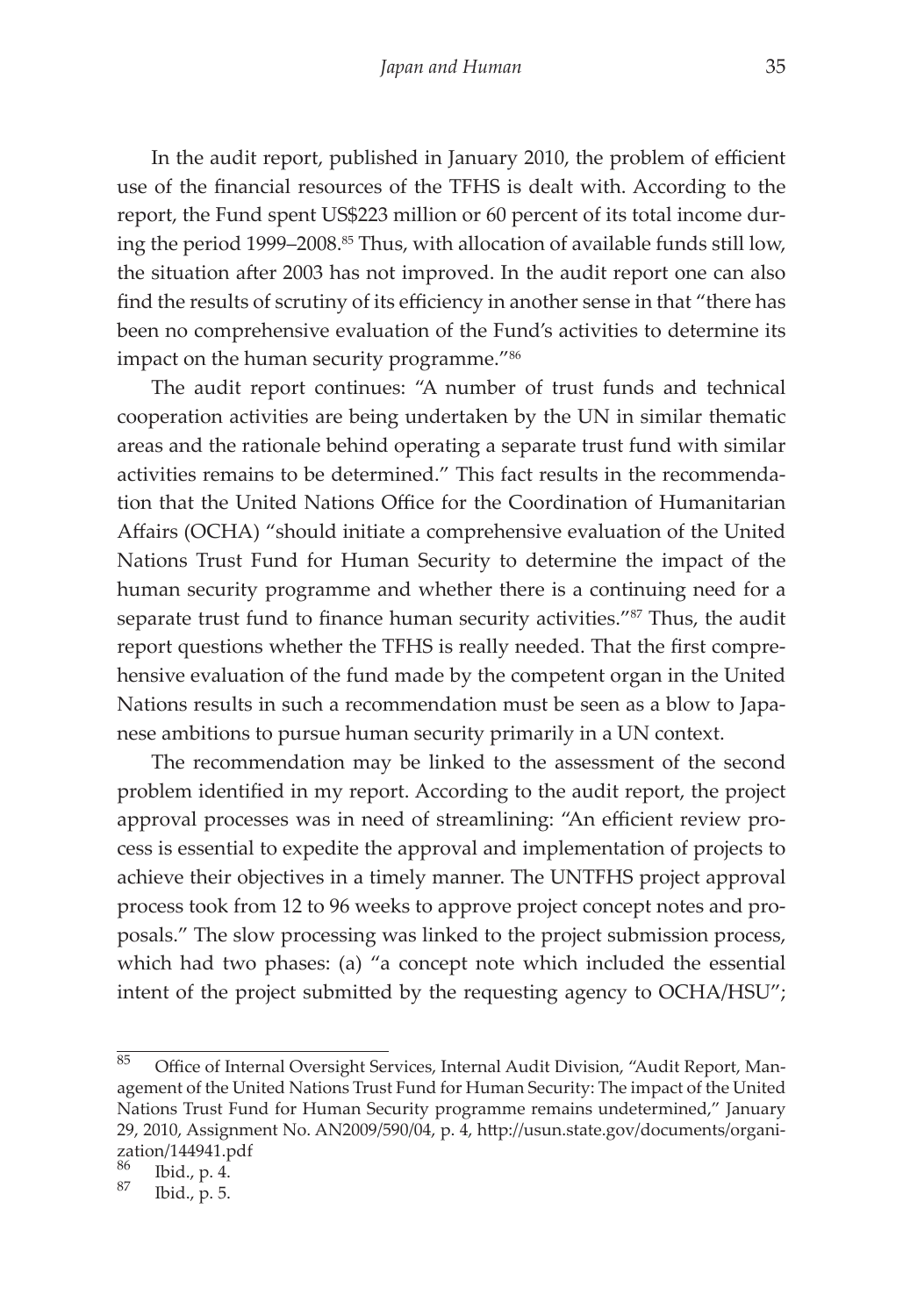and (b) "a project proposal developed by the requesting agency subsequent to the approval of the concept note by the UN and the GOJ [Government of Japan]." To illustrate the cumbersome process, a figure in the audit report can be reproduced (Figure 1):





Source: Office of Internal Oversight Services, Internal Audit Division, Audit report, p. 8.

As seen in Figure 1, a number of parties are involved in the project review process. Apart from the Japanese government, the process involved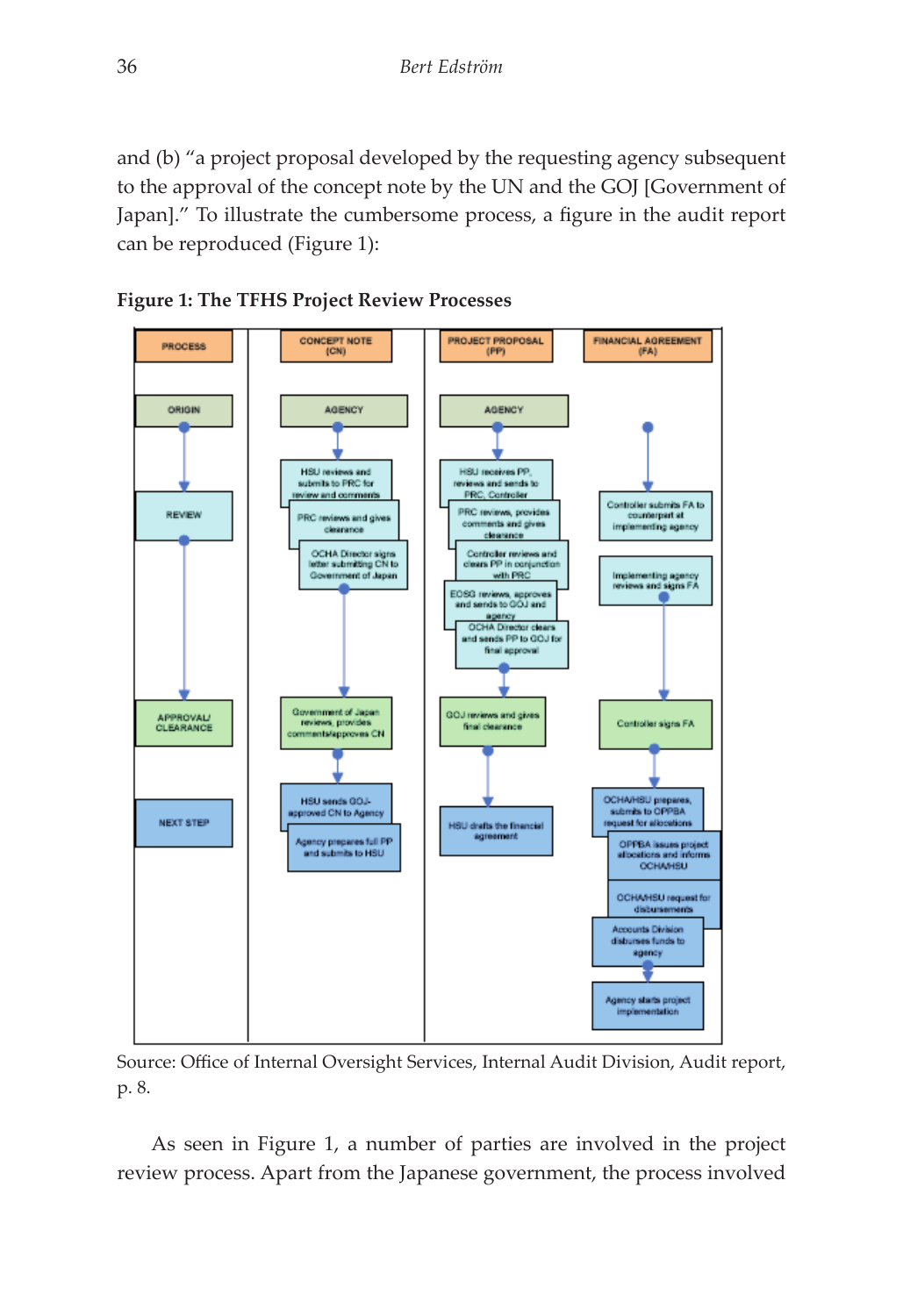OCHA/HSU, the Executive Office of the Secretary-General (EOSG), the Controller's Office, and the Project Review Committee. When the Guidelines were revised in March 2008 – the fifth time since 2003 – one change undertaken was that the Japanese government no longer undertakes the review of the project proposals at the concept note stage but the fact that Japan was involved in giving clearance to projects was not eliminated.<sup>88</sup> This must be said to be awkward since two other countries, Thailand and Slovenia, had joined Japan as donors to the TFHS (later Greece was added as a donor). Although the funds they allocated to the trust fund were rather modest, it meant nevertheless that Japan was no longer the sole donor, which should have been reflected in the decision making process.

This meant that the problem of the review process identified in my report had not been solved. Japan's eagerness to keep an eye on how the funds are used by the TFHS seems to be as fresh as ever. One reason why the project review process has been so time-consuming has been that the Japanese government "was involved in the concept note and project proposal review phases *at one time or another*. A review of the concept notes showed that the GOJ [Government of Japan] spent an average of 12 weeks to approve and/or provide its final opinion on the submissions. However, 26 percent of the cases took between 12 weeks to 44 weeks for the completion of the GOJ process. Detailed budgets were often requested by the GOJ at the concept note stage thereby prolonging the approval process."<sup>89</sup>

The audit report recommends that the concept note review should be eliminated as a separate process and the critical steps of this process should be integrated into the project proposal phase. Nevertheless, the Japanese government was slow to act since, according to the audit report, this recommendation "remains open pending the provision by OCHA of documentation showing that OCHA and the GOJ have agreed on and instituted procedures leading to a more efficient review and approval process for projects."<sup>90</sup> What is worse, the audit report quotes the Office of Internal Oversight Services (OIOS), which is of the view that the review process used "has created significant delays in the project review and approval process resulting in inefficiencies."91

<sup>&</sup>lt;sup>88</sup> Ibid., p. 10.<br>
<sup>89</sup> Ibid., pp. 9f; emphasis added.<br>
<sup>91</sup> Ibid.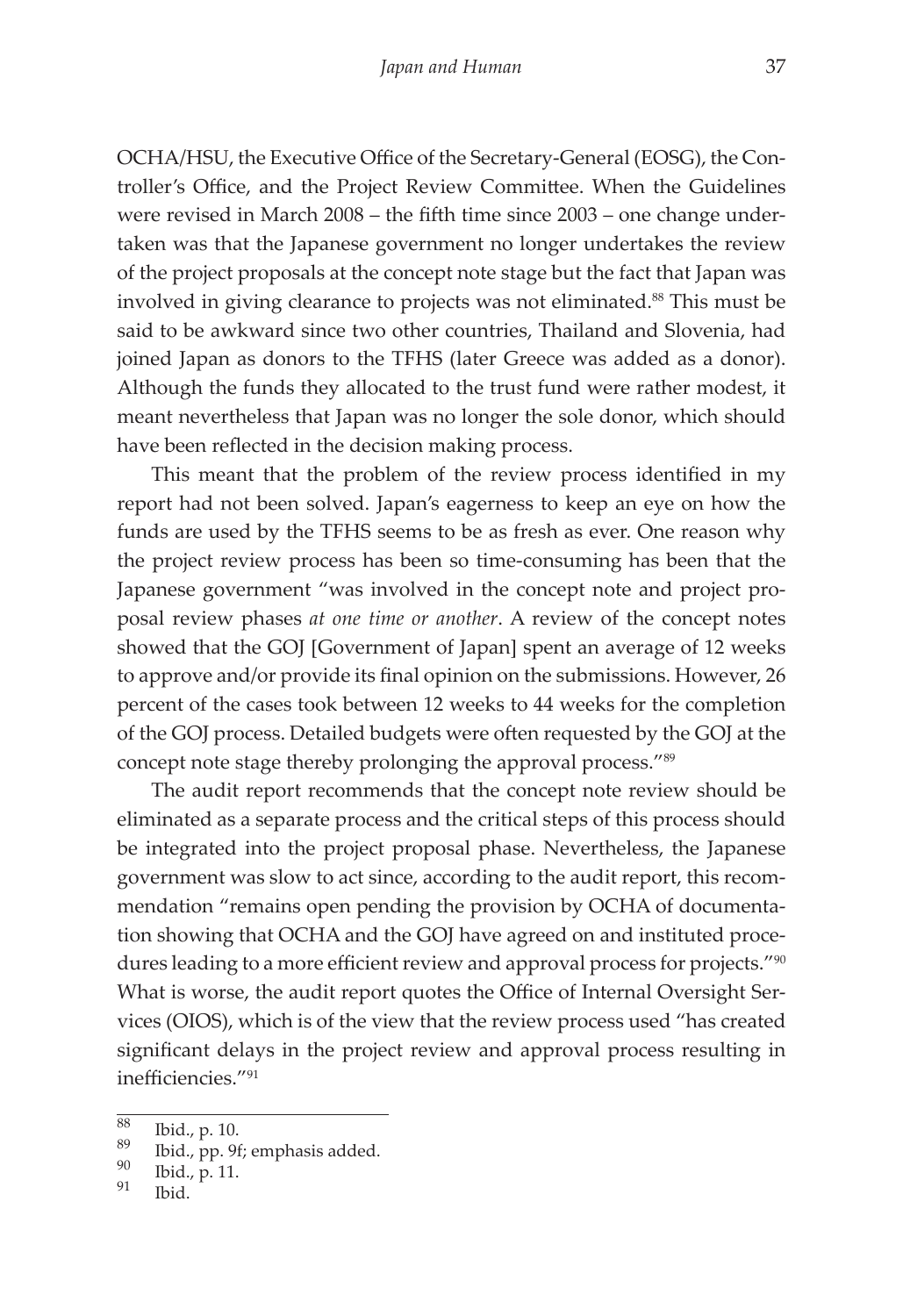In my interview with Ishihara Takashi of MOFA's Japan Funds Unit, which handles TFHS matters within the ministry, he revealed that the Japanese foreign ministry had decided to act. According to him, Japan was going to try to address the problems by proposing a revision of the Guidelines for the TFHS at the meeting of the Advisory Board on Human Security in November. If Japan's proposal was accepted it would mean that Japan would no longer be involved in decision-making but would continue to be a member of the Advisory Board.<sup>92</sup> It would be a change that could seem natural, since Japan had been joined as donor to the TFHS by three other countries, who could ask for the same privileged treatment as Japan, which would make the decision-making process even more cumbersome than before.

According to Ishihara, the reason for revision of the TFHS Guidelines was to make the TFHS multilateral. Thus, it is an attempt to address the third problem identified in my report – that no other governments had joined Japan as sponsor of the TFHS. It is likely that the new Guidelines will improve the possibility that other countries will become donors. With Japan no longer deciding how funds should be allocated, it will be easier for Japan to persuade other UN members to become donors.<sup>93</sup> The situation had already changed when Thailand and Slovenia became donors. However modest their contributions, it was a step forward for the Japanese government and its ambitions to broaden the donor base of the TFHS.

 $\frac{92}{93}$  Ishihara, interview.

I asked MOFA's Ishihara about the process by which three countries apart from Japan had become donors to the TFHS. According to him, Ambassador Takasu talked with his counterparts in New York and they accepted the idea that their countries should become donors. Ishihara, interview.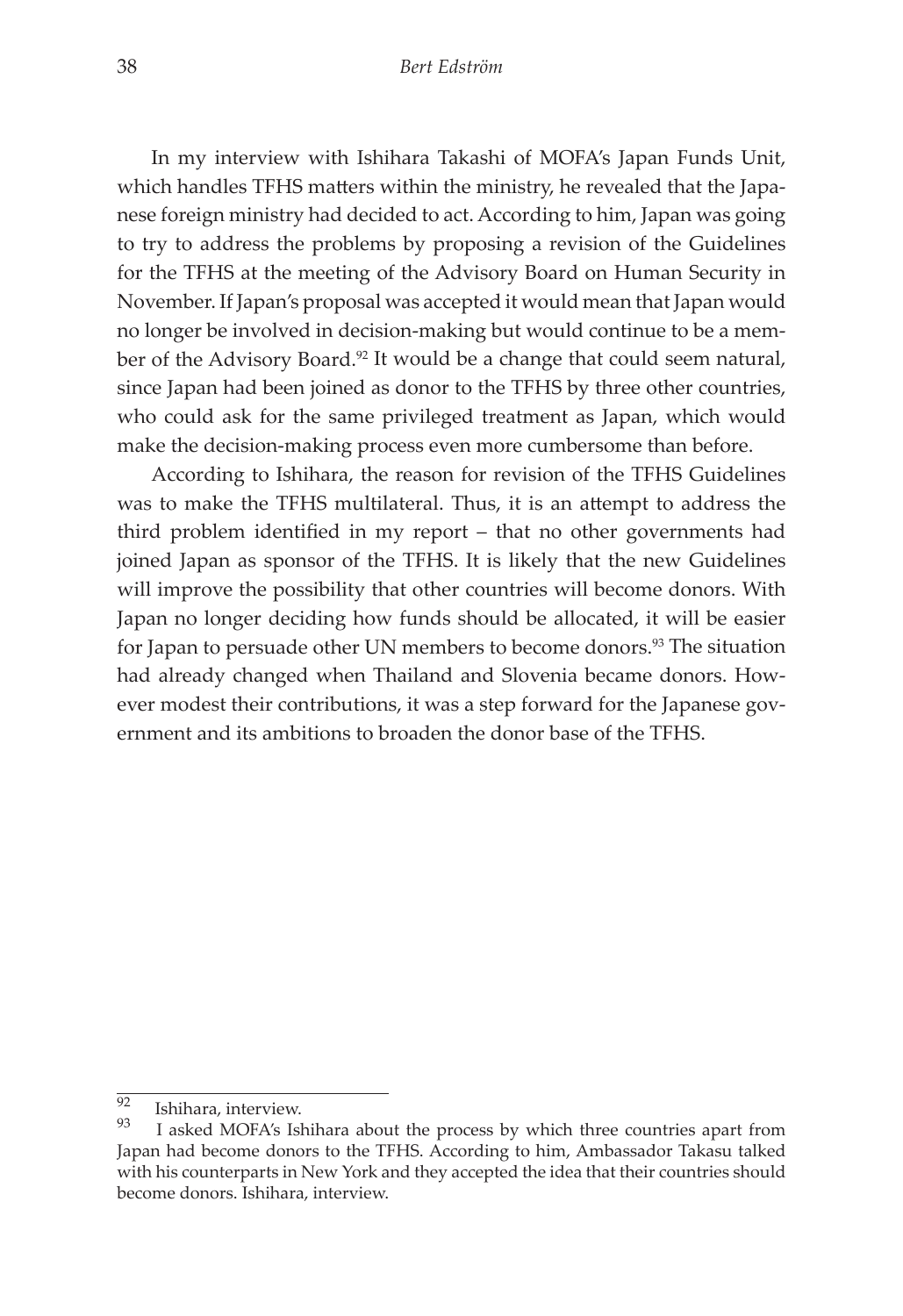## **The Evolution of Japan's Pursuit of "Human Security"**

#### **Human Security in Reports Issued by Policymaking Commissions**

While the CHS and the TFHS have been the two main instruments used by Japan to further human security, there is a shift in the way in which human security policy has been approached. There is a clear shift in how human security is dealt with in reports by policy-planning and -making commissions tasked with coming up with reports on foreign policy. The first such commission after Obuchi launched human security as a key pursuit for Japan was the Prime Minister's Commission on Japan's Goals in the 21st Century, established by Obuchi himself. The 21st Century Commission was to map out "the desirable future direction of Japan to which the next generation of Japanese can aspire in the new century."94 It was probably no coincidence that the famous report issued by Prime Minister Ōhira Masayoshi's Study Group on Comprehensive National Security Commission (1980) was often evoked when the 21st Century Commission was brought up. The report of the Ōhira commission became famous because it launched the concept of "comprehensive security," which made economic insecurity and non-traditional security concerns important issues in their own right in a comprehensive security agenda context.95 Twenty years later, Obuchi's 21st Century Commission had been assigned the task of formulating the longterm goals of the Japanese nation.

After ten months of deliberations the 21st Century Commission handed over its report. It discerned a thrust within the international aid community towards "soft" aid, including systemic reform and human resource development, in contrast to the provision of physical structures, which was

<sup>94</sup> Prime Minister's Commission on Japan's Goals in the 21st Century, *The Frontier Within: Individual Empowerment and Better Governance in the New Millennium* (Tokyo: Office for the Prime Minister's Commission on Japan's Goals in the 21stCentury, Cabinet Secretariat, 2000), p. 9.

<sup>95</sup> Christopher W. Hughes, "Japanese Military Modernization: In Search of a 'Normal' Security Role," in Ashley J. Tellis and Michael Wills, eds., *Strategic Asia 2005–06: Military Modernization in an Era of Uncertainty* (Seattle: National Bureau of Asian Research, 2005), p. 108.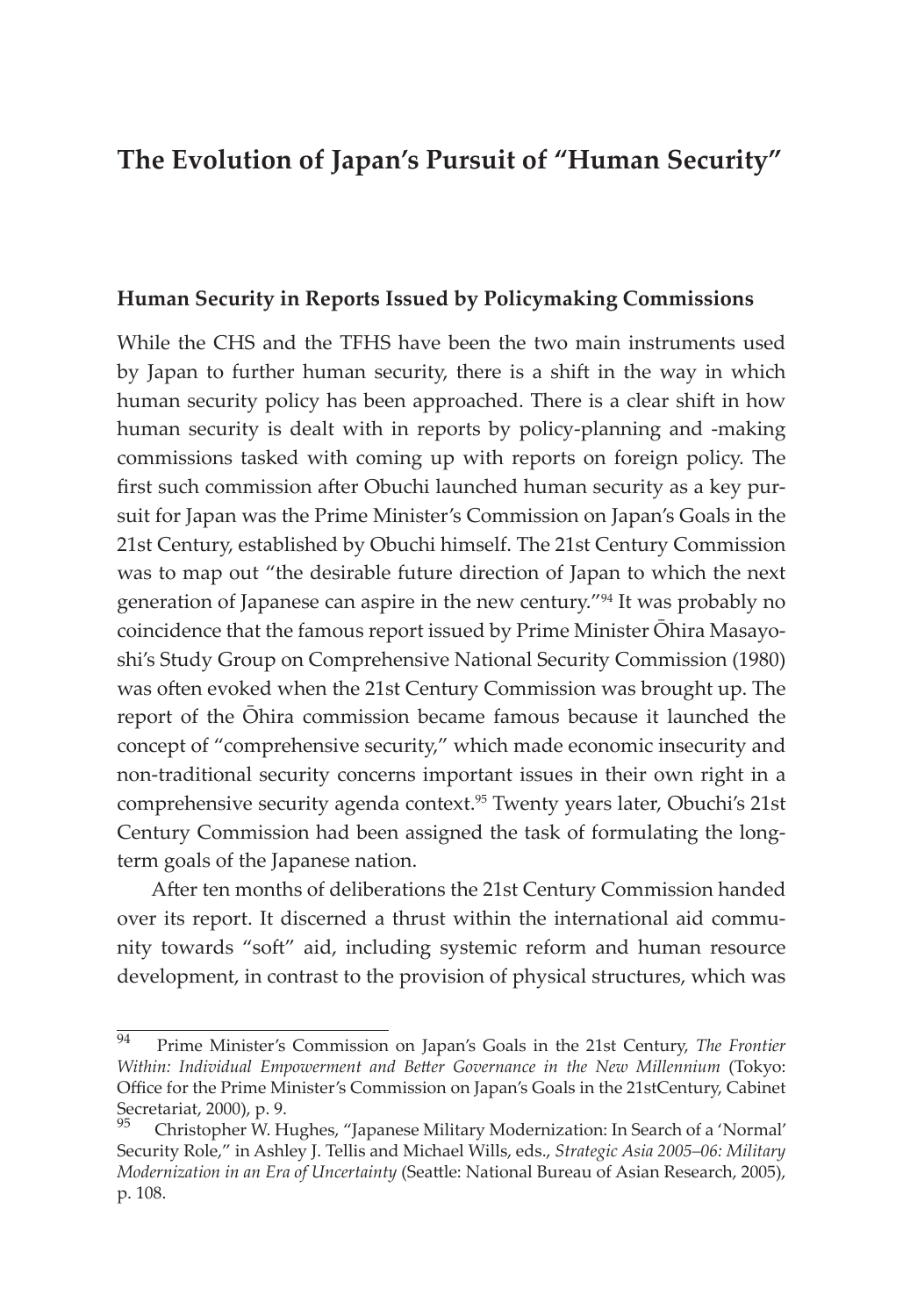considered Japan's forte.<sup>96</sup> The Commission came up with comprehensive machinery for managing external relations designed to counter threats to security domestically, bilaterally and regionally, as well as in a global context. It devised a multilayered security framework comprised of four pillars: (1) the Japan–U.S. alliance as the core element of Japan's preparedness against direct threats; (2) efforts through diplomacy, multilateral structures, and international institutions to build trust and reduce tensions; (3) economic security; and (4) human security designed to ensure the protection of the global environment, the eradication of poverty and hunger, and the protection of human dignity.<sup>97</sup> The Commission indicated that human security would occupy an important place in Japan's foreign policy: "In the period ahead, even greater energy should be devoted to global issues relating to human security, such as the environment, antipersonnel mines, drugs, earthquakes, refugees, population, food, medical care and AIDS, and these areas should become established as spheres of international activity by Japan."98 Its proposals were intended to pave the way for the introduction of human security into foreign policy in the comprehensive way that Prime Minister Obuchi had envisaged.<sup>99</sup> This was not to be, however. Not long after the Commission had presented the results of its efforts, the prime minister was incapacitated by a stroke and a member of the Commission could only tell me that the report had been quietly buried after the prime minister's untimely death.100

The next such report was released by the Task Force on Foreign Relations for the Prime Minister on November 28, 2002. The Task Force was a group of heavyweights headed by Okamoto Yukio, a former MOFA bureaucrat and special advisor to the government on foreign policy, and it did not mince its words: "For Japan's foreign policy in its development from now, Japan must formulate clear strategies as a state, which have been lacking so far. The basis of all strategy is 'national interest'. Without a debate on

<sup>96</sup> Prime Minister's Commission on Japan's Goals in the 21st Century, *The Frontier Within*, pp. 164f.<br><sup>97</sup> Ibid., Ch. 6.<br><sup>98</sup> Phid. n. 160

<sup>&</sup>lt;sup>90</sup> Ibid., p. 160.<br><sup>99</sup> Edström, *Japan and the Challenge of Human Security*, p. 236.<br><sup>100</sup> Personal communication from a member of the Commission, quoted in Bert Edström, "Japan's foreign policy and human security," *Japan Forum,* Vol. 15, No. 2 (2003), p. 222.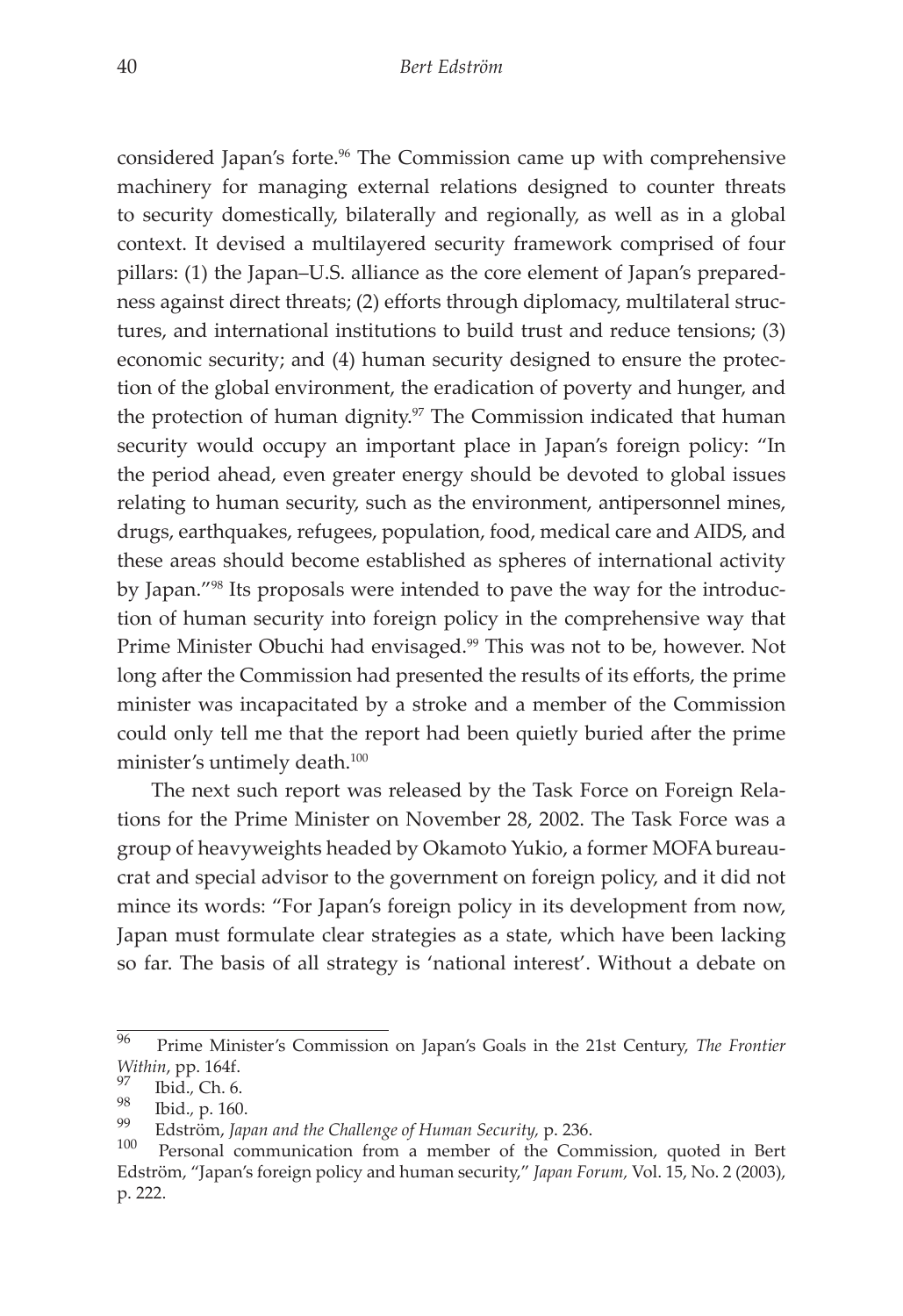the national interest it is impossible to set a course for the nation."101 The Task Force argued that Japanese ODA should be directly linked to Japanese national interests, with ODA classified into: (1) ODA directly related to national interest; and (2) ODA which Japan should shoulder as a member of the international community. ODA was described as a means of helping the poor but also as a political key to stabilize Japan's international environment and to contribute to the political stability of East Asian countries, which contributed to Japan's safety as well. $102$ 

In its extensive discussion of security, the Task Force not only worked with the traditional national security concept but also other security concepts, like energy security and food security – the latter one of the categories listed by the UNDP's 1994 report – and did not bring up or mention human security, despite it having been a high-profile idea on the political agenda of the two prime ministers immediately preceding the incumbent Koizumi. Implicitly, the saga of human security as a "pillar" of foreign policy was over in the eyes of the Task Force.

That this was the case was confirmed beyond doubt by the report released shortly afterwards by another policy-planning group, the Group on International Peace Cooperation, which had been established by Chief Cabinet Secretary Fukuda Yasuo to advise him on future Japanese cooperation for international peace and was chaired by Akashi Yasushi, a former ambassador to the UN and a leading official of the world organization. The assignment of the Group was a follow-up to Prime Minister Koizumi's statement in May 2002 that "the government of Japan will consider how to increase our international role by providing an added pillar for the consolidation of peace and nation building."103 It is notable that when the group was asked to come up with such a "pillar," this group of eminencies did not refer to human security, to which the two prime ministers immediately preceding Koizumi, Obuchi Keizō and Mori Yoshirō, had assigned the role of "pillar" of Japanese foreign policy. To the limited extent that "human secu-

<sup>101</sup> Task Force on Foreign Relations for the Prime Minister, "Basic Strategies for Japan's Foreign Policy in the 21st Century New Era, New Vision, New Diplomacy," November 28, 2002, http://www.kantei.go.jp/foreign/policy/2002/1128tf\_e.html

 $\begin{bmatrix} 102 \\ 103 \end{bmatrix}$  Ibid.

<sup>103</sup> Speech by Prime Minister Junichiro Koizumi, "Japan and Australia: Toward a Creative Partnership," Asia Society, May 1, 2002, http://www.mofa.go.jp/region/asia paci/ pmv0204/ speech.html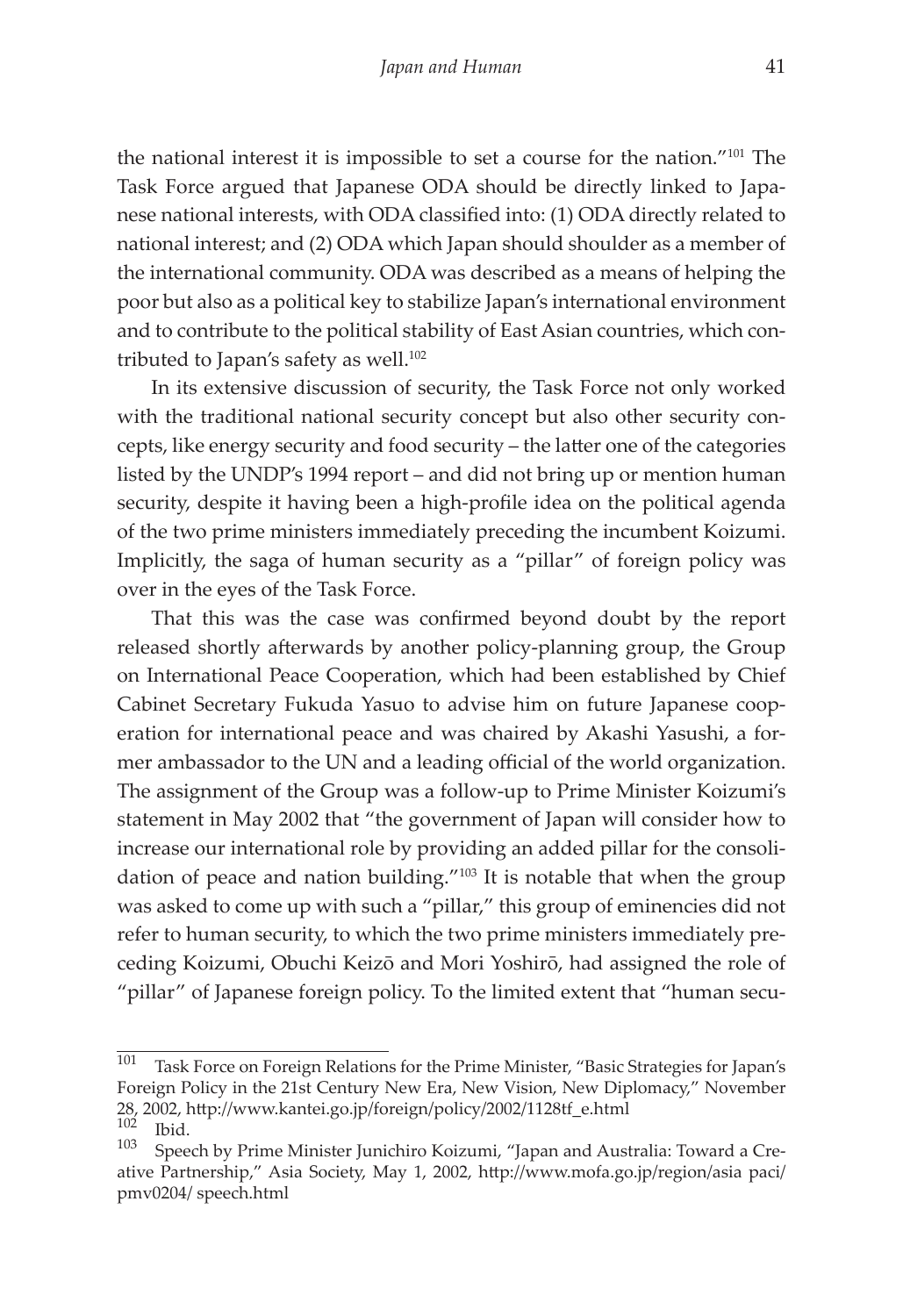rity" figures in the report, it is in the context of the TFHS, which is brought up twice.<sup>104</sup> That the human security concept was not given a place in the report was a clear indication that the days when human security was seen as a key concept of foreign policy were over.

#### **Human Security in the Diplomatic Bluebook**

Both the report of the CHS and the reform of Japan's ODA policy were launched in 2003 and can be seen as having finalized the introductory phase of Japan's policy for human security; now the implementation phase commenced. In an administrative move to ensure success, Ogata Sadako was appointed president of JICA on October 1, 2003.105 Her appointment was unusual in that it came at the age of 76, a fact testifying to the respect she commanded. The former UNHCR and co-chair of the CHS at the rudder was widely expected not only to appeal to the domestic and international audiences but also to support the implementation of the new human-security flavored ODA policies.106

The new phase that Japan's human security policy entered can be seen in the way the human security concept and ideas have been handled by the government authority responsible for implementing this policy. In order to clarify policy-making, the annual reports on foreign policy issued by the Japanese government have also been analyzed. The annual report on foreign policy, *Gaikō seisho* [The diplomatic bluebook], is a key official source to Japan's foreign policy. It surveys foreign policy and has been issued by the Japanese foreign ministry since 1957. The way human security has been

<sup>104</sup> Shushō kantei [Prime Minister's Office], "'Kokusai heiwa kyōryoku kondankai' hōkokusho (an)" [The report of the Group on International Peace Cooperation (proposal)], December 18, 2002, http://www.kantei.go.jp/jp/singi/kokusai/dai6/6gijisidai. html. The materials used by the Group are reproduced on the homepage of the Prime Minister's Office. Scrutinizing them, I found that the concept of human security appears only twice in the memos and surveys produced for the Group as a foundation for its deliberations, confirming that human security was no longer a concept that counted among policymakers, at least not among those who were members of the Group.

Takamasa Akiyama and Takehiko Nakao, "Japanese ODA: Adapting to the Issues and Challenges of the New Aid Environment," *FASID Discussion Paper on Development Assistance,* No.8 (October 2005), p. 13.<br><sup>106</sup> Michi Yamasaki, "A Study of Middle Power Diplomacy: as a Strategy of Leadership

and Influence," MA thesis, University of Waterloo, Ontario, Canada (2009), p. 151, available at: http://uwspace.uwaterloo.ca/bitstream/10012/4811/1/Michi%20YamasakiMA%20 thesis.final.pdf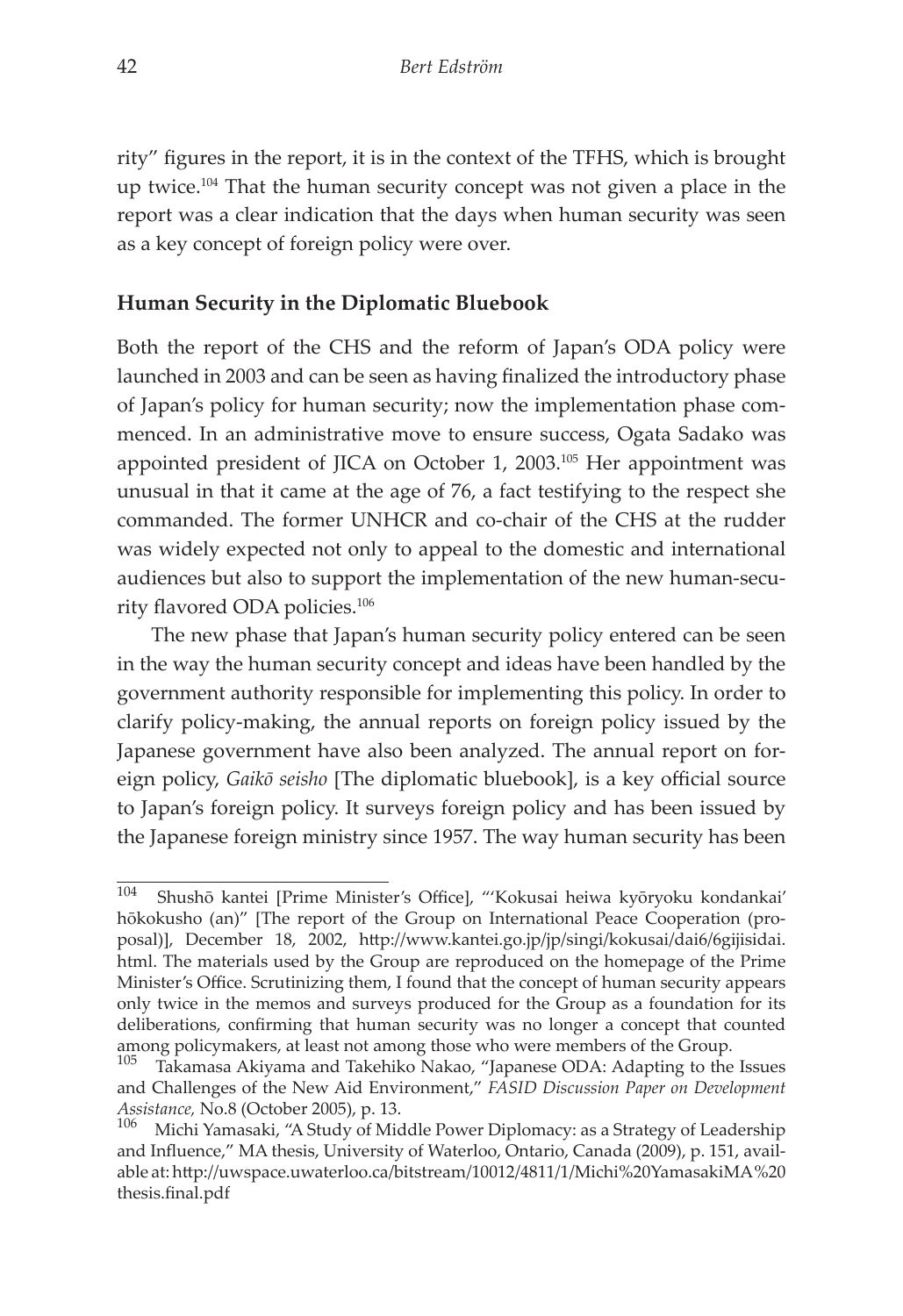dealt with in this annual report reflects the prevailing view in the foreign ministry on human security and its place in Japan's overall foreign policy.

As can be expected after Obuchi's speeches in 1998, first as foreign minister and then as prime minister, the new security concept was introduced into the 1999 issue of the *Diplomatic bluebook.* In subsequent issues, a meandering can be seen in the way human security is dealt with from issue to issue, both as to the context and the length at which it is dealt with. Based on the *Diplomatic bluebook,* the human security policy pursued by the Japanese government can be divided into phases. The first phase follows Obuchi's launch of human security as a main concern of Japan's foreign policy. In the issues for 1999 and 2000, human security is treated in the second chapter on the international situation, in the introduction of the third subsection entitled "Towards the realization of a better global society." The 1999 issue discusses is a range of issues that need to be addressed from the perspective of human security, focusing on the individual, and, furthermore, that governments, international organizations, and civil society need to cooperate.<sup>107</sup>

A second phase begins with the issue for 2001. Compared with the previous two editions, human security has been moved to the introductory chapter. While it is the seventh and last topic dealt with, its new location in the yearbook is a clear indication that human security has a higher priority than previously. It does not seem too farfetched to think that this is a result of Tanaka Makiko having taken over as foreign minister.108

Human security continued to be dealt with in the introductory chapter in the 2002 edition, but it had been moved to the sixth subsection of the sixth section on "Important processes of international society." Thus, human security no longer has its own section, which indicates that it has a lower priority with the new foreign minister, Kawaguchi Yoriko. The lower priority is confirmed by the fact that human security is not a "pillar" of Japan's foreign policy, as it had been described under Obuchi Keizō and Mori Yoshirō, but a "key perspective."109 In the 2003 edition the lower priority assigned to human security is even clearer. Human security is moved from the introductory chapter to the third chapter on "Foreign policy areas"

<sup>107</sup> MOFA, *Gaikō seisho 1999* [1999 Diplomatic bluebook] (Tokyo: Ōkurashō insatsukyoku, 1999), pp. 98f.

<sup>108</sup> For Tanaka's personal involvement, see Edström, *Japan and the Challenge of Human Security,* pp. 138f. <sup>109</sup> MOFA, *Diplomatic Bluebook 2002* (Tokyo: MOFA, 2002), p. 89.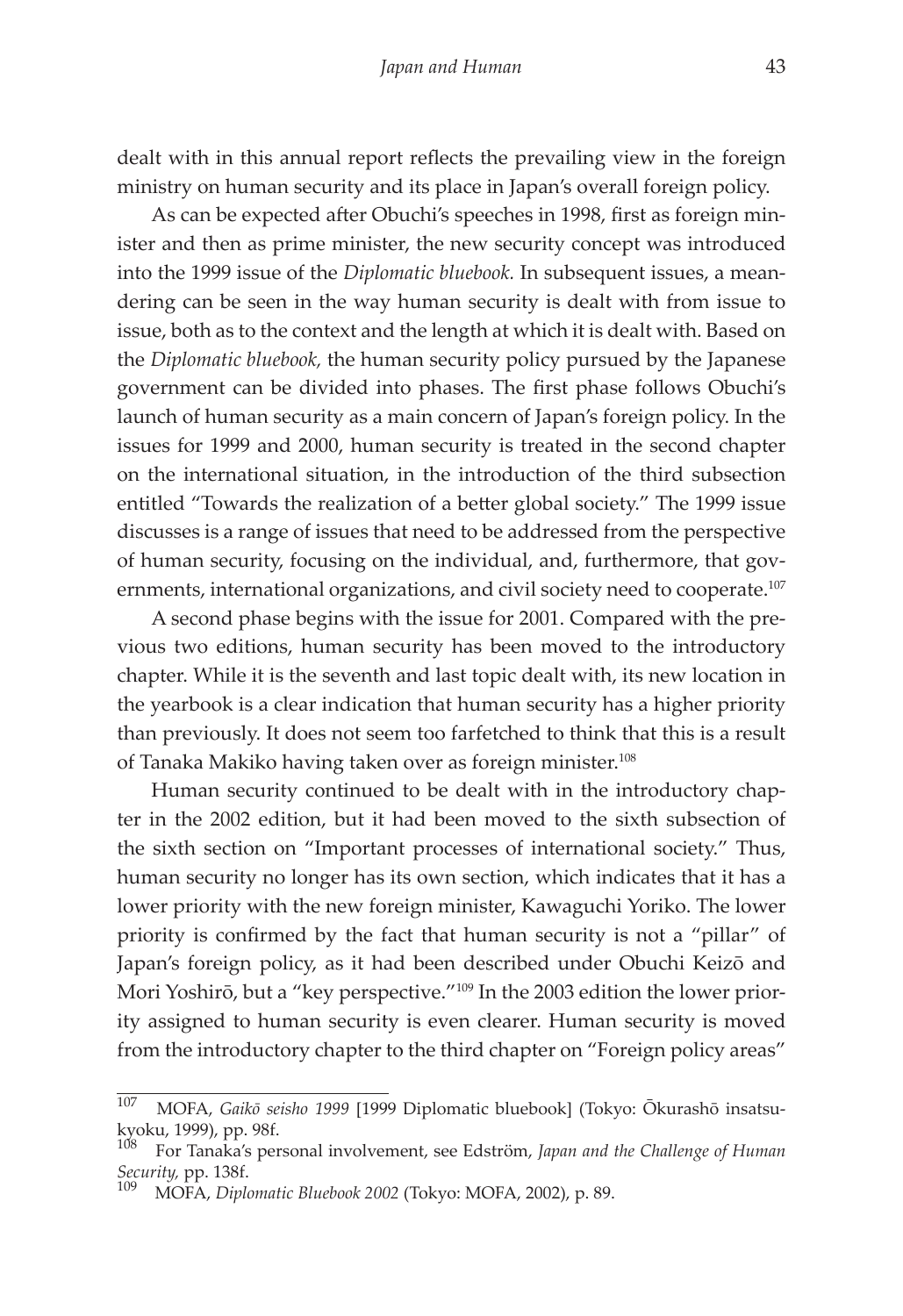and is now found in the sixth subsection of the third section, "Processes of global matters."

From 2004 to 2006, human security continues to be dealt with in the chapter on areas of Japan's foreign policy. But there is a distinct difference compared with the previous editions in that no less than 18 pages are allotted to it in both the 2004 and 2005 editions, and 12 pages in the 2006 edition. This massive presentation is notable, given the fact that the 2003 ODA policy reform had made human security a matter of ODA policy and no longer a part of foreign policy. The policy change would seem to make it reasonable to discuss human security in the section on ODA, but this is not the case in the issues for 2004–2006, when human security and ODA continue to be treated separately.

A change is seen in the issue for 2007, when human security is brought up in the section on ODA, as the second sub-subsection of the ninth subsection, "The promotion of international cooperation," of the third chapter on "Foreign policy in different fields." Still, it has its own section, which is also the case in the next issue for 2008, although then it appears far down the list of issue areas brought up – figuring as the 1st sub-sub-sub-subsection of the 2nd sub-sub-subsection of the 4th sub-subsection of the 2nd section of the third chapter. Thus, although human security continues to be brought up, the priority allotted to it is far from that seen at the beginning of the decade, when it was a matter dealt with in its own right in the introductory chapter of the *Diplomatic bluebook*. The foreign minister in the Obuchi cabinet, Kōmura Masataka, had returned to the post but the zeal for human security that he had shown as the key foreign policy official under Obuchi was nowhere to be seen.

The downgrading of human security continued with the issues of the *Diplomatic bluebook* for 2009 and 2010. In the 2009 issue, human security has become one concern among others. It is brought up only intermittently, with no special section devoted to it, not even some sub-sub-sub-subsection as in the previous issue. Human security figures only in references, completing its sliding down the priority ladder. Obuchi's vision of human security as a pillar of Japan's foreign policy for the 21st century was gone.

Since the reform of Japan's ODA policy in 2003 made human security a matter of ODA policy, the above information about how human security has been dealt with in the annual reports on foreign policy should be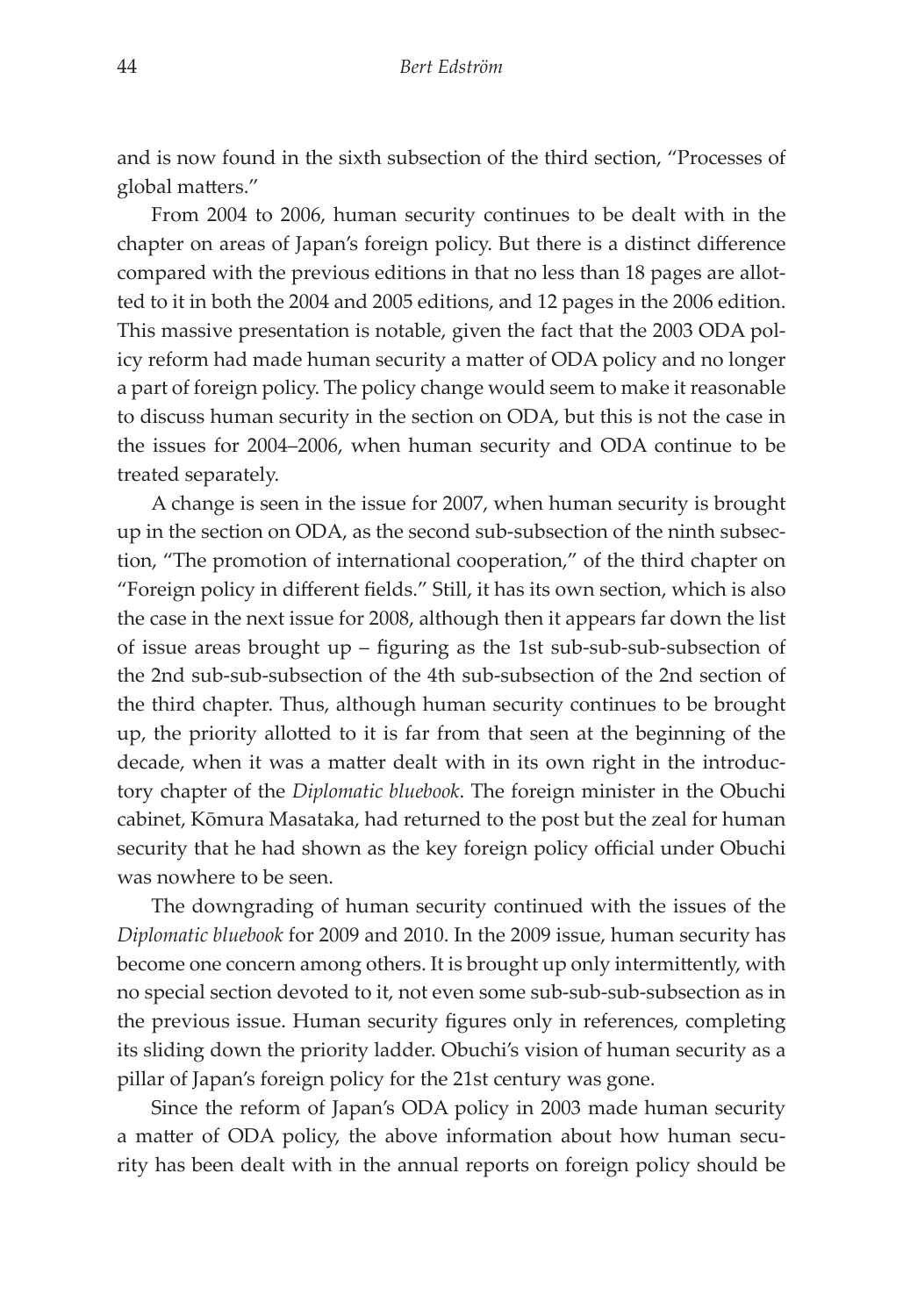complemented with data on ODA. The publication in the field of ODA policy that is a counterpart of the *Diplomatic bluebook* is the *Seifu kaihatsu enjō (ODA) hakusho* [The ODA white paper], issued by the foreign ministry.110 Going through the issues released after Obuchi elevated human security onto the political agenda shows that human security has been dealt with in a way that differs from the *Diplomatic bluebook*. An increasing focus on human security can be noted. The 1999 issue includes a section on "Human security and ODA." There is a fairly smooth increase from 2001 (there is no issue for 2000) to 2004 in the number of pages on which human security figures, a jump upwards in the 2005 issue, an upsurge in 2007 and 2008, and a decrease in 2009.111

The jump upwards for human security in the 2005 issue of the *ODA White Paper* and the upsurges in the issues for 2007 and 2008 indicate that the position of human security as an underpinning and key concept and idea of Japan's ODA policy was solidifying. While the presence of human security dwindles in the successive issues of the *Diplomatic Bluebook*, the opposite is seen in the *ODA White Paper*. The upsurge seen from 2005 is easily explained by the fact that Ogata Sadako assumed the post of president of JICA, when Japan's ODA policy was revised, and she was given the task of implementing the new policy. As she was a leading proponent of human security both in Japan and internationally, her appointment was a natural step.

<sup>110</sup> In 1999 the annual Japanese ODA report was renamed the ODA White Paper. <sup>111</sup> MOFA, *Seifu kaihatsu enjō (ODA) hakusho: Nihon no keizai kyōryoku* [The ODA White

Paper: Japan's economic cooperation] (Tokyo: MOFA, 2001–2009), Indices. The number of references to human security from 2001 to 2009 is: 2, 3, 5, 6, 10, 10, 21, 40, and 27, respectively. The same pattern, although flatter, is seen for references to the TFHS.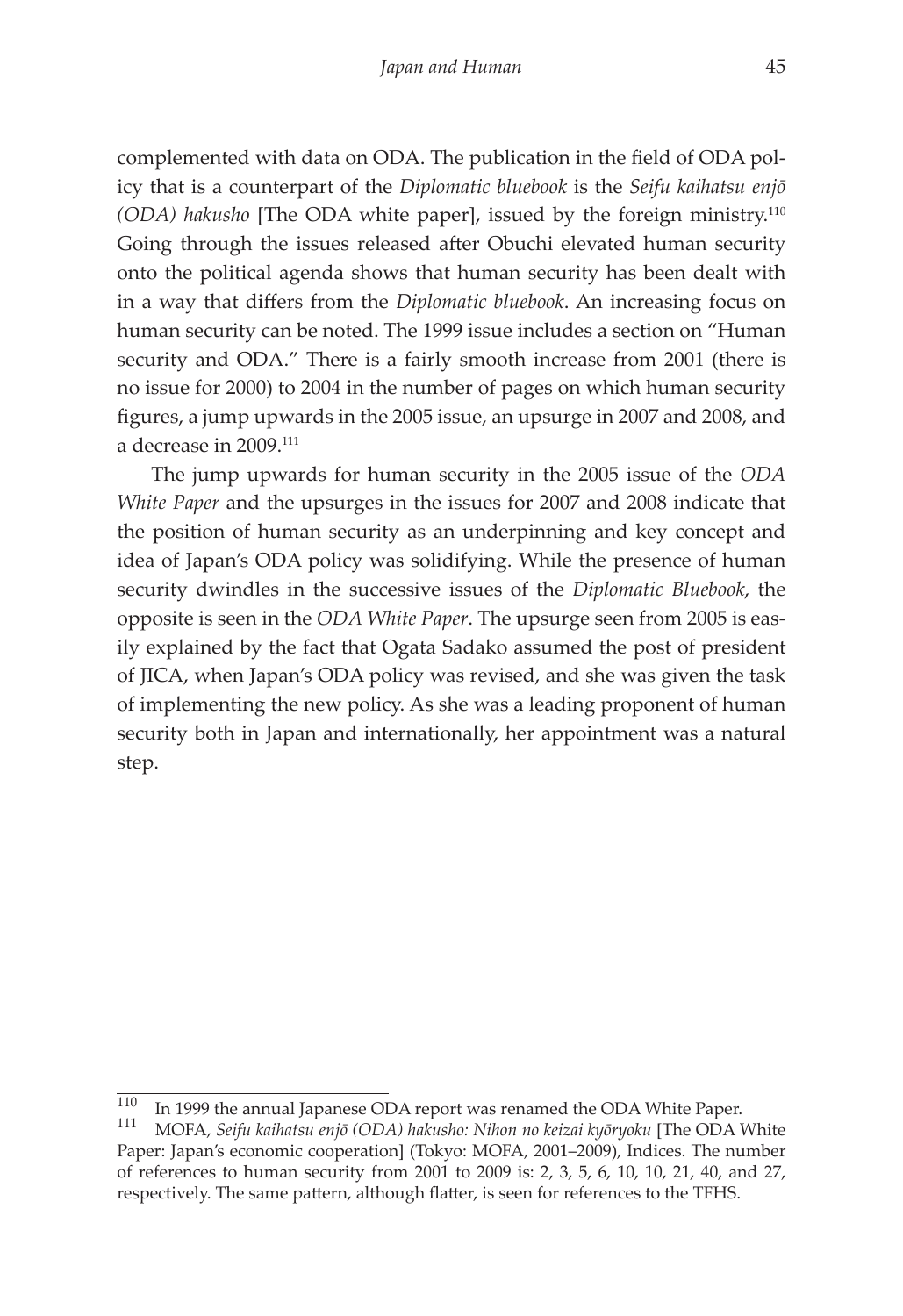## **The "Life Story" of the Idea and Concept of Human Security**

The above analysis of how the pursuit of human security has fared in policymaking reports and key governmental reports clarifies that human security is an idea that has undergone a process of downgrading. What can be said to be "the life story" of human security in the Japanese context started off as a vision of Japan's foreign policy of one politician and for some years being a lodestar of Japan's foreign policy, only to shrink to become one concept among others in the ODA policy. The evolution of the status of this security concept and idea boils down to four phases (Table 1).

#### **Table 1 The Life Story of "Human Security," 1999–**

| Phase 1: 1999–2000 | A pillar-to-be of Japan's long-term foreign policy |
|--------------------|----------------------------------------------------|
| Phase 2: 2001-2003 | A priority of Japan's foreign policy               |
| Phase 3: 2004-2006 | A pillar of Japan's ODA policy                     |
| Phase 4: 2007-     | One of five key concepts of Japan's ODA policy     |

This life story of human security is reflected in the scholarly literature. When *Sengo Nihon gaikōshi* [A history of postwar Japanese foreign policy] edited by Iokibe Makoto was issued in 1999, it was immediately recognized as an authoritative work, and quickly gained a reputation as a standard work. It has been issued in two updated editions in 2006 and 2010. In the first edition, human security is included, despite the fact that the book was issued in March 1999, only a few months after Obuchi's two important speeches in December 1998 whereby he launched human security as a key endeavor of Japan's foreign policy.112 It is reasonable to conjecture that the surprisingly quick inclusion of human security in this authoritative history of Japan's postwar foreign policy was because of Iokibe's position as a key advisor to Obuchi on foreign policy.113 In the second and third editions, human security does not figure, indicating that, after all, Obuchi's initiative

<sup>112</sup> Iokibe Makoto, ed., *Sengo Nihon gaikōshi* [A history of postwar Japanese foreign policy] (Tokyo: Yūhikaku, 1999).

<sup>113</sup> Edström, *Japan and the Challenge of Human Security,* pp. 86, 148f.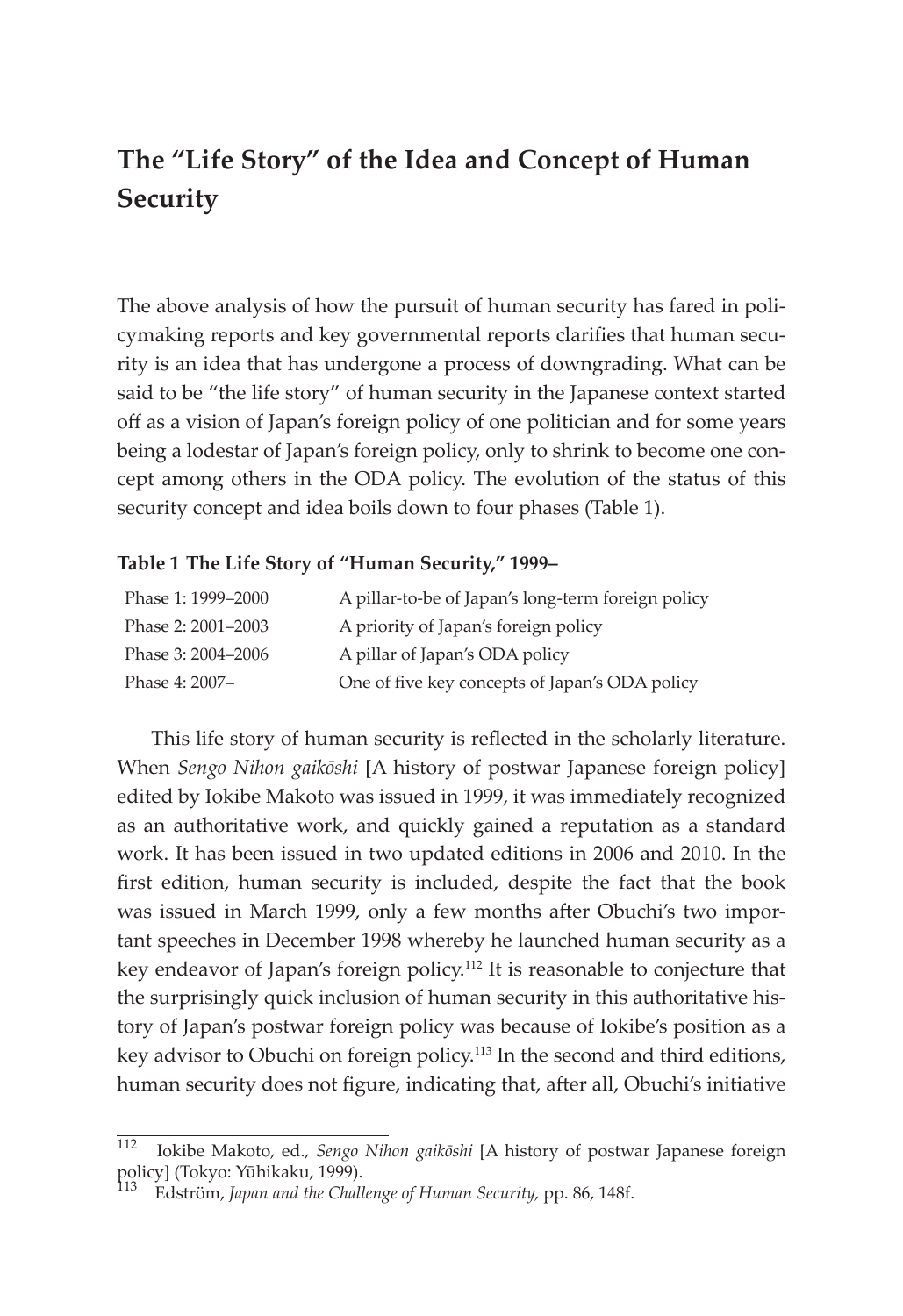had been found not to have secured a place in the historical annals of Japan's foreign policy.

Five years after the first edition of Iokibe's book, *Ningen no anzen hoshō: Sekai kiki e no chōsen* [Human security: Meeting global challenges] (2004) edited by Satō Makoto and Andō Tsugio was released. It gives a broad presentation of human security in the Japanese context. In his introduction, Satō claims that the book will *inter alia* deal with how human security has been introduced into the foreign policy of Japan as well as Canada, two countries known as the leading proponents of human security.114 A reader will find that the chapter on Canada deals with human security as an element of its foreign policy. This is not the case with the chapter on Japan, however, which does not deal with foreign policy but Japan's *enjō gaikō,* "aid diplomacy."115

Still, five years later, a new full-bodied presentation of human security was issued, *Ningen no anzen hoshō: Kokka chūshinshugi o koete* [Human Security: beyond state centrism] (2009), edited by Mushakōji Kinhide, a leading scholar in Japan on the subject. In this book, Satō Makoto has contributed a chapter on "Ningen no anzen hoshō to Nihon gaikō seisaku" [Human security and Japan's foreign policy]. His treatment is interesting in that the sources on which he bases his analysis are from the initial years of the millennium, with only two exceptions – one source is from 2005 and deals with the Hurricane Katrina and another is from 2006, dealing with Japan's activities in Iraq.116 As can be understood from the titles of these two sources, what the author brings up is not central to his presentation of human security in a Japanese perspective, which might be seen as an indication that he has not found it worthwhile to use sources issued after 2004 dealing with human security as an element of Japanese foreign policy.

<sup>114</sup> Satō Makoto, "Ningen anzen hoshō gainen no kentō" [An examination of the concept of human security], in Satō Makoto and Andō Tsugio, eds., *Ningen no anzen hoshō: Sekai kiki e no chōsen* [Human security: Meeting the global challenges] (Tokyo: Tōshindō, 2004), p. 6.

<sup>115</sup> Kurosawa Satoru and Kawamura Mari, "Nihon no enjō gaikō to ningen no anzen hoshō: Heiwa kōchiku no shiten kara" [Japan's aid diplomacy and human security: From the viewpoint of peace building], in Satō and Andō, eds., *Ningen no anzen hoshō*, pp.  $157-82.$ <br> $116\qquad \qquad$  Sa

<sup>116</sup> Satō Makoto, "Ningen no anzen hoshō to Nihon gaikō seisaku" [Human security and Japan's foreign policy], in Mushakōji Kinhide, ed., *Ningen no anzen hoshō: Kokka chūshinshugi o koete* [Human security: Beyond state centrism] (Tokyo: Minerva shobō, 2009), pp. 93–108.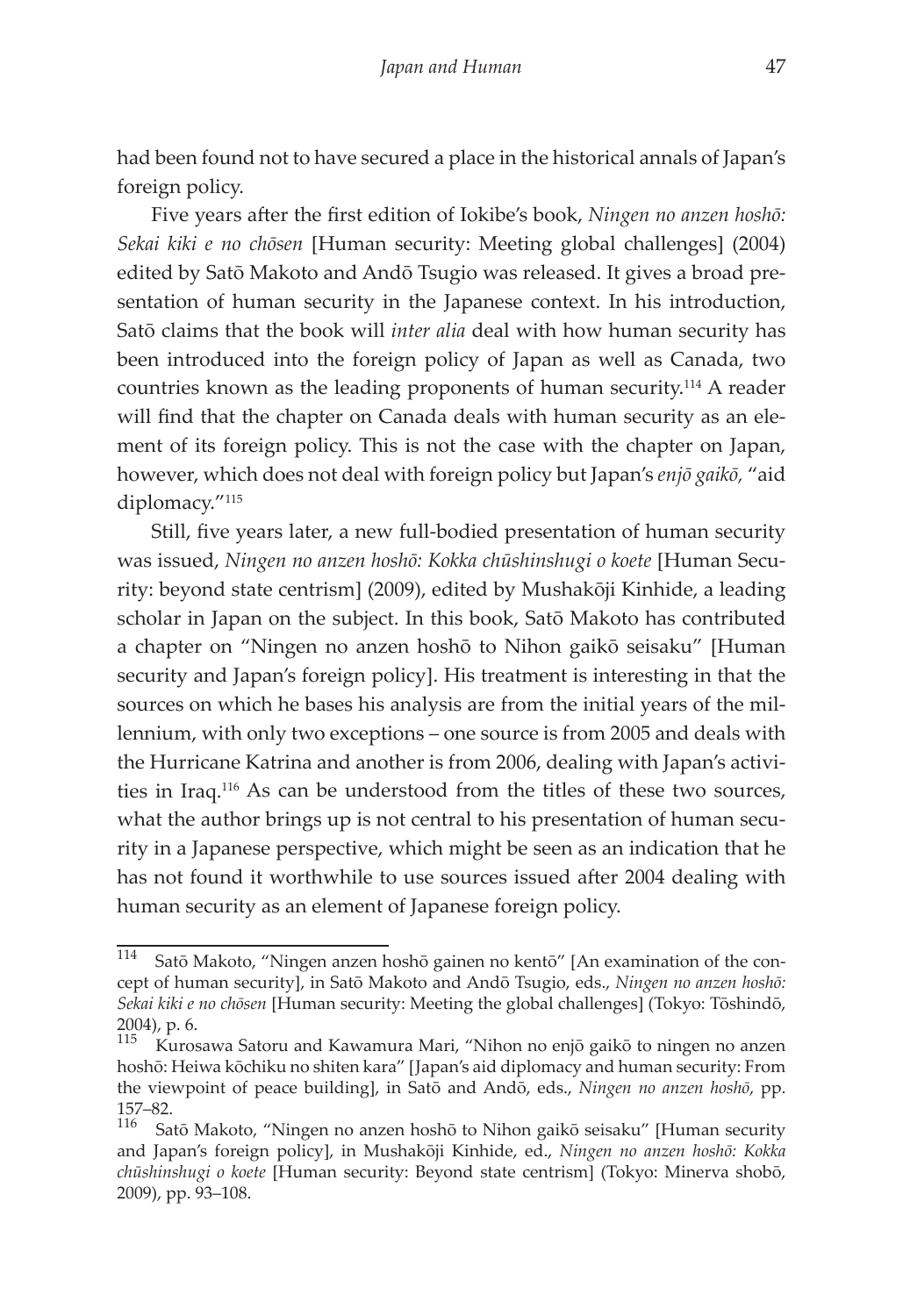## **Human Security and Japan's Diplomatic Practice**

There is a paradoxical aspect of Japan's pursuit of human security. In Japan's foreign policy rhetoric, human security has continued to be portrayed as a key element of foreign policy also after it had been made a part of Japan's ODA policy, that is, by definition, no longer a part of Japan's foreign policy. There is a mixed view in e.g. the issues of the *Diplomatic Bluebook*, in which human security continued for years to be dealt with as part of foreign policy, not ODA policy, even after 2003, the year after the ODA reform, which made it a concern for ODA policy and not foreign policy. That this description lingers on is easy to understand, however. ODA is handled by the foreign ministry. MOFA is no exception to the rule that no bureaucracy wants to be stripped of its powers or funds. In a situation where funds allocated to ODA constituted the largest budget post for the MOFA, ODA fatigue was spreading and MOFA's reputation was occasionally tarnished because of scandals and corruption incidents, it made sense for the ministry to make good use of such an attractive concept as human security. Giving the MOFA policy a new label gave the impression that the government had come up with a new policy that differed from the previous one.117 There were spin-offs at both the institutional and the national level.

#### **Institutional Level**

Considering the ministry itself and its officials, there were rewards to be accrued. Human security meant increased allocation of resources for MOFA and the bigger budget meant increased status in the government bureaucracy, and vice versa. Better career opportunities were generated for officials, especially for those in the middle echelon of the ministry's occupational ladder. In a sense, this fits Johan Galtung's view that "while 'Human Security' may represent a genuine epistemological paradigm shift in the Kuhnian sense, from earlier security thinking, it may also be a tactical ploy by a younger

<sup>117</sup> Kurusu Kaoru, "Ningen anzen hoshō 'kiseki' no keisei to gurobaru-gavānansu" [The creation of "the track record" of human security and global governance], *Kokusai seiji,* No. 143 (November 2005), p. 83.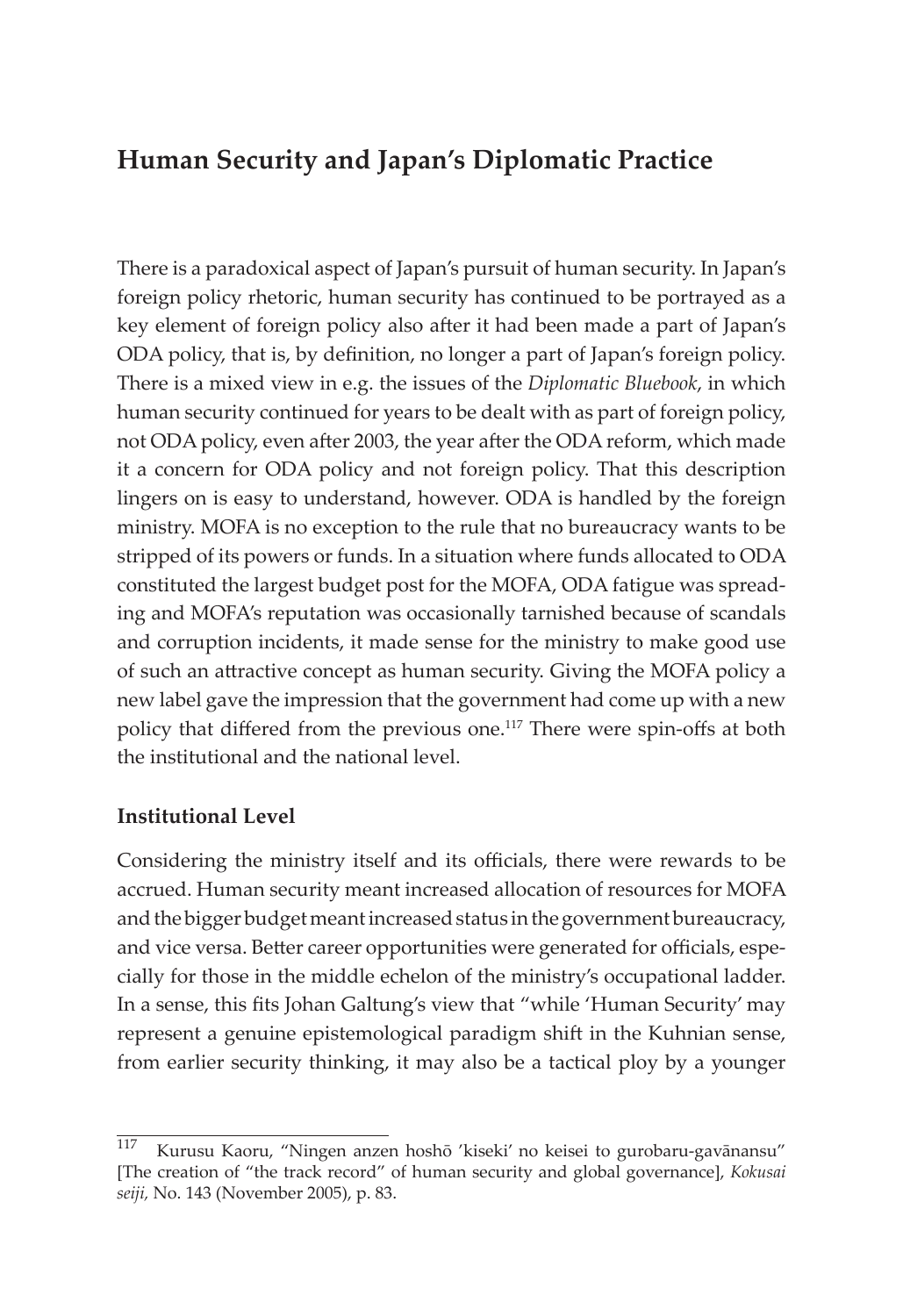generation of aspiring academics and bureaucrats to advance their own careers, easing out the 'exhausted managers of exhausted paradigms'."118

After the reorganization of Japan's ODA policy, the implementation of its human security policy was taken over by JICA, headed by the respected Ogata Sadako. In my interview of Ogata, she did not object to my conclusion that human security was no longer a matter of foreign policy *per se*  from around 2003–04, when it had been transferred to ODA policy. In a quite a remarkable extension, this authority on Japan's pursuit of human security added that human security has never been of central importance to MOFA.119 Her astounding statement throws light on the claim made by human-security insiders, whom I interviewed on the conditions of anonymity. They claimed that the foreign ministry is divided when it comes to human security. Some ministry officials are ardent supporters and proponents of human security, some say even propagandists, while others are negative. This is probably what lingered behind Ishihara Takeshi's comment, when I asked him about his view of Vice-minister Yanai Shunji's response in 1999, when State-Secretary Lars Danielsson of the Swedish Cabinet Office proposed collaboration between Sweden and Japan on human security and Yanai was non-committal, that is, declined the invitation.<sup>120</sup> Ishihara's laconic comment was that "all in the Gaimushō do not know human security that well."<sup>121</sup>

#### **National Level**

To keep on propagating the idea that the pursuit of human security was still part of foreign policy, even when it had been transferred to ODA policy, fitted a recent trend in Japanese foreign policymaking where it is argued that Japan should pursue its national interest and not shy away from announcing it. It was argued that the main criterion for ODA allocation is its use as a tool to promote Japan's national interests as well as its own security

<sup>118</sup> Johan Galtung, "Human Needs, Humanitarian Intervention, Human Security and the War in Iraq" (2004), http://www.transnational.org/forum/meet/2004/Galtung\_ HumanNeeds.html<br><sup>119</sup> Ogata interview

<sup>&</sup>lt;sup>119</sup> Ogata, interview.<br><sup>120</sup> See my interview with Danielsson, referred to in Edström, *Japan and the Challenge of Human Security,* pp. 105f. <sup>121</sup> Ishihara, interview.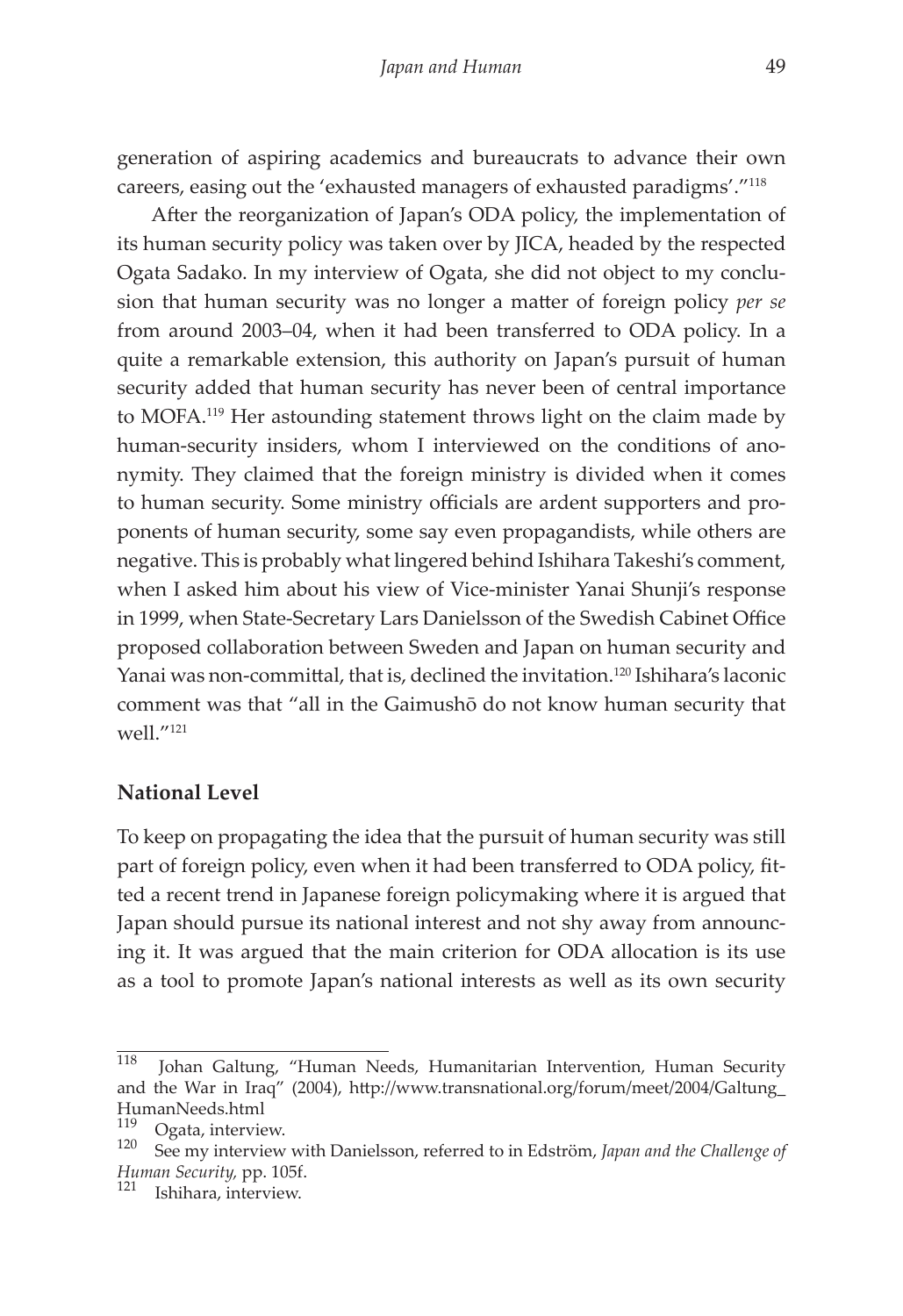and prosperity.<sup>122</sup> Japan's pursuit of human security fits such a context. It is a policy area in which Japan can excel. That it is a security concept made it also reasonable for Japanese representatives to claim that the pursuit of human security made Japan engage in international security, despite its constitutional constraints, which are seen to almost inhibit Japanese participation in traditional military-based security operations. This explicit reference to national interest can be interpreted both as an expression of increasing assertiveness on the part of Japanese decision-makers and as a response to the concerns of Japanese taxpayers over the use of tax money for ODA in a situation with rising fiscal deficits and debt.<sup>123</sup> A key aspect has also been aid visibility.124 Human security motivated aid and grass-roots assistance made Japan very visible in the field, as an experienced Japanese diplomat has proudly reported.<sup>125</sup>

As a result of the debacle that Japan's foreign policy was perceived to have encountered in the 1991 Gulf War, the government and MOFA made endeavors to repair the damage. For them, human security was a useful, attractive slogan that came in handy for easing the prevalent negative feelings among Japanese against their own country that are a legacy of Japan's harassment of its neighbors before and during World War II. The introduction of the human security concept, which enlarges the scope of securityrelated activities into social and economic dimensions, could be seen as covering up the shortfall of Japan's policy toward collective security.126

According to an ODA policy specialist, human security was useful for the Japanese government when it wanted to increase ODA and send Self-Defense personnel overseas.<sup>127</sup> One of Japan's leading international law specialists, Yokota Yōzō, argues along this line. Since Japan has restrictions in dealing with traditional security matters for constitutional reasons, he says, the pursuit of human security seemed to open the prospects for Japan to

 $\frac{122}{2}$  See, e.g., MOFA, "Summary of the 2002 White Paper on Official Development Assistance (ODA)," http://www.mofa.go.jp/policy/oda/white/2002/summary.html (accessed August 7, 2003).<br><sup>123</sup> Edstriga *I*s

<sup>&</sup>lt;sup>123</sup> Edström, *Japan and the Challenge of Human Security*, p. 153.<br><sup>124</sup> Government of Japan, Ministry of Foreign Affairs, Economic Co-operation Bureau, *Japan's Official Development Assistance Charter,* August 29, 2003, p. 3. <sup>125</sup> Kawatō Akio, *Gaikōkan no shigoto* [The work of a diplomat] (Tokyo: Sōshisha, 2005),

 $p. 102.$ 

<sup>&</sup>lt;sup>126</sup> Akiyama, "Human Security at the Crossroad," p. 264.<br><sup>127</sup> Ōkuma, interview.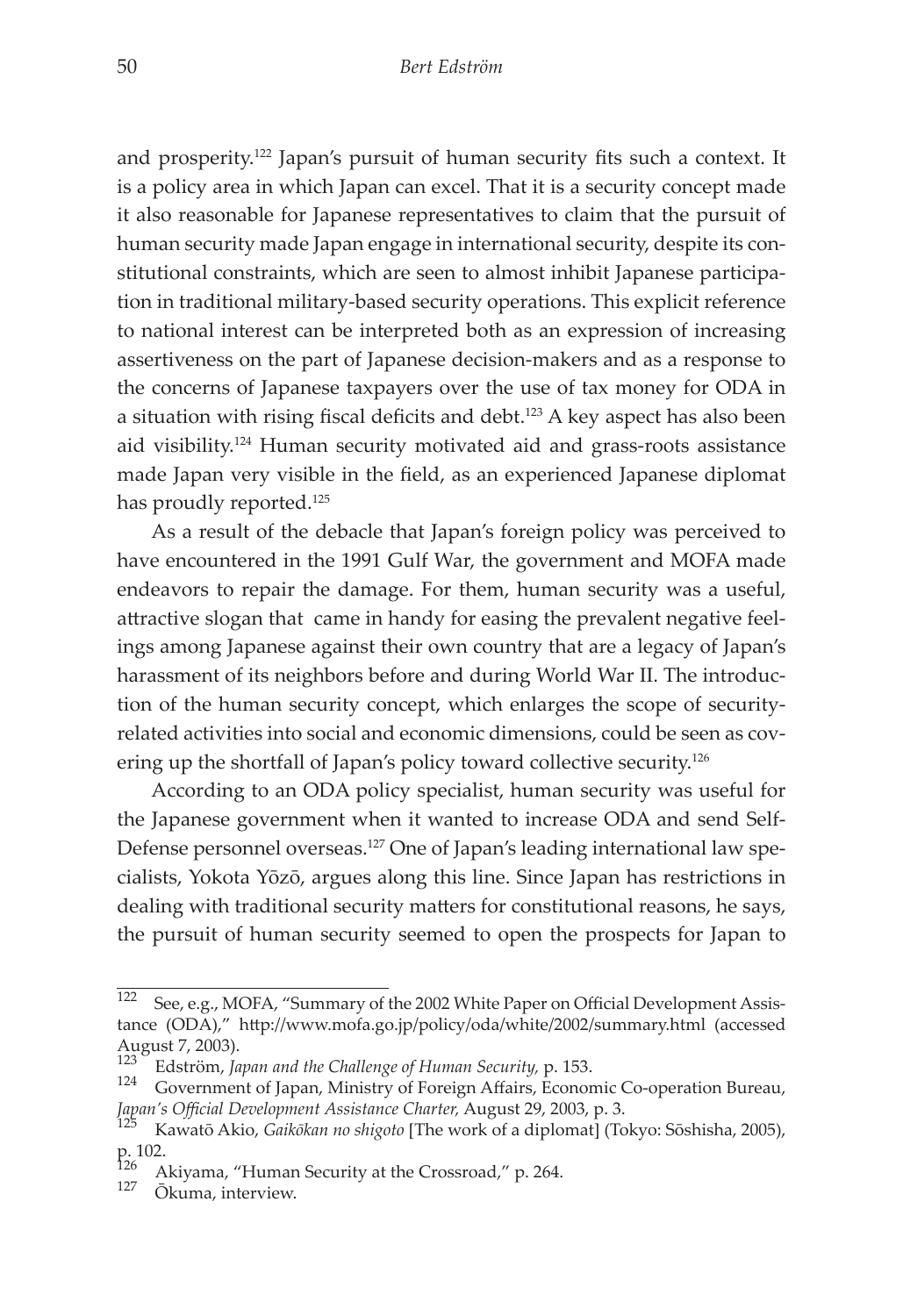play a larger role in international security. He does not hesitate to claim that the aim behind Japan's campaign for human security was its ambition to gain a permanent seat on the United Nations Security Council.128 In the 1990s Japan used its ODA to gain international recognition of its leadership and the campaign for human security that Obuchi initiated continued this endeavor. Given the constitutional constraints and pacifist tradition that inhibit too much activism, this international campaign was a move in its effort to play a greater role on international security. A token of that would be a permanent seat on the Security Council.

In the eyes of Yokota, the use of human security as an argument for Japan to play a bigger role in international security and in the United Nations had its heyday during the discussion on UN reform that peaked 2004–05. Key players in the latter context were African countries, together representing a voting bloc of over 50 countries.<sup>129</sup> They were dependent on ODA and Japan tried to come up with ways to increase ODA to African countries. For Japan, it was of no concern if the money went straight into the pockets of leaders. As long as they were happy because of the increased ODA, it served the Japanese purpose. The African countries told Japan that they did not disagree with Japan having a seat on the Security Council but insisted on Africa having a seat, too, and veto rights, a stance that Japan supported. When the campaign failed, the interest in human security of the Japanese foreign ministry decreased.130

The validity of Yokota's claim is hard to judge, however. Maybe the way human security neatly fits Japan's ambitions on the international arena, being a country that for constitutional reasons cannot, or, at least, has great problems in, "putting boots on the grounds," if they are military – doctors, etc. would be no problems – may seem to make it the obvious reason. The problem is that this is a reason that cannot be verified or falsified. According to Nasukawa Toshiyuki, who deals with this question in his dissertation, high-ranking MOFA officials have categorically denied that Japan's drive for human security was to support its bid for a seat in the Security Council.<sup>131</sup>

<sup>128</sup> Yokota Yōzō, Professor, Chūō University, Tokyo, interview by author, September 10,  $\frac{2010}{129}$ .

<sup>129</sup> Jun Morikawa, "Japan and Africa after the Cold War," *African and Asian Studies,* Vol. 4, No. 4 (2005), p. 488.

 $\frac{130}{131}$  Yokota, interview.

<sup>131</sup> Nasukawa, "'Ningen no anzen hoshō' no kiseki to tenkai," p. 94.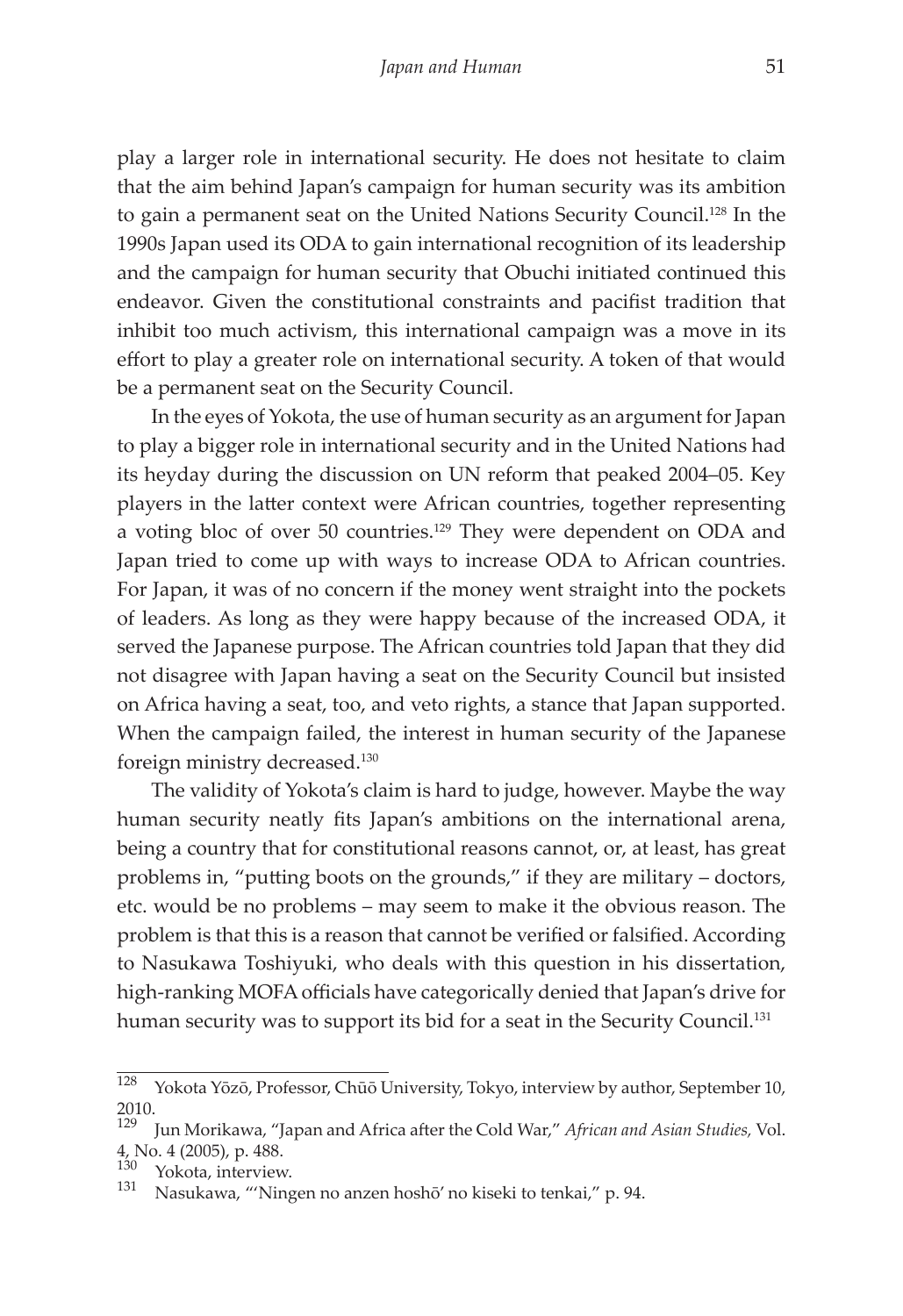Yokota dismisses such denials. The Japanese government would *never* admit that the UNSC seat was the motive for the simple reason that it would undermine the whole campaign. If you put together all the evidence, he says, the puzzle will show that the motive behind Japan's drive for human security has been its interest in a permanent seat in the UNSC. A well-known commentator, the political scientist Soeya Yoshihide, agrees with this view and finds that pursuing human security makes sense for a Japan that wants to participate in international security and has ambitions to enter the Security Council.132

One aspect may indicate that Yokota and other supporters of this view are on the right track. From the "life story" of human security as laid bare above, it seems undeniable that the pertinence of the concept receded some years into the new millennium. Using Yokota's expression, the drive for human security "lost steam" roughly at the same time as Japan's campaign for a permanent seat in the Security Council ended in failure in 2005. This might be an indication that Japan's preference for working for promoting human security together with the United Nations was a move in its UNSC campaign. This would be a neat explanation for the fact that collaboration with NGOs domestically, and other countries internationally, did not materialize, despite a lot of rhetorical steam. A hint that the foreign ministry has abdicated from whatever ambitions it may have had of being a key actor on human security is that there are only two ministry officials working full-time on human security, $133$  and the specially assigned human security ambassador is no longer appointed. Whatever Japan is doing in the field is largely taken care of by JICA.

Japan's failure in its campaign for a permanent seat on the Security Council affected its drive for human security on the international scene, according to Ōkuma Hiroshi. According to him, the Millennium Development Goals (MDGs) have replaced human security as the key concept of Japan's ODA policy. In fact, he goes as far as claiming that human security has become a sub-concept under the MDGs, which have replaced HS as the attractive concept. The situation is now one where Japan aims at contrib-

<sup>132</sup> Soeya Yoshihide, *Nihon no "midoru pawā" gaikō: Sengo Nihon no sentaku to kōsō*  [Japan's "middle power" diplomacy: Postwar Japan's choices and conceptions] (Tokyo: Chikuma shobō, 2005), p. 211.

<sup>133</sup> Ishihara, interview.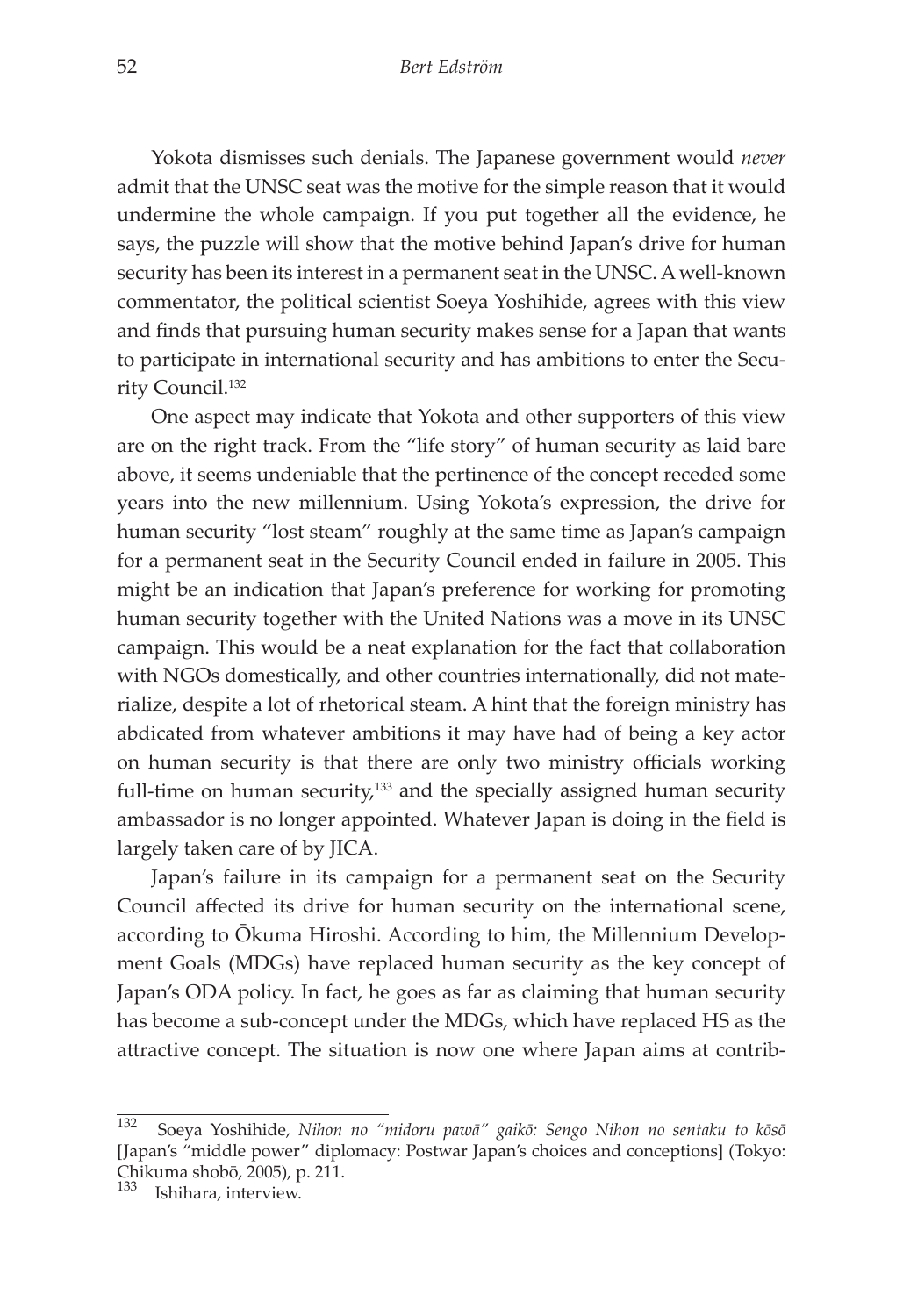uting to development and post-conflict building but no longer under the banner of human security but the MDGs.<sup>134</sup>

The collapsed campaign for a permanent seat in the Security Council was a setback for Japan's strategy of working with the UN and its programs and organizations in the pursuit of human security. It had implications for Japan's international policy. One of the more weighty ones was that it was also a setback for Japanese ambitions to play a leadership role on the international stage. For constitutional and other reasons, Japan cannot carve out a leadership role based on capacity or power, but human security fitted Japan's ambitions to exert entrepreneurial and intellectual leadership.135 According to two key administrators of the Japanese policy for human security, the pursuit of human security was seen to make it possible for Japan to make "a great contribution" intellectually and financially to international society. It constituted a rejuvenation of checkbook diplomacy and enabled the country to take the initiative to participate in rulemaking in a global context.136 The human security symposiums, workshops and meetings that Japan organized were hoped to project the image that human security was under the leadership of the Japanese.<sup>137</sup>

To what extent has this hope materialized? Two facts brought up in the report auditing the TFHS should be a cause for concern for Japan. The auditors state that: (1) "Although much has been achieved in promoting the human security concept through funding projects, the concept has still not been adopted by the United Nations General Assembly as a core area of programme activities." This indicates that the human security concept has not gained the broad-based support in the United Nations that had been an ambition both of Japan and UN's former Secretary-General, Kofi Annan. (2) "From a review of the project documents, it was not clear whether the agencies receiving resources from the Fund had integrated the concept in their overall programme strategy or were attempting to fulfill a unique requirement arising from human security activities."138 In other words, the auditors

 $\frac{134}{135}$  Ōkuma, interview.

<sup>&</sup>lt;sup>135</sup> Edström, *Japan and the Challenge of Human Security*, pp. 29–28.<br><sup>136</sup> Tase Kazuo and Takemi Keizō, "Ningen no anzen hoshō to Nihon no yakuwari" [Human security and Japan's role], in Tōkai daigaku heiwa senryaku kokusai kenkyūsho, ed., *21 seiki no ningen no anzen hoshō* [Human security of the 21st century] (Tokyo: Tōkai daigaku shuppankai, 2005), pp. 147f.

<sup>&</sup>lt;sup>137</sup> Yamasaki, "A Study of Middle Power Diplomacy," pp. 154f.<br><sup>138</sup> Office of Internal Oversight Services, Internal Audit Division, Audit report, p. 4.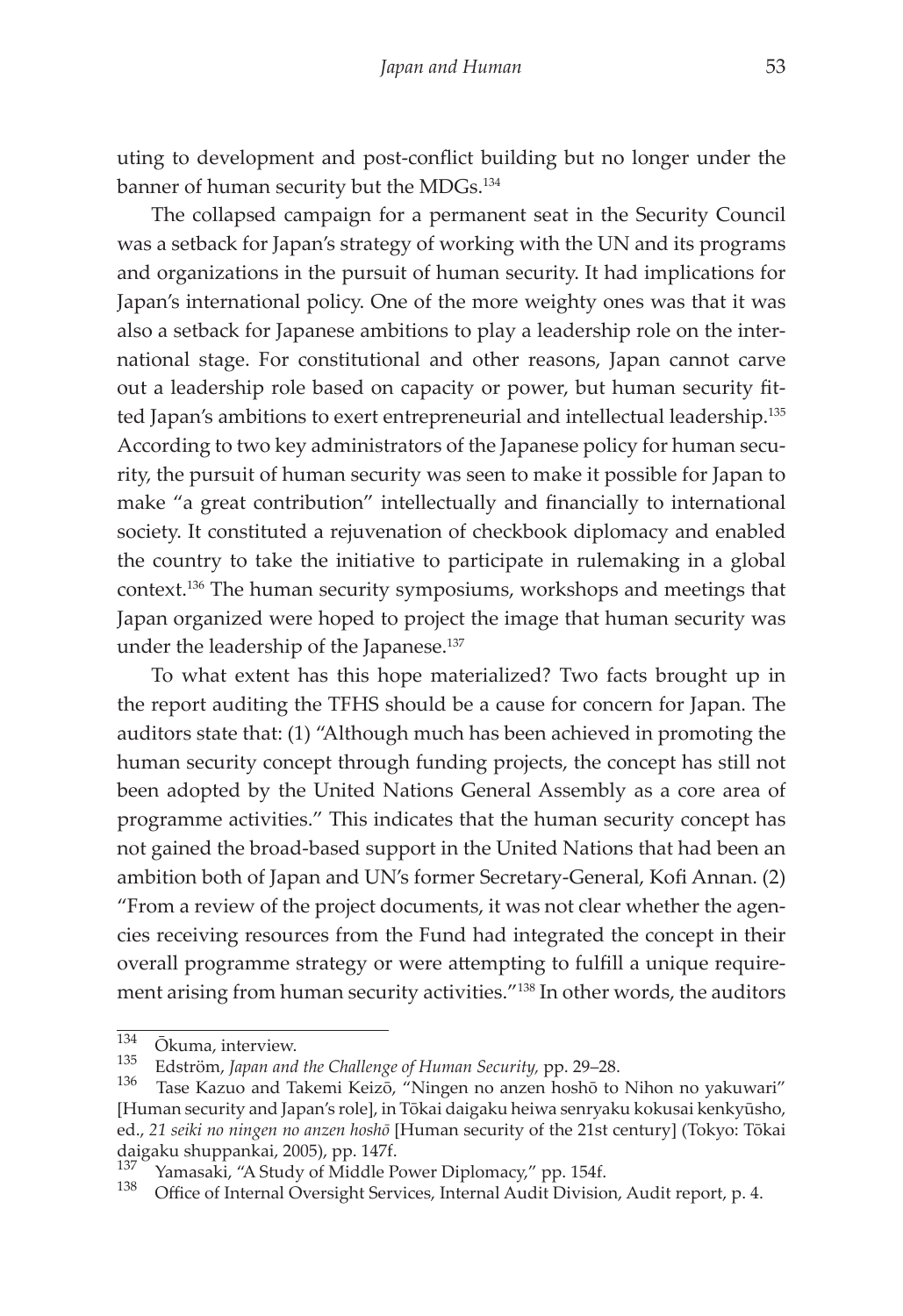had not been able to ascertain whether funds allocated to projects by the TFHS had made recipients promote human security or adopt the concept in their program strategy. Given the defused language in the audit report, this is close to a devastating criticism loaded at the working of the TFHS, indicating that Japan's ambitions of human security missionizing have not scored.

Thus, it can be asked, as the UN auditors do, whether the reason behind Japan's interest in creating a trust fund on human security, that is, to promote human security, has been realized. There is still a need "to determine the impact of the TFHS to promote human security" according to the audit report. It is indicated in the report that the UN's Advisory Board on Human Security (ABHS) "advised the HSU to undertake an evaluation of the UNT-FHS two years from that date (at the earliest)," the reason for the slow action being that "the first projects which used the new guidelines in their formulation only started in 2006/07 and have either just been completed or are expected to be completed within the next couple of years." The dry comment from the Office of Internal Oversight Services (OIOS) is that "there is no need to wait for another two years to carry out this evaluation as UNT-FHS has completed its tenth year with over \$223 million in expenditures."<sup>139</sup> A reader of the report might be inclined to suspect that the slow action contemplated by the ABHS might be that such an evaluation would show that there is no need for a special body for human security such as TFHS and that its activities could be taken over by other competent organs in the UN system. However, the question is whether Japan would continue to allocate resources that have so far gone to the TFHS in a situation with continuing cuts of Japanese ODA and, furthermore, an "ODA bashing" is seen in Japan in the wake of the "ODA fatigue."140 Even worse, the front figure for the movement for human security in Japan, Ogata Sadako, is facing an "Ogata bashing" in the wake of the displeasure of laymen at the waste of taxpayers' money revealed by the budget screening process initiated by the Hatoyama government.141 According to an ODA policy specialist, when criticism is tar-

<sup>139</sup> Ibid., p. 5. <sup>140</sup> Naikakufu daijin kambō seifu kōhōshitsu, *Gaikō ni kansuru yoron chōsa* [Public opinion survey on diplomacy] (2003), graph 28, http://www8.cao.go.jp/surveyindex-gai.html  $^{141}$  The existence of the "Ogata bashing" was mentioned by a very well informed Japa-

The existence of the "Ogata bashing" was mentioned by a very well informed Japanese specialist on international affairs in a conversation we had in July 2010. When asked, others claim they are not aware of any such campaign. On the budget screening process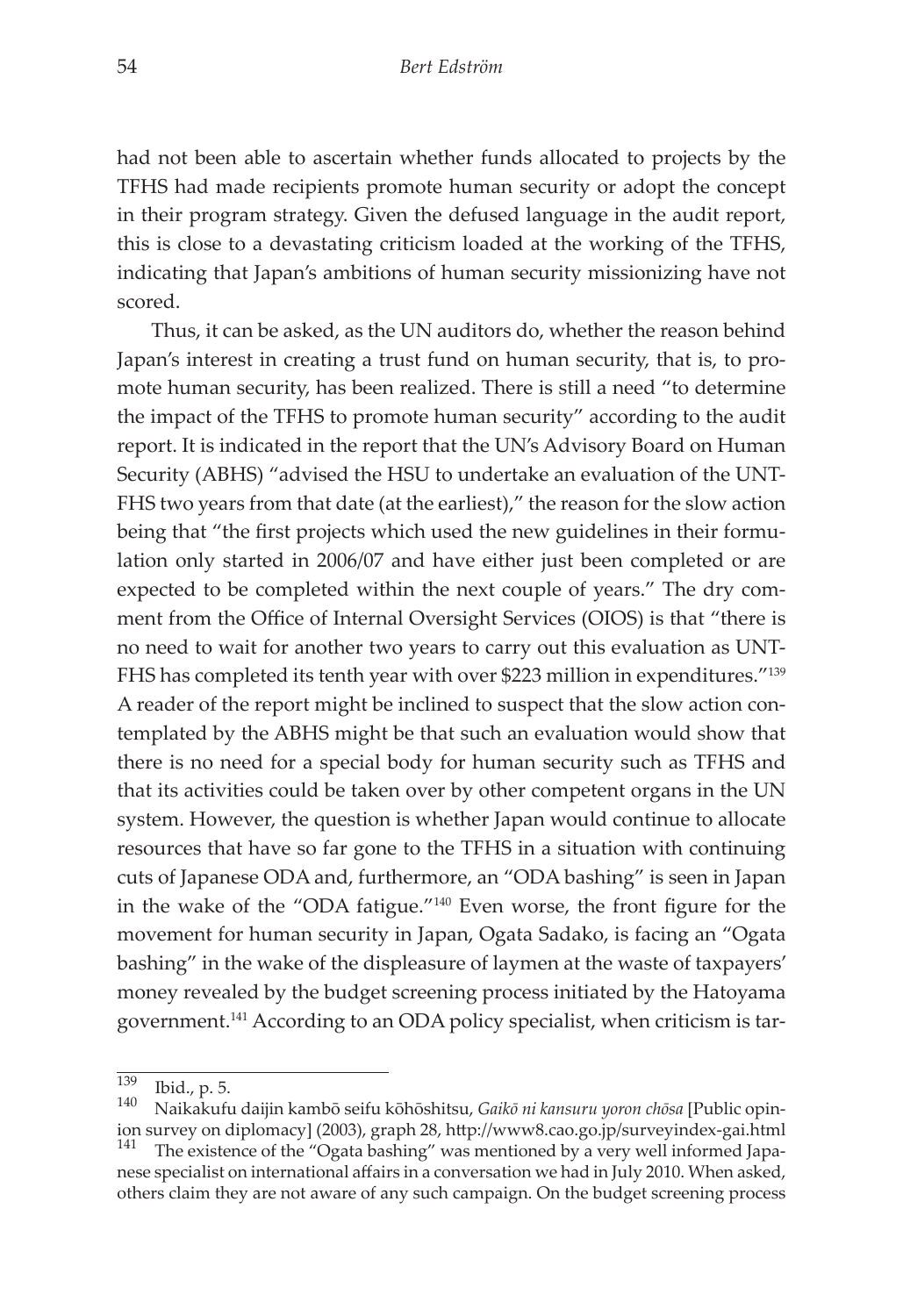geting the governmental agency JICA with its too well paid officials, this criticism hits also the JICA president.<sup>142</sup>

introduced by the Hatoyama government, see, e.g., Bert Edström, "Clashes, Crises and Confusion: Japanese Politics at a Crossroads," Institute for Security and Development Policy, *Asia Paper* (February 2010), pp. 60–68. <sup>142</sup> Ōkuma, interview.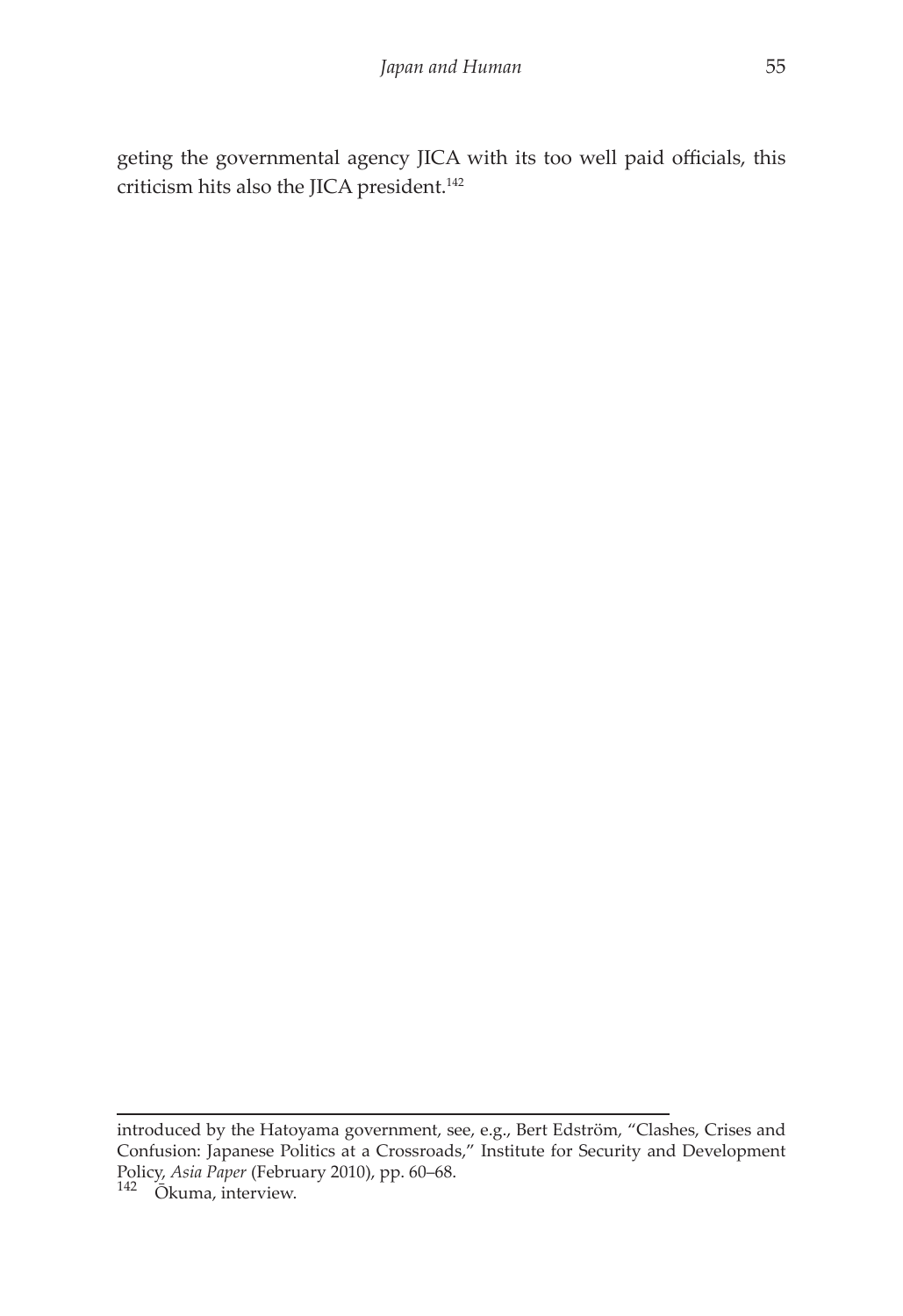## **Concluding Remarks**

How has Obuchi's vision of human security as a key underpinning of Japan's long-term foreign policy fared? As foreign and later prime minister he spoke up for the necessity of securing human security in a way that made him become a prolific protagonist on the international stage for the human security cause. He did not limit himself to indulging in rhetoric only but took the initiative to create a practical tool for implementing his vision in a multilateral context, the Trust Fund for Human Security (TFHS). Obuchi's launch of human security as an important pursuit for Japan might have been seen as modest at the time but, with his speeches in 1998 on human security, he put in place a vision of human security as a key idea for Japan's foreign policy. His untimely death left it to others to realize his vision.

What has been the result of the undertaking to promote human security that Obuchi initiated? Referring to what MOFA states on its homepage, Michi Yamasaki has summarized the main "achievements" of Japan's pursuit of human security as: (1) Japan provided about three hundred million dollars to establish TFHS; (2) the Japanese government supported and hosted the CHS; (3) the ODA and JICA projects are planned in accordance with the idea of human security; and (4) the Japanese government established and supported the Friends of Human Security.<sup>143</sup> A similar inventory is presented by Toyoshima Naoko, who lists the results as: (1) the TFHS; (2) the CHS; (3) [human security] symposiums; and (4) the Friends of Human Security.144 It is notable that both Yamasaki and Toyoshima do not present actual achievements but list the allocation of money and/or the establishment of institutions.

It was a decisive moment when human security was made a concern of ODA policy and thus no longer a matter of foreign policy *per se.* Since Obuchi's vision boiled down to human security as a "pillar" of foreign policy, its transformation to a matter of ODA policy meant not only that the foundation of his foreign policy vision evaporated but also the vision itself. Human security has moved from being a "pillar-to-be" of Japan's long-term foreign

<sup>143</sup> Yamasaki, "A Study of Middle Power Diplomacy," pp. 113–16. <sup>144</sup> Toyoshima, "Ningen no anzen hoshō seisaku ni miru Nihon no shisei," p. 80.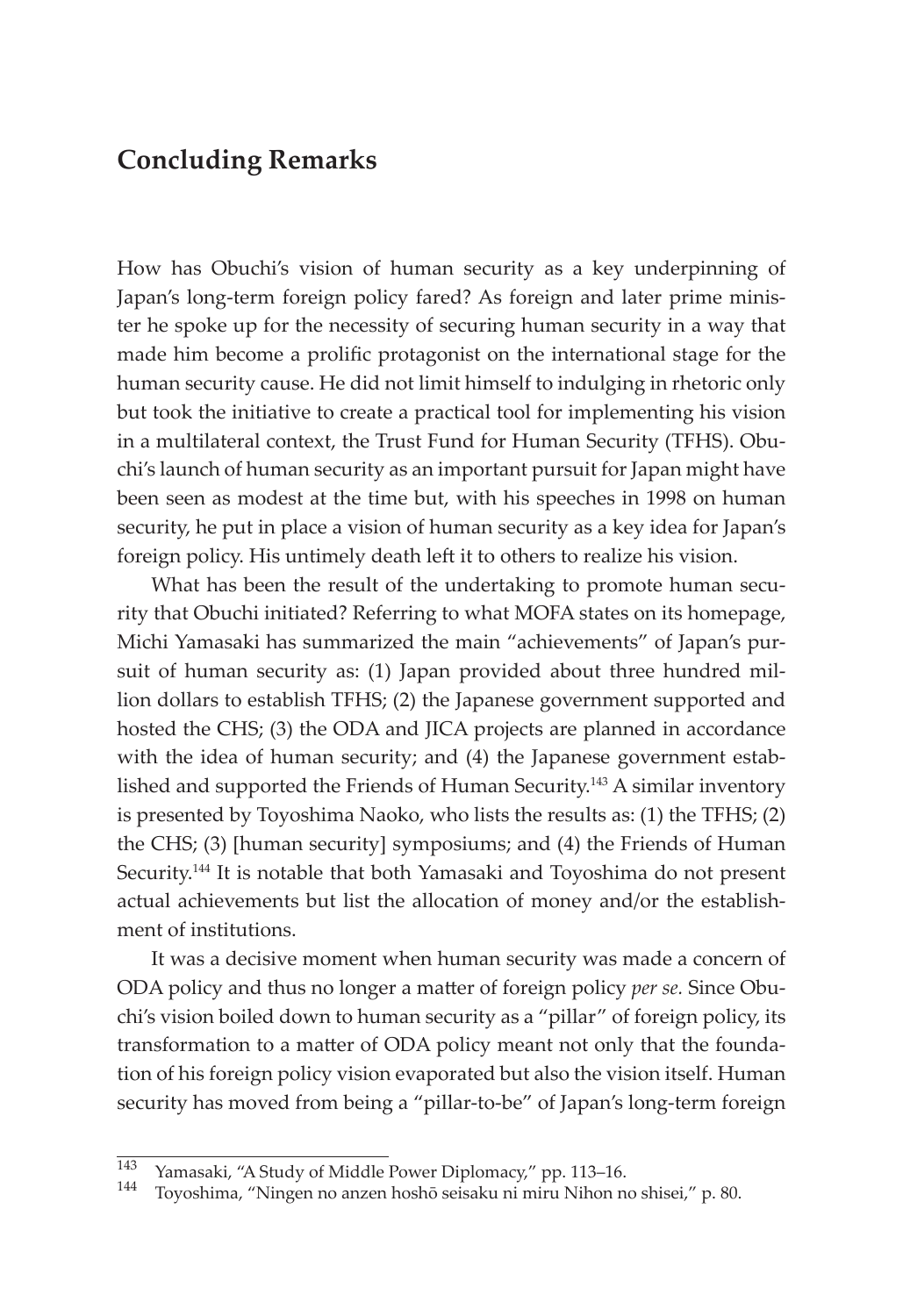policy under Obuchi and Mori, via being a "pillar" of ODA policy, to ending up as one aspect along others taken into consideration in the formulation and implementation of Japan's ODA policy.

This scaling down of the importance of human security is not unique to Japan. A similar degrading of the pursuit of human security can be noted in the case of Canada. In 1996, human security was introduced into Canadian foreign policy by the new foreign minister, Lloyd Axworthy. With him at the helm, Canada became a human security crusader.<sup>145</sup> Human security came to more or less constitute the lock, stock, and barrel of Canadian foreign policy. In his recent analysis, George MacLean shows, however, that Axworthy's successor John Manley downplayed human security almost immediately when he took over in 2000, and human security was replaced as the key Canadian concern by closer security relations with the United States – the Conservative government of Stephen Harper eschewed the term entirely.<sup>146</sup> The shift in policy seen when Manley took over exemplifies the well-known tendency that the successor of a government or a minister might deemphasize or reject his predecessor's policies, and an experienced foreign policy practitioner goes even as far as claiming that new leaders "as a rule" say that they advocate new goals and new perspectives.<sup>147</sup> In an empirical study of succession in democracies, as well as in socialist countries, for example, Bunce demonstrated that the election of a new leader means that the policy implemented by the government is affected and she concluded, "Who rules does indeed make a difference."148

This shift in Canadian policy away from human security occurred in 2000 and, thus, preceded "9/11," which further pushed the Canadian government to stress the importance of relations with the United States.<sup>149</sup>

<sup>145</sup> Bernard, Jr., "Canada and Human Security." <sup>146</sup> George A. MacLean, "Interest and Internationalism in Foreign Policy: The Future for Human Security," paper presented at the International Studies Association 50th Annual Convention Exploring The Past, Anticipating The Future, New York City, February 15–18, 2009, pp. 2, 16.<br><sup>147</sup> Katarina Brodin, *Stu* 

<sup>147</sup> Katarina Brodin, *Studiet av utrikespolitiska doktriner: Teori och två empiriska tillämpningar* [The study of foreign policy doctrines: Theory and two empirical applications]. Diss. (Stockholm: SSLP, 1977), p. 245.

<sup>148</sup> Valerie Bunce, *Do New Leaders Make a Difference? Executive Succession and Public Policy under Capitalism and Socialism* (Princeton, N.J.: Princeton University Press, 1981), p. 256.<br>149

MacLean, "Interest and Internationalism in Foreign Policy," pp. 16f. In my interview with Osa Yukie, she told of a discussion that she had had relatively recently with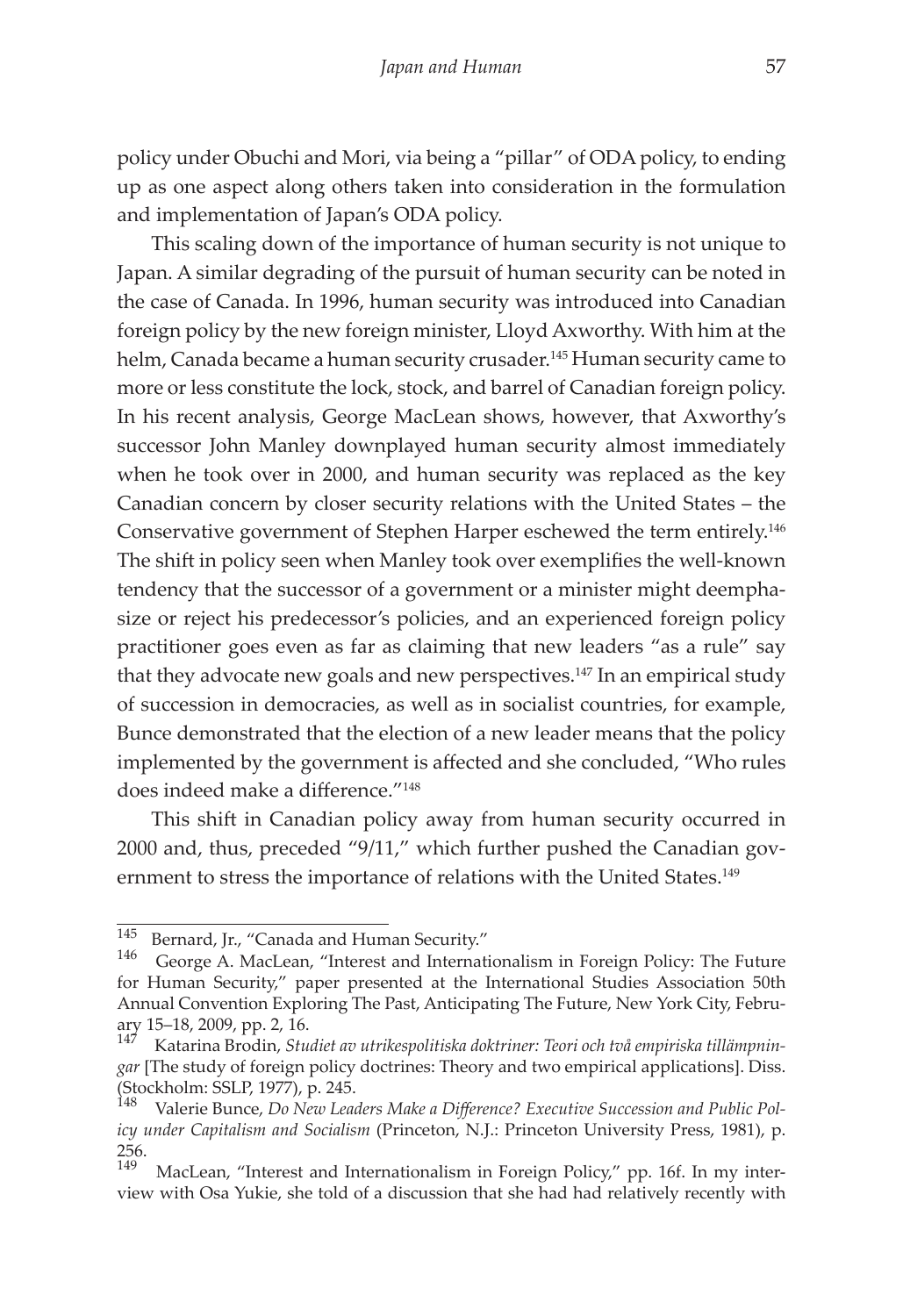The shift in Japanese foreign policy away from human security came later than in the case of Canada. It seems reasonable to argue that it was the terrorist attacks on September 11, 2001, that paved the way for the policy change.150 The shifts of Canadian and Japanese human security policies resemble each other, in that human security was eliminated as a concept used in Canada's post-Axworthy foreign policy and scaled down in Japan's post-Obuchi-Mori foreign policy.151

There is a significant difference between Japan and Canada. Maclean's analysis makes it clear that in Canada's post-Axworthy foreign policy, human security was thoroughly eliminated at the rhetorical level and in many ways became anathema to Canadian governments – it was even removed from the Foreign Affairs website<sup>152</sup> – but, at the same time, at the operational level it was very much still around, since Canada's human security agenda "encapsulated much of the tradition of foreign policy."153 However, while Canada's post-Axworthy foreign policy avoided Axworthy's pet concept, Japan continued to advance under the banner of Obuchi's pet concept, albeit human security was now one of the underpinnings of ODA policy and no longer the lodestar and vision of foreign policy it had been to Obuchi and Mori.

That Obuchi's foreign policy vision has evaporated does not, of course, mean that the concept and idea of human security as a key concern of Japan's international policy has come to an end, but it is no longer a vision guiding foreign policy as it was to Obuchi and Mori. Human security no longer holds the center stage in the way they and other ardent human security protagonists planned and hoped for. Notwithstanding the frequency of claims that human security is a "pillar," or "leitmotif," etc. of Japan's foreign policy, such claims do not reflect the actual state of Japanese foreign policy. It was certainly correct for a while after Obuchi put human security onto the political agenda and Mori continued this effort, but ceased to be some years

a representative of the Canadian embassy in Tokyo. Human security came up and the diplomat had revealed that until recently it was a concept that had come out of use and only recently could be used again by Canadian diplomats. Osa interview.<br><sup>150</sup> See, e.g., Edström, Japan and the Challenge of Human Security, pp. 128ff.<br><sup>151</sup> For the scaling down of Japan's human security rhetoric that cam

see ibid., pp. 127–35.<br><sup>152</sup> MacLean, "Interest and Internationalism in Foreign Policy," p. 17.<br><sup>153</sup> Ibid., p. 20.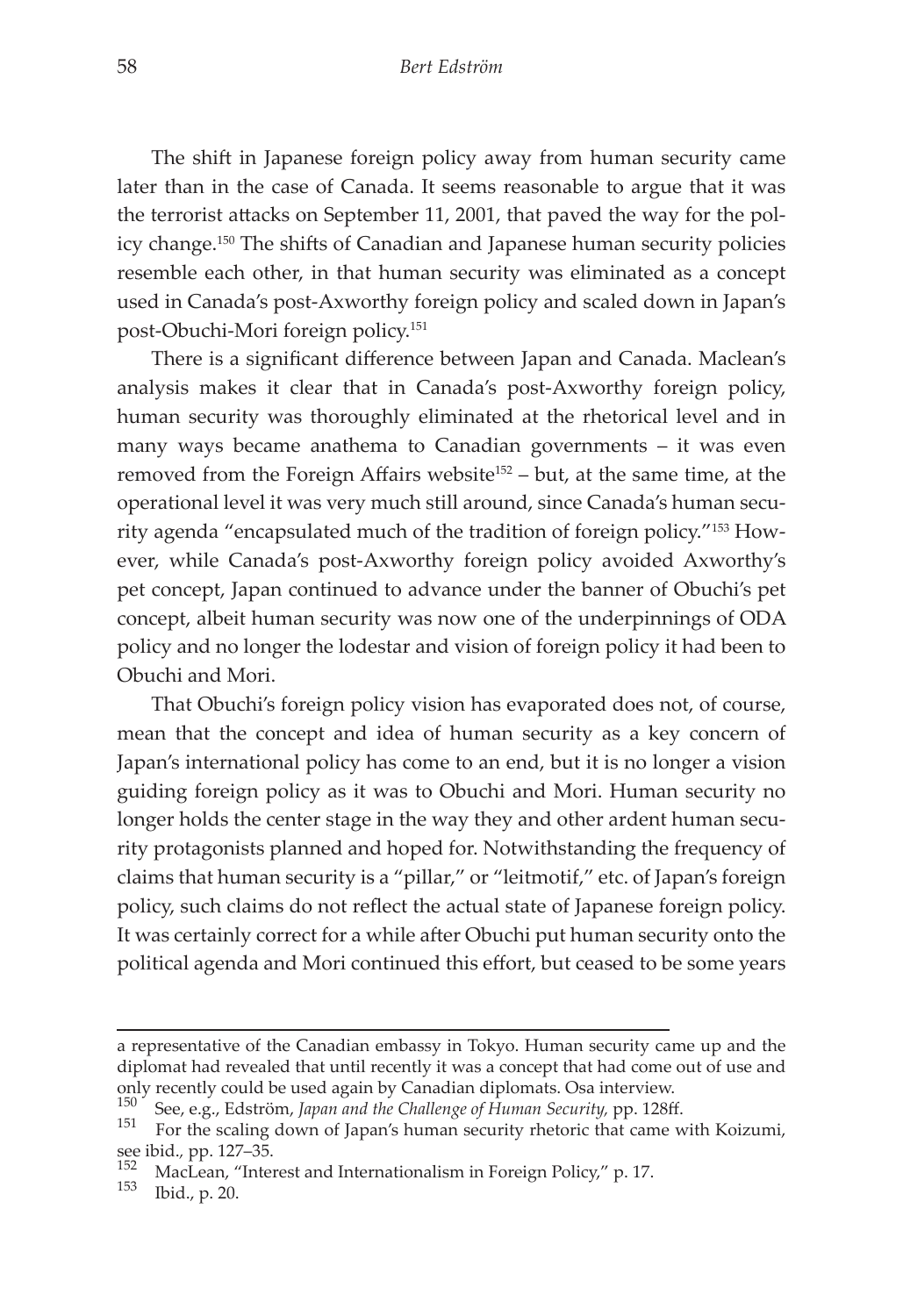into the new millennium. The view that human security is a key concept of Japan's foreign policy must be seen as a political relict.

That this is the case is, I think, a great mistake on part of Japan as an international actor that can be blamed on Japanese foreign policy decisionmakers and officials. Its negative effects can be seen on Japan's reputation in the world, signified in e.g. its position in the world body par excellence, the United Nations. Japan has long seen itself as a natural permanent member of the Security Council. The customary argument for such a seat has been Japan's financial contribution. Writing as early as 1980, such a prominent Japanese official working in the world organization as Ogata Sadako saw no reason to hide the fact that it was Japan's financial contribution that was a key inspiration for its wish to become a permanent member of the Security Council.154 But this argument led to the criticism that Japan was trying to buy a seat in the Security Council and was not willing to also contribute through policies and ideas.155 What Japan needs are ideas of how to work for peace and solve conflicts. Human security is such a concept and idea, and when it was launched by the UNDP, Japanese officials and policymakers grabbed hold of it eagerly. Pushing for this novel concept might help Japan present itself as a norm entrepreneur, filling the bottle that was so empty – Japanese ideas of how the world could and should be run. Although the origin of the human security idea and the security thinking it represents does not originate in Japan, Japanese officials liked to depict it as "Made in Japan."156 Ikeda Josuke describes human security discourse as an "assembly line" process where foreign ideas are imported, relevant parts are put together and modified in a way that fits Japanese needs.157 In 2003, Foreign Minister

<sup>154</sup> Ogata Sadako, *Kokuren kara no shiten: "Kokusai shakai to Nihon" o kangaeru* [From the UN viewpoint: Thinking about "the international system and Japan"] (Tokyo: Asahi ibuningu nyūsusha, 1980), p. 23.

Reinhard Drifte, "Japan's Quest for a Permanent Seat on the Security Council," *Asia–Pacific Review,* Vol. 5, No. 2 (January 1998), p. 100.<br><sup>156</sup> Shinoda Hideaki, "Anzen hoshō gainen no tagika to 'ningen no anzen hoshō'" [The

proliferation of the meaning of the national security concept and "human security"], in Hiroshima daigaku heiwa kagaku kenkyū sentā, ed., *IPSHU kenkyūhōkoku 31: Ningen no anzen hoshō no saikentō* [IPSHU research report 31: A reassessment of human security] (Hiroshima: Hiroshima daigaku heiwa kagaku kenkyū sentā, 2004), p. 72.

Josuke Ikeda, "Creating Human Security Discourse and the Role of Academic-Policy Complex: International Relations as 'Japanese Social Science'?" *Interdisciplinary Information Sciences* [Graduate School of Information Sciences, Tohoku University], Vol. 15, No. 2 (2009), pp. 197–209.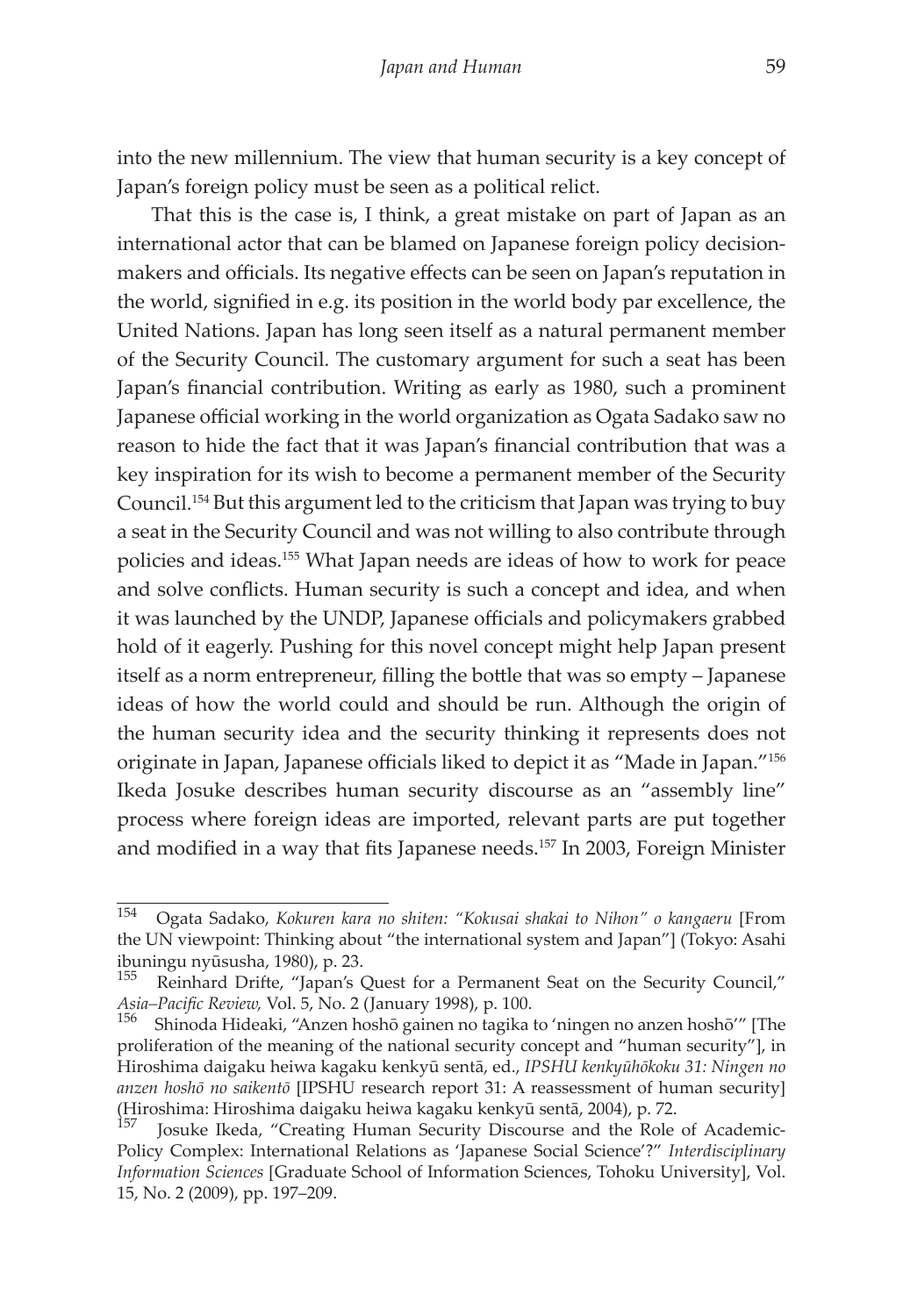Kawaguchi Yoriko emphasized that the ODA policies, which have been conducted by Japan from 1954, shared basic ideas with the human security even before the concept of "human security" appeared and received attention as a "new" concept.<sup>158</sup> When Japan's campaign for a permanent seat on the Security Council failed, it also had repercussions on how Japan's policymakers and officials viewed this new security idea. Yokota Yōzō argues forcefully that Japan scrapped its drive for human security, when the campaign for a permanent seat on the Security Council failed in 2005. This may or may not be true. But the above analysis shows beyond doubt that Japan's pursuit of human security has been scaled down and that Obuchi Keizō's vision has evaporated.

For Japan as an international actor, this is a pity. Regardless of its constitutional inhibitions, or, rather because of its pacifist constitution, Japan *is* a natural member of the Security Council. After all, Japan is a country that in the preamble of its venerated constitution declares that a fundamental idea of the nation is human security, plain and simple: "We [the Japanese people] recognize that all peoples of the world have the right to live in peace, free from fear and want." It is a paradox of Japanese foreign policy that the basis for its policy for human security has not been brought back by its proponents to its roots in the constitution that this policy actually could be argued as having. Human security is a concept that was born in the 1990s but the idea is much older and belongs to the same tradition that gave birth to the Japanese constitution. The Japanese policy for human security could be argued to have its roots in this tradition and in the country's constitution, enabling Japan to appear on the world stage with a clear and convincing message that while the concept of human security might not be "made in Japan," its very idea is part and parcel of the credo that is postwar Japan's.

<sup>158</sup> Kawaguchi Yoriko, "Henka suru anzen hoshō kankyō to Nihon gaikō" [The changing national security environment and Japan's foreign policy], *Ronza,* No. 94 (March 2003), p. 189.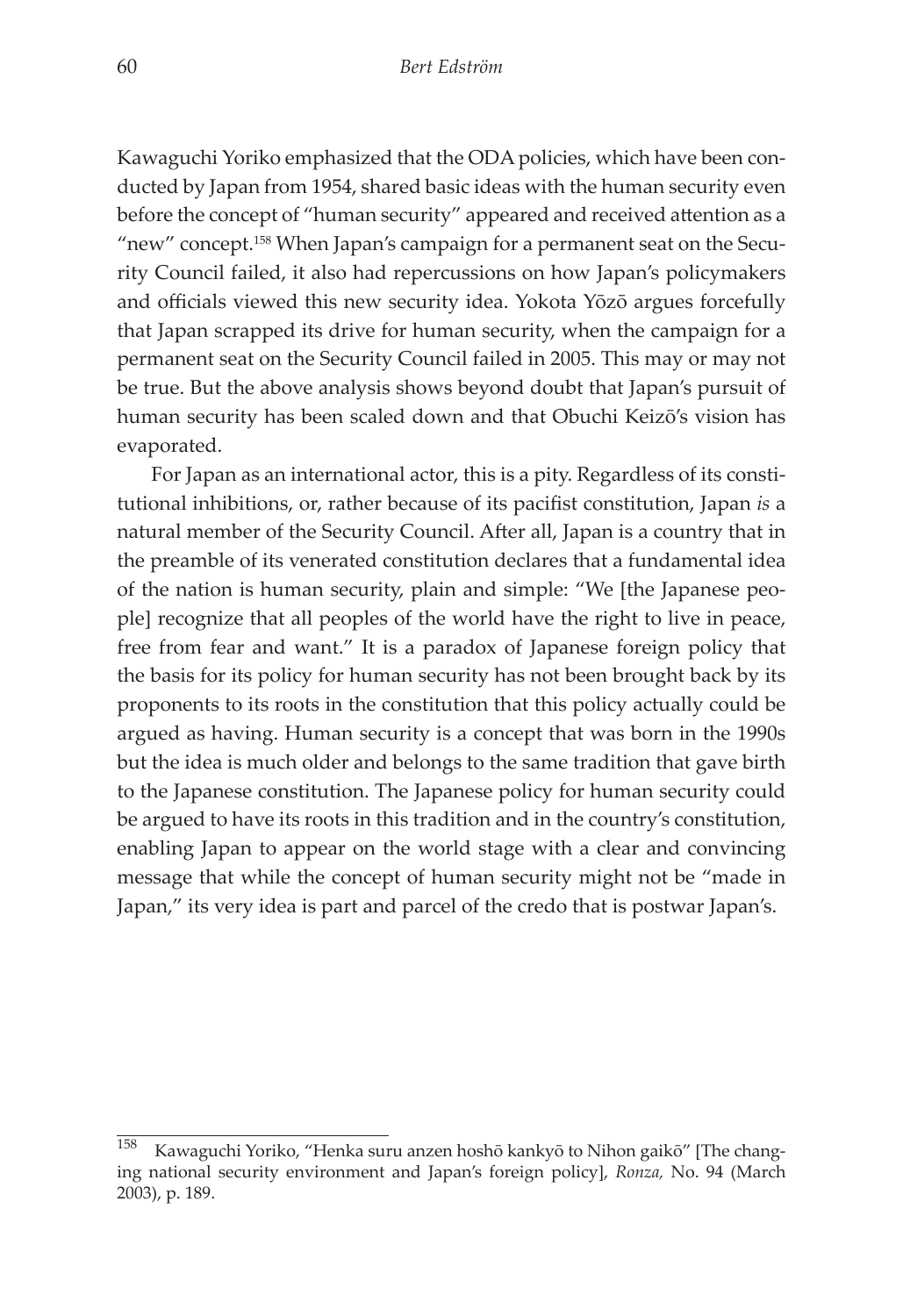## **Bibliography**

- "Advisory Board on Human Security," United Nations Trust Fund for Human Security, http://ochaonline.un.org/ABHSandOutreach/tabid/2128/Default. aspx
- Akiyama, Nobumasa, "Human Security at the Crossroad: Human Security in the Japanese Foreign Policy Context." In Hideaki Shinoda and Ho-Won Jeong, eds., *Conflict and Human Security: A Search for New Approaches of Peacebuilding,* IPSHU English Research Report Series No. 19. Hiroshima: Hiroshima University, Institute for Peace Science, 2004
- Akiyama, Takamasa and Takehiko Nakao, "Japanese ODA: Adapting to the Issues and Challenges of the New Aid Environment," *FASID Discussion Paper on Development Assistance,* No. 8 (October 2005)
- Atanassova-Cornelis, Elena, "Defining and Implementing Human Security: The Case of Japan."In Tobias Debiel and Sascha Werthes, eds., *Human Security on Foreign Policy Agendas. Changes, Concepts and Cases,* Report 80. Duisburg-Essen: Institute for Development and Peace, 2006
- Baldwin, David A., "Security Studies and the End of the Cold War," *World Politics,* Vol. 48, No. 1 (October 1995)
- Bernard, Jr., Prosper, "Canada and Human Security: From the Axworthy Doctrine to Middle Power Internationalism," *The American Review of Canadian Studies,* No. 36 (2006)
- Bosold, David and Sascha Wertes, "Human Security in Practice: Canadian and Japanese Experiences," *Internationale Politik und Gesellschaft/International Politics and Society,* No. 1 (2005)
- Brodin, Katarina, *Studiet av utrikespolitiska doktriner: Teori och två empiriska tillämpningar* [The study of foreign policy doctrines: Theory and two empirical applications]. Diss. Stockholm: SSLP, 1977
- Bunce, Valerie, *Do New Leaders Make a Difference? Executive Succession and Public Policy under Capitalism and Socialism,* Princeton, N.J.: Princeton University Press, 1981
- Commission of Human Security, *Human Security Now.* New York: Commission of Human Security, 2003
- *Community Building in Asia Pacific: Dialogue in Okinawa.* Tokyo: Japan Center for International Exchange, 2000
- Drifte, Reinhard, "Japan's Quest for a Permanent Seat on the Security Council," *Asia–Pacific Review,* Vol. 5, No. 2 (January 1998)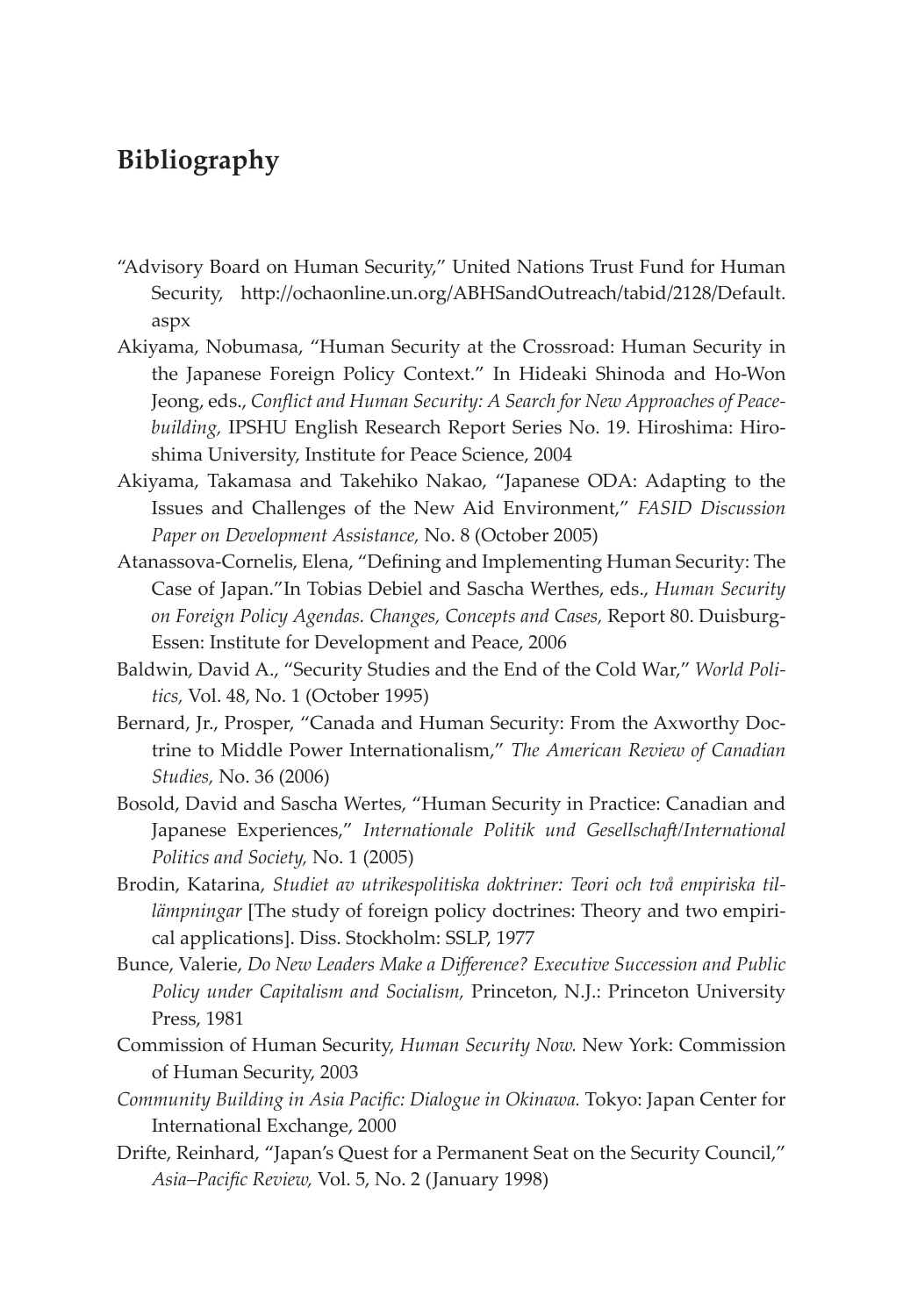- Edström, Bert, "Japan's foreign policy and human security," *Japan Forum,* Vol. 15, No. 2 (2003)
- Edström, Bert, "Prime Minister Obuchi Keizō and Human Security," paper prepared for presentation at the First NAJS Conference on the Study of Contemporary Japanese Society, Göteborg, Sweden, April 22–24, 2004
- Edström, Bert, *Japan and the Challenge of Human Security: The Founding of a New Policy, 1995–2003*. Stockholm: Institute for Security and Development Policy, 2008
- Edström, Bert, "Clashes, Crises and Confusion: Japanese Politics at a Crossroads," Institute for Security and Development Policy, *Asia Paper* (February 2010)
- Franke, Volker, "The Emperor Needs New Clothes: Securitizing Threats in the 21st Century," *Peace and Conflict Studies,* Vol. 9, No. 2 (December 2002)
- Fuentes, Claudia F., and Francisco Rojas Aravena, *Promoting Human Security: Ethical, Normative and Educational Frameworks in Latin America and the Caribbean.* Paris: UNESCO, 2005
- Fukushima Akiko, "Human Security and Japanese Foreign Policy." In *Human Security in East Asia,* International Conference on Human Security in East Asia, 16–17 June 2003, Seoul, Republic of Korea. Seoul: Korean Commission for UNESCO, and Ilmin International Relations Institute of Korea University, 2004
- Fukushima, Akiko, "Human Security: Comparing Japanese and Canadian Governmental Thinking and Practice," Canadian Consortium on Human Security (CCHS), Centre of International Relations, Liu Institute for Global Issues, University of British Columbia, *CCHS Human Security Visiting Fellow Paper* 1 (2004)
- Galtung, Johan, "Human Needs, Humanitarian Intervention, Human Security and the War in Iraq" (2004), http://www.transnational.org/forum/ meet/2004/Galtung\_HumanNeeds.htm
- Glasius, Marlies, "Human Security from Paradigm Shift to Operationalization: Job Description for a Human Security Worker," *Security Dialogue*, Vol. 39, No. 1 (March 2008)
- Government of Japan, Ministry of Foreign Affairs, Economic Co-operation Bureau, *Japan's Official Development Assistance Charter,* August 29, 2003
- Hayashi Akihito, Coordinator for NGO–JANIC Partnership Promotion, Japan International Cooperation Agency (JICA) and member of Research & Advocacy Group, Japan NGO Center for International Cooperation, interview by author, September 2, 2010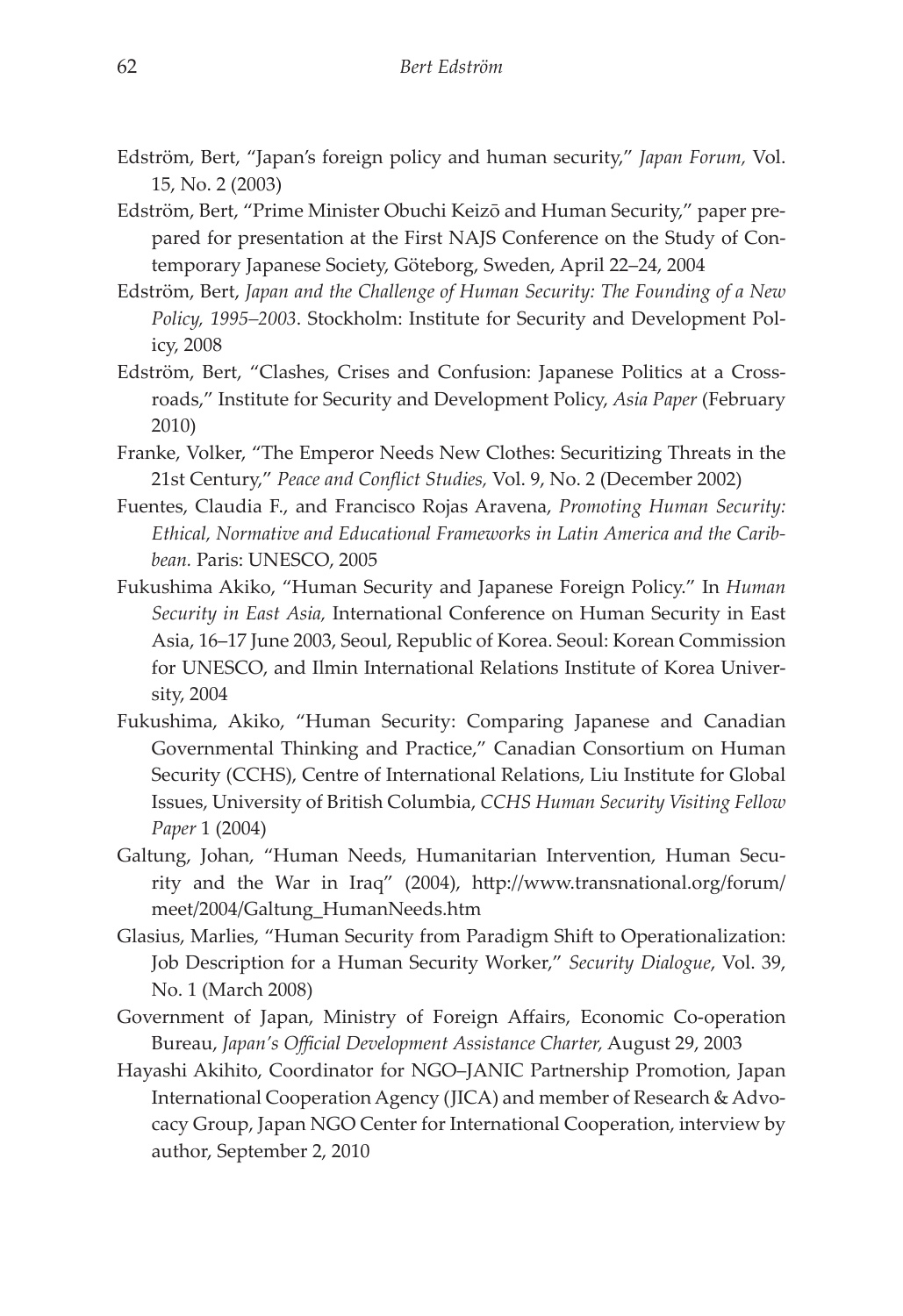- Haq, Mahbub ul, *Reflections on Human Development: How the Focus of Development Economics Shifted from National Income Accounting to People-centred Policies, Told by One of the Chief Architects of the New Paradigm.* New York: Oxford University Press, 1995
- Henrikson, Alan K., "Niche Diplomacy in the World Public Arena: The Global 'Corners' of Canada and Norway." In Jan Melissen, ed., *The New Public Diplomacy: Soft Power in International Relations*. New York: Palgrave Macmillan 2005
- Hughes, Christopher W., "Japanese Military Modernization: In Search of a 'Normal' Security Role." In Ashley J. Tellis and Michael Wills, eds., *Strategic Asia 2005–06: Military Modernization in an Era of Uncertainty*. Seattle: National Bureau of Asian Research, 2005
- Ihori, Toshihiro, *International Cooperation Behind National Borders: Country Case Study of Japan.* New York: Office of Development Studies, United Nations Development Programme, 2005
- Ikeda, Josuke, "Creating Human Security Discourse and the Role of Academic-Policy Complex: International Relations as 'Japanese Social Science'?" *Interdisciplinary Information Sciences* [Graduate School of Information Sciences, Tohoku University], Vol. 15, No. 2 (2009)
- Iokibe Makoto, ed., *Sengo Nihon gaikōshi* [A history of postwar Japanese foreign policy]. Tokyo: Yūhikaku, 1999, 2nd ed. 2006, 3rd ed. 2010
- Ishihara Takashi, Head, Japan Funds Unit, MOFA, interview by author, September 14, 2010
- "Japan: Mine Ban Policy." In International Campaign to Ban Landmines, ed., *Landmine Monitor Report 1999: Toward a Mine-Free World,* http://www.themonitor.org/index.php/ publications/ display?url=lm/1999/
- Kaldor, Mary, "Introduction." In Mary Kaldor, ed., *Global Insecurity: Restructuring the Global Military Sector, Volume III.* London and New York: Pinter, 2000
- Katsumata Makoto, Ogata Sadako, Shioya Takahide, "Ningen no anzen hoshō— Ima, Nihon ni nani ga motomerareru no ka?" [Human security—What is requested from Japan?], *NIRA seisaku kenkyū research,* Vol. 14, No. 10 (2001)
- Kawaguchi Yoriko, "Henka suru anzen hoshō kankyō to Nihon gaikō" [The changing national security environment and Japan's foreign policy], *Ronza,* No. 94 (March 2003)
- Kawatō Akio, *Gaikōkan no shigoto* [The work of a diplomat]. Tokyo: Sōshisha, 2005
- Kitaoka Shin'ichi, *Kokuren no seiji rikigaku: Nihon wa doko ni iru no ka* [The political dynamics of the UN: Where does Japan stand?]. Tokyo: Chūō kōron shinsha, 2007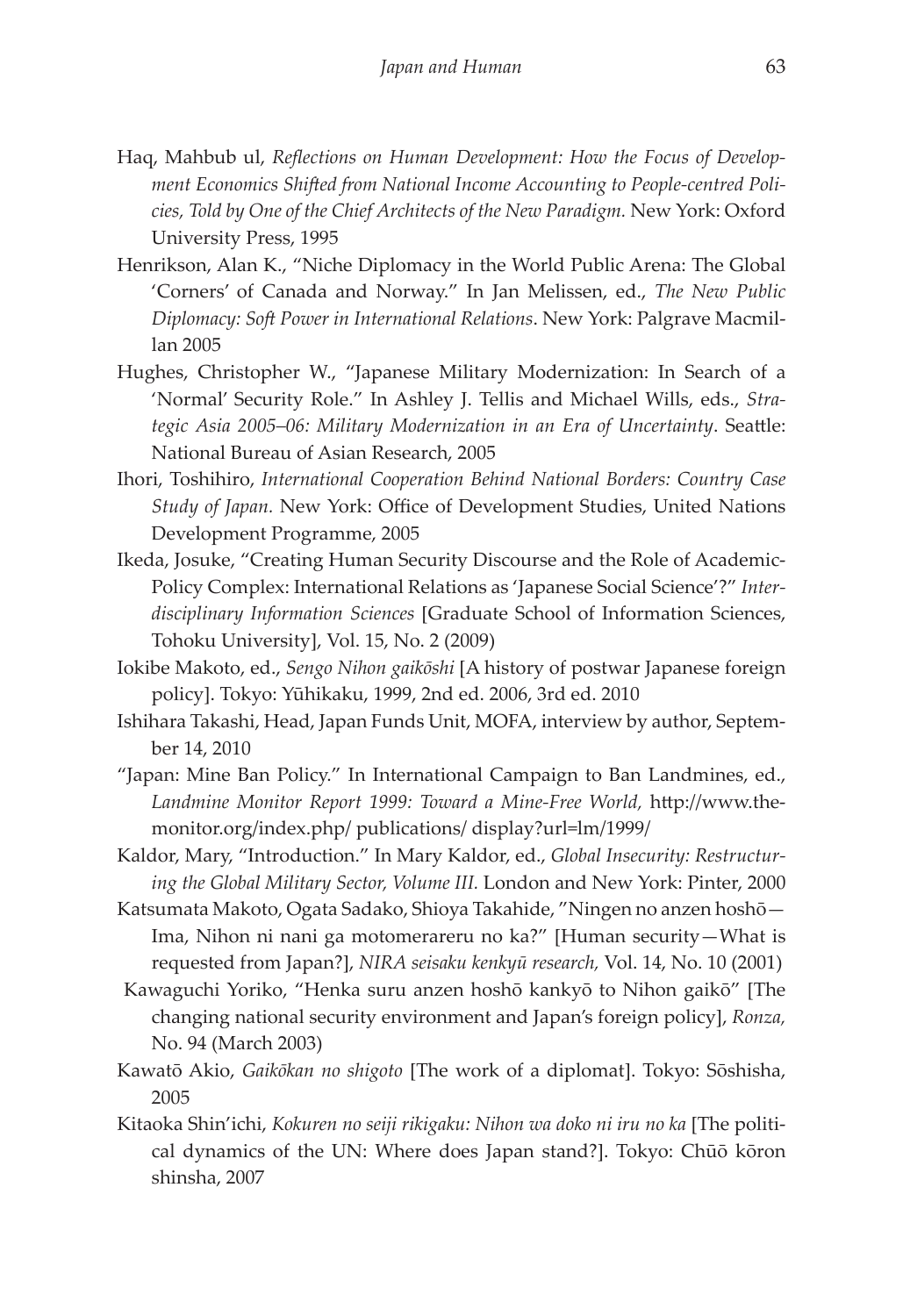- Koizumi, Junichiro, "General Policy Speech by Prime Minister Junichiro Koizumi to the 156th Session of the Diet," January 31, 2003, http://www.mofa. go.jp/announce/pm/koizumi/ speech 030131.html
- Koizumi, Junichiro, "Japan and Australia: Toward a Creative Partnership," speech, Asia Society, May 1, 2002, http://www.mofa.go.jp/region/asia-paci/ pmv0204/speech.html
- Kurosawa Satoru and Kawamura Mari, "Nihon no enjō gaikō to ningen no anzen hoshō: Heiwa kōchiku no shiten kara" [Japan's aid diplomacy and human security: From the viewpoint of peace building]. In Satō Makoto and Andō Tsugio, eds., *Ningen no anzen hoshō: Sekai kiki e no chōsen* [Human security: Meeting the global challenges]. Tokyo: Tōshindō, 2004
- Kurusu Kaoru, "Ningen anzen hoshō 'kiseki' no keisei to gurobaru-gavānansu" [The creation of "the track record" of human security and global governance], *Kokusai seiji*, No. 143 (November 2005)
- Macrae, Joanna, "Analysis and synthesis." In Joanna Macrae, ed., *The New Humanitarianisms: A Review of Trends in Global Humanitarian Action*, Overseas Development Institute, Humanitarian Policy Group, HPG Report 11 (April 2002)
- Mata, Javier Fabra, "Playing the Right Game? Human Security Research and its Implications in Policy-making," paper presented at the International Studies Association (ISA) 48th Annual Convention Chicago, February 28–March 3, 2007
- Minami Hiroshi, "Ningen no anzen hoshō to Nihon gaikō" [Human security and Japanese foreign policy], *Kokusai mondai,* No. 530 (May 2004)
- Minami Hiroshi, Yuge Akiko, Yamauchi Masayuki, and Waki Yūzō, "Nihon gaikō no kidōryoku to shite: Naze ningen no anzen hoshō na no ka" [The mobilizing power of Japan's diplomacy: Why we need human security], *Gaiko Forum,* No. 12 (December 2003)
- Ministry of Foreign Affairs, Japan [MOFA], *The Trust Fund for Human Security: for the "Human Centered" 21st Century* (2006)
- MOFA, *Gaikō seisho 1999* [1999 Diplomatic bluebook]. Tokyo: Ōkurashō insatsukyoku, 1999
- MOFA, "Press Release: Plan for Establishment of the Commission on Human Security," January 24, 2001, http://www.mofa.go.jp/policy/human\_secu/ speech0101.html
- MOFA, "Summary of the 2002 White Paper on Official Development Assistance (ODA)," http://www.mofa.go.jp/policy/oda/white/2002/summary.
- MOFA, *Diplomatic Bluebook 2002*. Tokyo: MOFA, 2002
- MOFA, *The Trust Fund for Human Security.* Tokyo: MOFA, 2002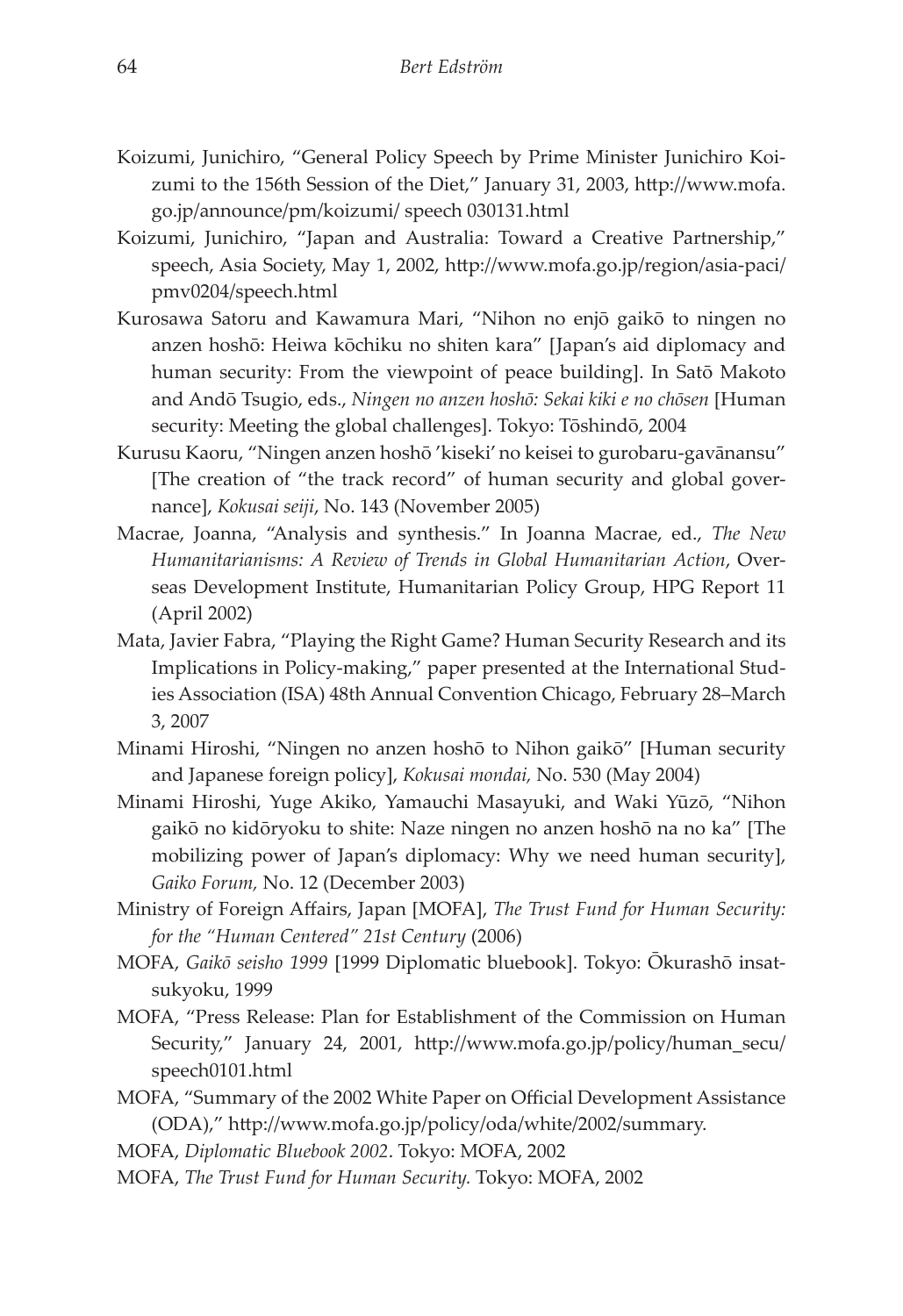MOFA, *Diplomatic Bluebook* 2003. Tokyo: Urban Connections, 2003

- MOFA, *Japan's ODA White Paper 2003,* http://www.mofa.go.jp/policy/oda/ white/2003/ part1\_2\_1 \_2.html
- MOFA, *Seifu kaihatsu enjō (ODA) hakusho: Nihon no keizai kyōryoku* [The ODA White Paper: Japan's economic cooperation]. Tokyo: MOFA, 2001–2009
- Morikawa, Jun, "Japan and Africa after the Cold War," *African and Asian Studies,* Vol. 4, No. 4 (2005)
- Naikakufu daijin kambō seifu kōhōshitsu, *Gaikō ni kansuru yoron chōsa* [Public opinion survey on diplomacy] (2003), http://www8.cao.go.jp/surveyindexgai.html
- Nasukawa Toshiyuki, "'Ningen no anzen hoshō' no kiseki to tenkai: Nihon gaikō o chūshin to shite" [The history and development of "human security" in Japanese foreign policy], PhD dissertation, Waseda University, Tokyo (2007), http://dspace.wul.waseda.ac.jp/dspace/bitstream/2065/ 28624/3/Honbun-4692.pdf
- Nishida Yoshihiro, "Ningen no anzen hoshō" [Human security], *Reference,* Vol. 54, No. 8 (2004)
- Obuchi, Keizō, "Opening Remarks by Prime Minister Obuchi at An Intellectual Dialogue on Building Asia's Tomorrow." In [Pamela J. Noda, ed.], *The Asian Crisis and Human Security: An Intellectual Dialogue on Building Asia's Tomorrow*. Singapore: Institute of Southeast Asian Studies, and Tokyo: Japan Center for International Exchange, 1999
- Obuchi, Keizō, "Toward the Creation of A Bright Future for Asia," policy speech at the Lecture Program hosted by the Institute for International Relations, Hanoi, Vietnam, December 16, 1998, http://mofa.go.jp/ region/asia paci/ asean/pmv9812/policyspeech.htlm
- Obuchi, Keizō, Japan: Statement by Keizo Obuchi, Foreign Minister, 3 December [1977]," *Ottawa Landmines Convention: Treaty Signing Conference and Mine Action Forum.* Signing Conference for the Convention on the Prohibition of the Use, Production, Transfer and Stockpiling of Anti-personnel Mines and their Destruction, and Mine Action Forum, Ottawa, December, 2–4, 1997, *Disarmament Diplomacy* 21 (Dec. 1997), http://www.acronym.org.uk/ textonly/dd/dd21/21ott.htm.
- Ogata, Sadako, President, JICA, interview by author, September 15, 2010
- Ogata Sadako, *Kokuren kara no shiten: "Kokusai shakai to Nihon" o kangaeru* [From the UN viewpoint: Thinking about "the international system and Japan"]*.*  Tokyo: Asahi ibuningu nyūsusha, 1980
- Ōkuma Hiroshi, Professor, Seijo University, interview by author, Tokyo, August 31, 2010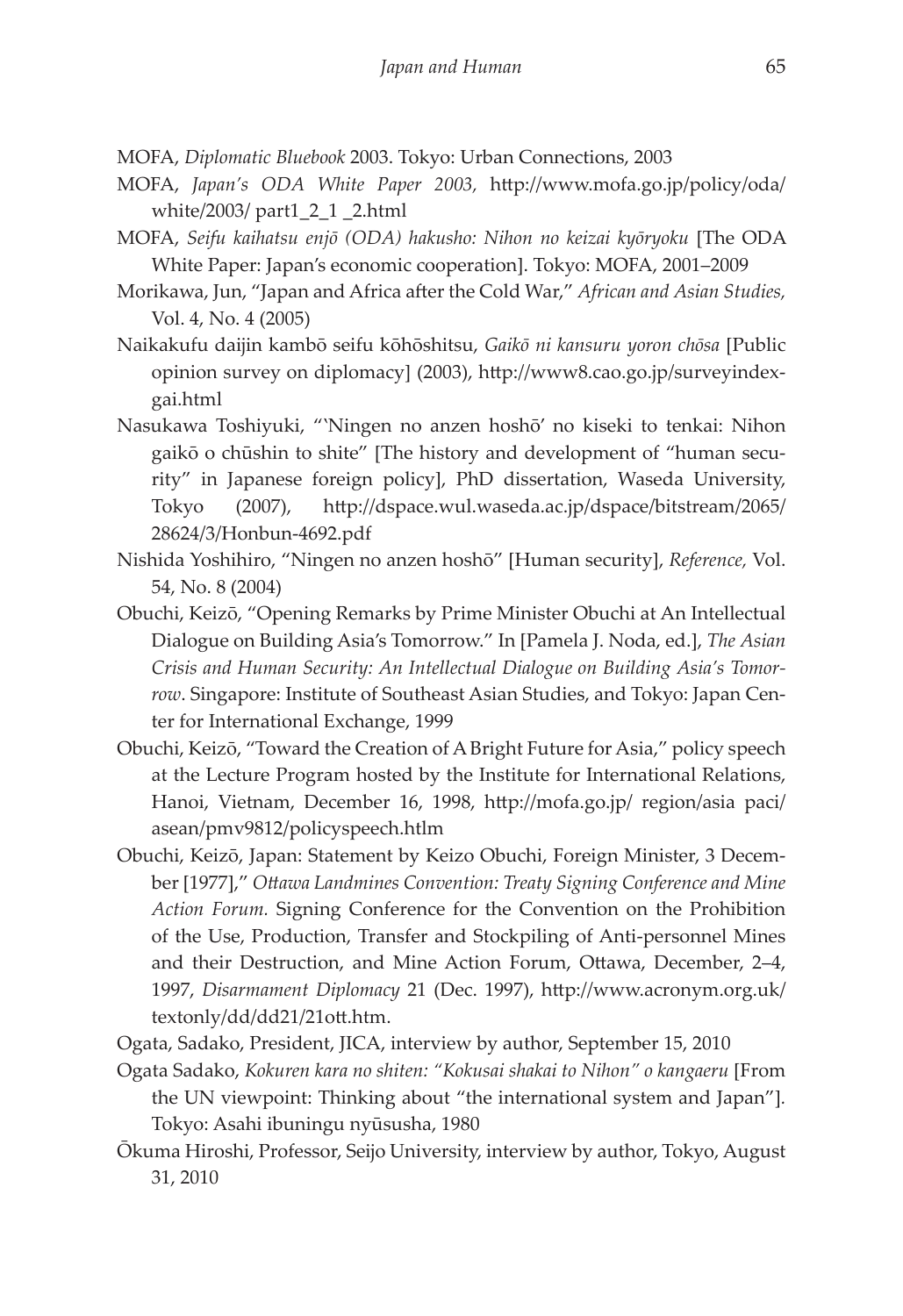- Osa Yukie, Chairperson, Japan Platform, Chairperson, AAR Japan, Professor, Rikkyo University, Tokyo, interview by author, Tokyo, August 30, 2010
- Ozaki, Sakura, *The Formation of NGO Inclusion Policy in Japan's Official Development Assistance: The Roles of NGOs, the Foreign Ministry and Business.* MA Thesis, Faculty of Graduate Studies, University of British Columbia, 2005
- Paris, Roland, "Human Security: Paradigm Shift or Hot Air?" *International Security,* Vol. 26, No. 2 (Fall 2001)
- Prime Minister's Commission on Japan's Goals in the 21st Century, *The Frontier Within: Individual Empowerment and Better Governance in the New Millennium.*  Tokyo: Office for the Prime Minister's Commission on Japan's Goals in the 21st Century, Cabinet Secretariat, 2000
- "Roundtable: How to Safeguard People's Freedom," *The Sasagawa Peace Foundation Annual Report FY 2004,* p. 8, http://www.spf.org/e/publication/annual/ pdf/ar04\_1.pdf
- Saito, C. and O. Gomez, "Implementing Human Security: Japanese Perspective through the United Nations Trust Fund for Human Security," Conference Paper, International Development Studies Conference on Mainstreaming Human Security, Bangkok, October 4–5, 2007
- Satō Makoto, "Ningen anzen hoshō gainen no kentō" [An examination of the concept of human security]. In Satō Makoto and Andō Tsugio, eds., *Ningen no anzen hoshō: Sekai kiki e no chōsen* [Human security: Meeting the global challenges]. Tokyo: Tōshindō, 2004
- Satō Makoto, "Ningen no anzen hoshō to Nihon gaikō seisaku" [Human security and Japan's foreign policy]. In Mushakōji Kinhide, ed., *Ningen no anzen hoshō: Kokka chūshinshugi o koete* [Human security: Beyond state centrism]. Tokyo: Minerva shobō, 2009
- Satō Yukio, "Nihon no kokuren gaikō to ningen no anzen hoshō: Kokuren mireniamu samitto e no kiseki' [Japan's UN diplomacy and human security: Track record up to the UN Millennium Summit], *Kokusai mondai,* No. 530 (2004)
- Shinoda Hideaki, "Anzen hoshō gainen no tagika to 'ningen no anzen hoshō'" [The proliferation of the meaning of the national security concept and "human security"]. In Hiroshima daigaku heiwa kagaku kenkyū sentā, ed., *IPSHU kenkyūhōkoku 31: Ningen no anzen hoshō no saikentō* [IPSHU research report 31: A reassessment of human security]. Hiroshima: Hiroshima daigaku heiwa kagaku kenkyū sentā, 2004
- Shushō kantei [Prime Minister's Office], "'Kokusai heiwa kyōryoku kondankai' hōkokusho (an)" [The report of the Group on International Peace Coop-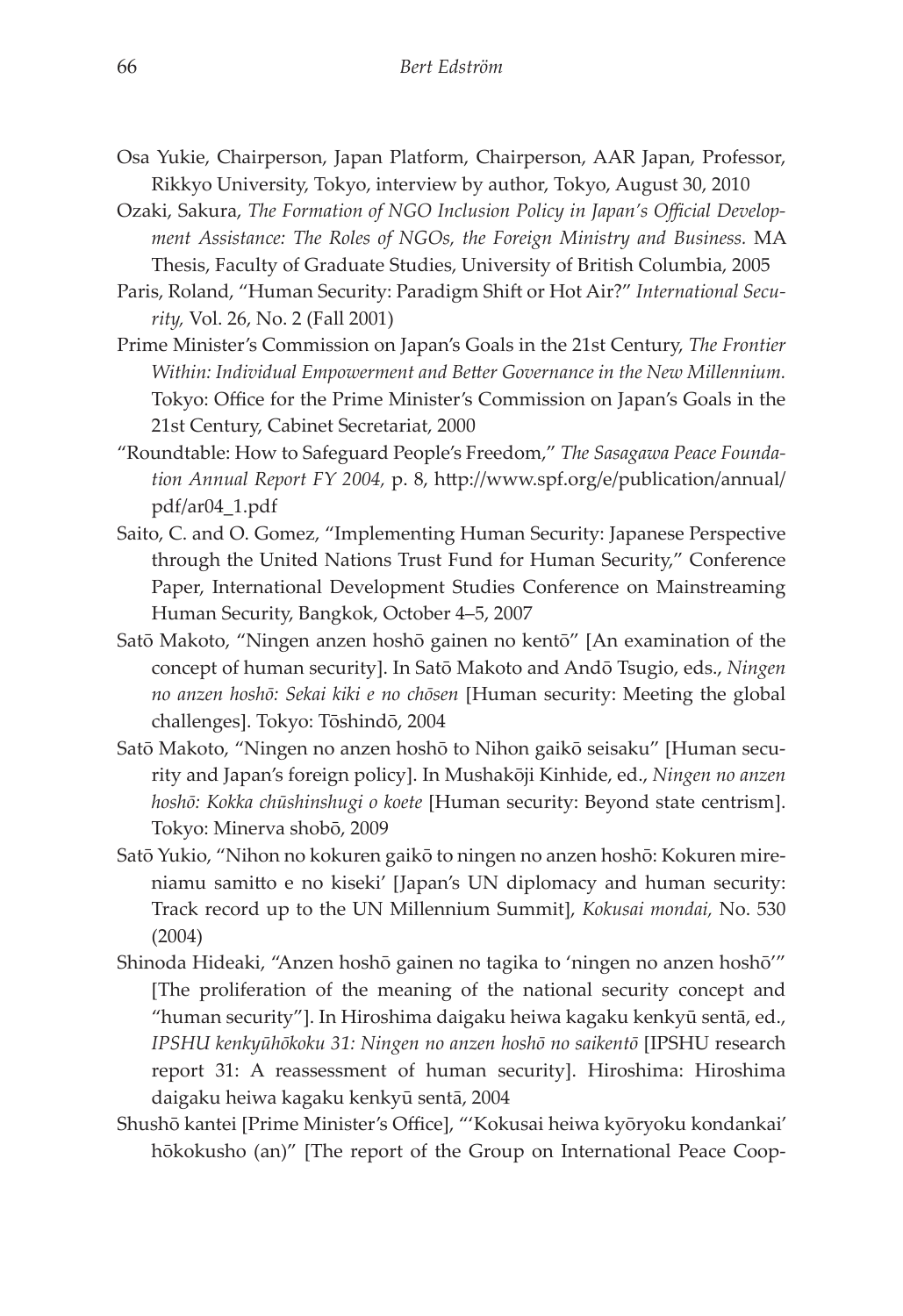eration (proposal)], December 18, 2002, http://www.kantei.go.jp/jp/singi/ kokusai/dai6/6gijisidai.html

- Soeya Yoshihide, *Nihon no "midoru pawā" gaikō: Sengo Nihon no sentaku to kōsō*  [Japan's "middle power" diplomacy: Postwar Japan's choices and conceptions]. Tokyo: Chikuma shobō, 2005
- Suhrke, Astri, "A Stalled Initiative," *Security Dialogue,* Vol. 35, No. 3 (2004)
- Takasu, Yukio, "Statement by Director-General Yukio Takasu at the International Conference on Human Security in a Globalized World, Ulan-Bator, May 8, 2000," http:www.mofa.go.jp/ policy/human–secu/speech0005.html
- Takasu, Yukio, "Towards Forming Friends of Human Security": On the Occasion of 8th Ministerial Meeting of the Human Security Network, Bangkok, June 1, 2006, http://www.mofa.go.jp/ policy/human\_secu/state0606
- Takemi, Keizo, "Evolution of the Human Security Concept." In *Health and Human Security: Moving from Concept to Action,* Fourth Intellectual Dialogue on Building Asia's Tomorrow, Kisarazu, Japan, March 2002. Tokyo: Japan Center for International Exchange, 2002
- Takemi, Keizo, "Capacity Building for Human Dignity: The Essence of the International Order in the 21st Century." Address by State Secretary for Foreign Affairs Keizo Takemi at a Lecture Meeting Hosted by the Asia Society, September 1, 1999, Asia Society, New York, http://www.mofa.go.jp/policy/ human–secu/speech9909.html
- Tase Kazuo and Takemi Keizō, "Ningen no anzen hoshō to Nihon no yakuwari" [Human security and Japan's role]. In Tōkai daigaku heiwa senryaku kokusai kenkyūsho, ed., *21 seiki no ningen no anzen hoshō* [Human security of the 21st century]. Tokyo: Tōkai daigaku shuppankai, 2005
- Task Force on Foreign Relations for the Prime Minister, "Basic Strategies for Japan's Foreign Policy in the 21st Century New Era, New Vision, New Diplomacy," November 28, 2002, http://www.kantei.go.jp/foreign/ policy/2002/1128tf\_e.html
- The Commission on Human Security, "Report on the Second Meeting of the Commission on Human Security," December 16–17, 2001, http://www. humansecurity-chs.org/activities/meetings/ second/index.html
- Toyoshima Naoko, "Ningen no anzen hoshō seisaku ni miru Nihon no shisei" [Japan's stance as seen in its human security policy], *Sōka daigaku daigakuin kiyō,* No. 31 (2009)
- Trinidad, Dennis D., "Japan's ODA at the Crossroads: Disbursement Patterns of Japan's Official Development Assistance to Southeast Asia," *Asian Perspective,* Vol. 31, No. 2 (2007)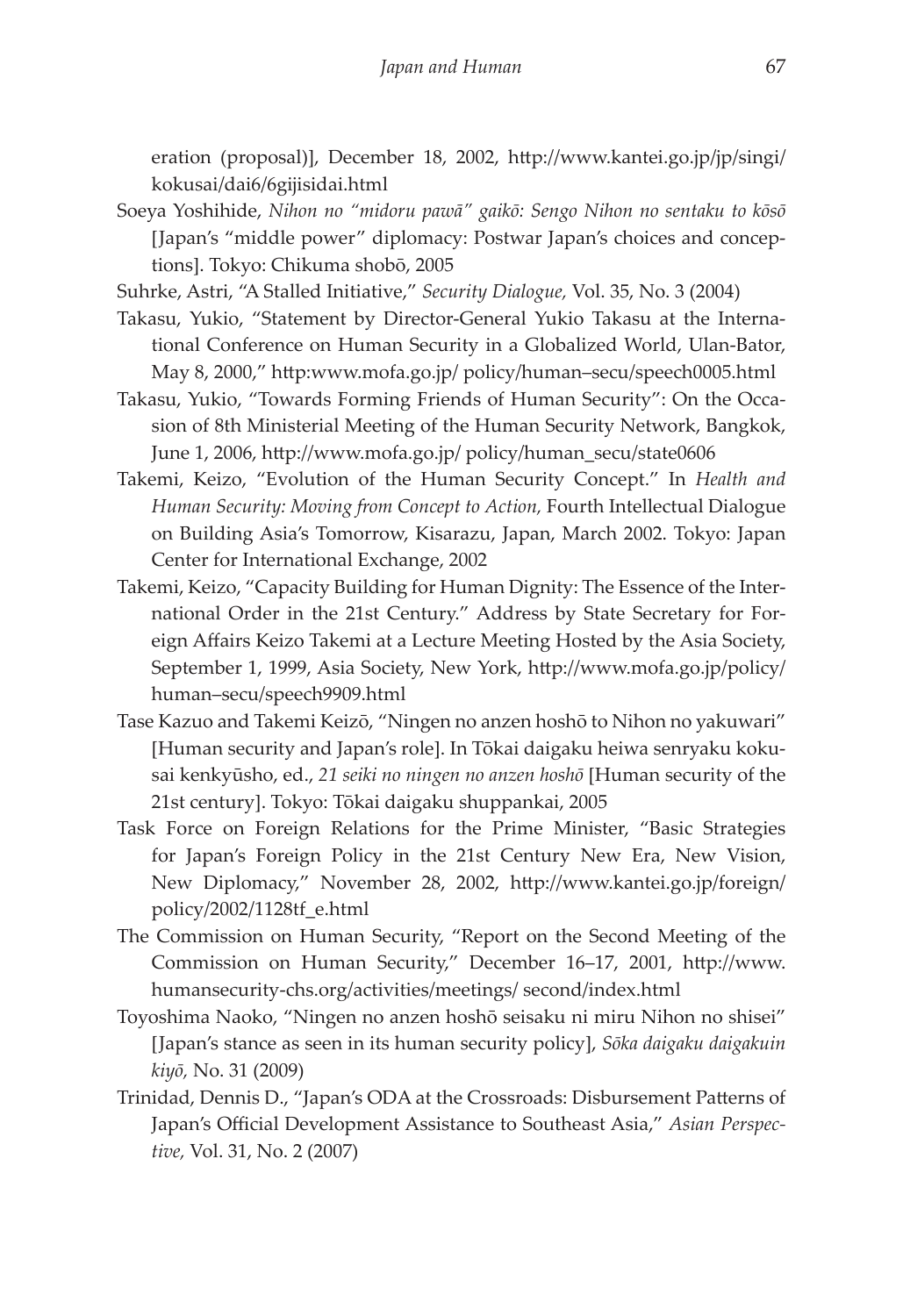- Ueda Hideaki, "Ima naze 'ningen no anzen hoshō' na no ka" [Why human security now?], *Gaikō fōramu,* No. 138 (February 2000)
- United Nations, General Assembly, "World Summit Outcome" (A/RES/60/1), 2005, §143, http://www.eytv4scf.net/a60r1.htm
- United Nations, General Assembly, "Human security: Report of the Secretary-General," Sixty-fourth session, Agenda items 48 and 114, A/64/701, March 8, 2010, http://ods-dds-ny.un.org/doc/ UNDOC/GEN/N10/ 263/38/ PDF/ N1026338.pdf?OpenElemen
- United Nations, Office of Internal Oversight Services, Internal Audit Division, "Audit Report, Management of the United Nations Trust Fund for Human Security: The impact of the United Nations Trust Fund for Human Security programme remains undetermined," January 29, 2010, Assignment No. AN2009/590/04, http://usun.state.gov/documents/organization/144941.pdf
- United Nations Development Program (UNDP), *Human Development Report 1994: New Dimensions of Human Security,* New York: Oxford University Press, 1994
- Wolfers, Arnold, *Discord and Collaboration: Essays on International Politics.* Baltimore: Johns Hopkins Press, 1962
- Yamasaki, Michi, "A Study of Middle Power Diplomacy: as a Strategy of Leadership and Influence," MA thesis, University of Waterloo, Ontario, Canada, 2009, http://uwspace.uwaterloo.ca/ bitstream/10012/4811/1/Michi%20 YamasakiMA%20thesis.final.pdf
- Yokota Yōzō, Professor, Chūō University, Tokyo, interview by author, September 10, 2010